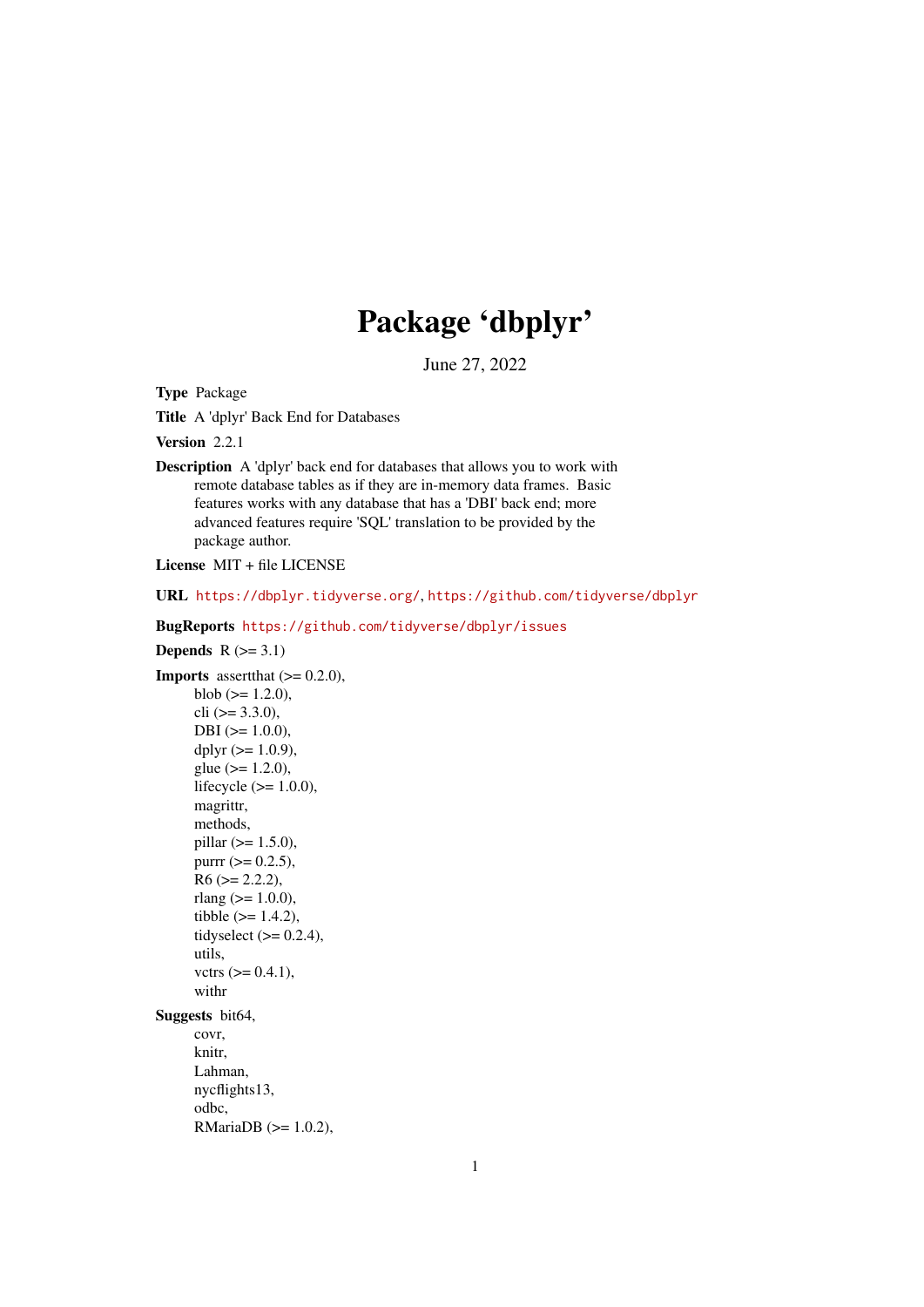rmarkdown, RPostgres  $(>= 1.1.3)$ , RPostgreSQL, RSQLite  $(>= 2.1.0)$ , testthat  $(>= 3.0.2)$ , tidyr  $(>= 1.2.0)$ 

## VignetteBuilder knitr

Config/Needs/website tidyverse/tidytemplate

Config/testthat/edition 3

Encoding UTF-8

Language en-gb

Roxygen list(markdown = TRUE)

RoxygenNote 7.2.0

Collate 'utils.R' 'sql.R' 'escape.R' 'translate-sql-cut.R' 'translate-sql-quantile.R' 'translate-sql-string.R' 'translate-sql-paste.R' 'translate-sql-helpers.R' 'translate-sql-window.R' 'translate-sql-conditional.R' 'backend-.R' 'backend-access.R' 'backend-hana.R' 'backend-hive.R' 'backend-impala.R' 'verb-copy-to.R' 'backend-mssql.R' 'backend-mysql.R' 'backend-odbc.R' 'backend-oracle.R' 'backend-postgres.R' 'backend-postgres-old.R' 'backend-redshift.R' 'backend-snowflake.R' 'backend-sqlite.R' 'backend-teradata.R' 'build-sql.R' 'data-cache.R' 'data-lahman.R' 'data-nycflights13.R' 'db-escape.R' 'db-io.R' 'db-sql.R' 'db.R' 'dbplyr.R' 'explain.R' 'ident.R'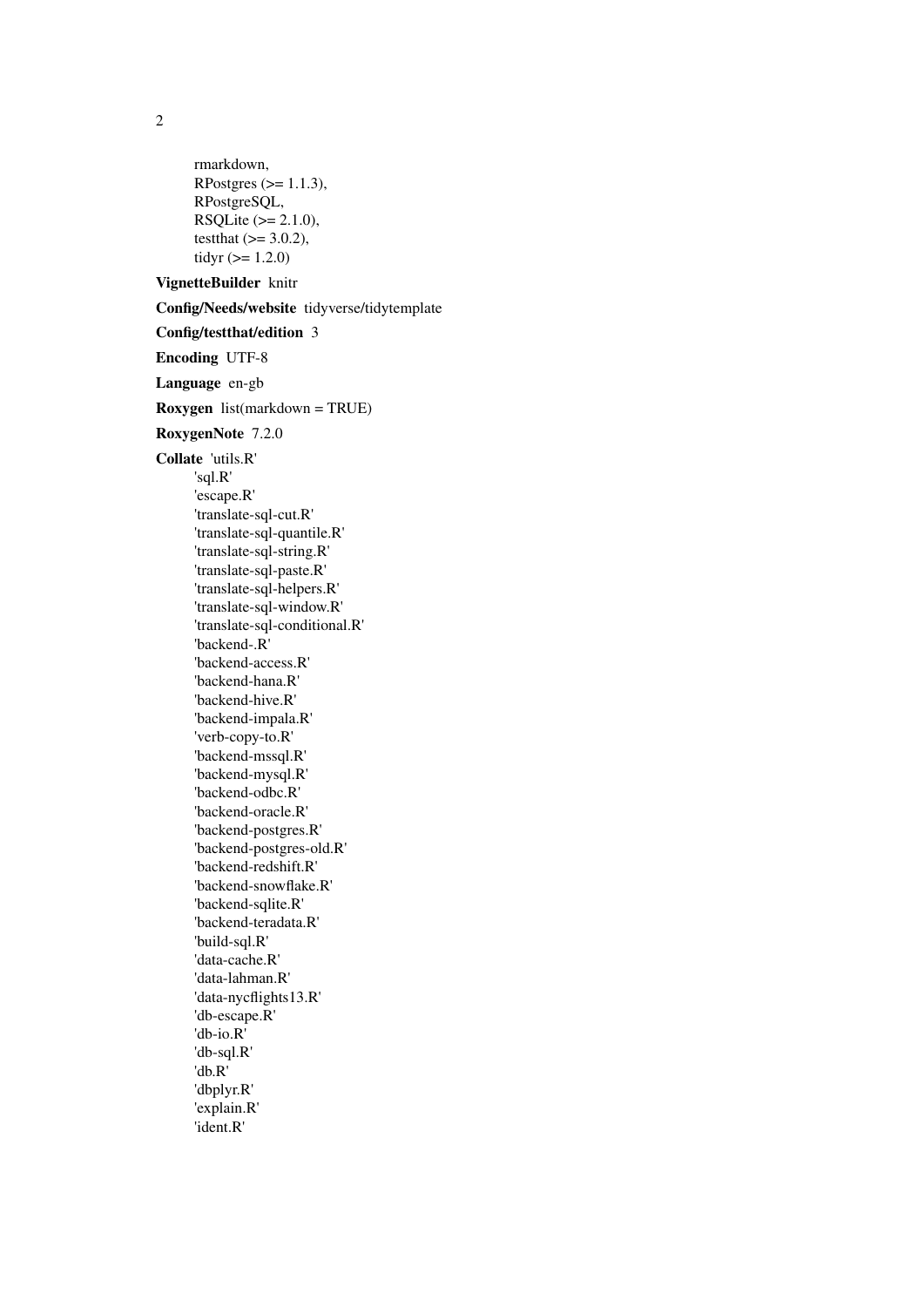'lazy-join-query.R' 'lazy-ops.R' 'lazy-query.R' 'lazy-select-query.R' 'lazy-set-op-query.R' 'memdb.R' 'pillar.R' 'progress.R' 'query-join.R' 'query-select.R' 'query-semi-join.R' 'query-set-op.R' 'query.R' 'reexport.R' 'remote.R' 'rows.R' 'schema.R' 'simulate.R' 'sql-build.R' 'sql-clause.R' 'sql-expr.R' 'src-sql.R' 'src\_dbi.R' 'tbl-lazy.R' 'tbl-sql.R' 'test-frame.R' 'testthat.R' 'tidyeval-across.R' 'tidyeval.R' 'translate-sql.R' 'utils-format.R' 'verb-arrange.R' 'verb-compute.R' 'verb-count.R' 'verb-distinct.R' 'verb-do-query.R' 'verb-do.R' 'verb-expand.R' 'verb-fill.R' 'verb-filter.R' 'verb-group\_by.R' 'verb-head.R' 'verb-joins.R' 'verb-mutate.R' 'verb-pivot-longer.R' 'verb-pivot-wider.R' 'verb-pull.R' 'verb-select.R' 'verb-set-ops.R' 'verb-slice.R' 'verb-summarise.R' 'verb-uncount.R'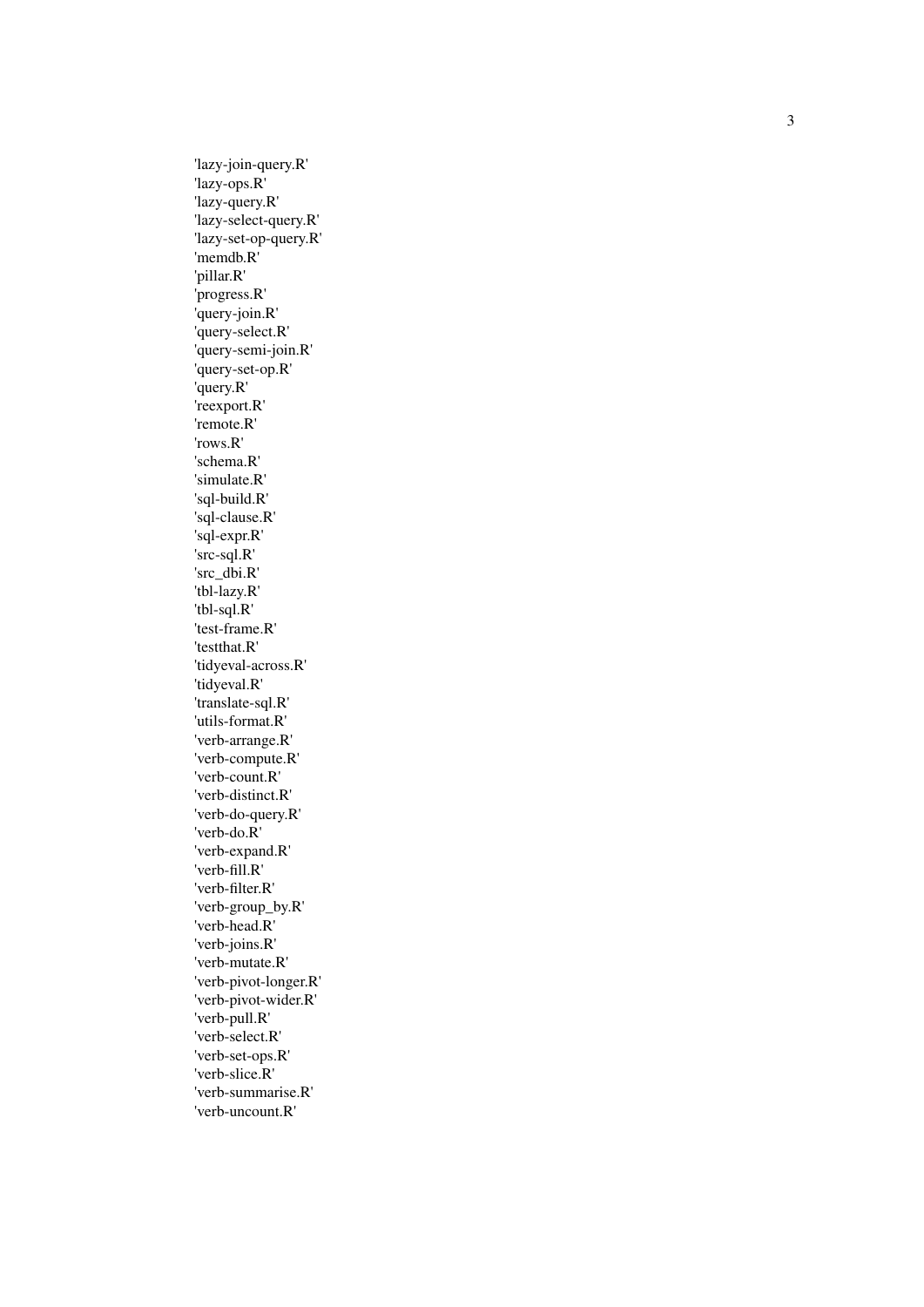'verb-window.R' 'zzz.R'

## R topics documented:

|                                                                                                                                   | 5              |
|-----------------------------------------------------------------------------------------------------------------------------------|----------------|
|                                                                                                                                   | 6              |
|                                                                                                                                   | 6              |
| backend-hive $\ldots \ldots \ldots \ldots \ldots \ldots \ldots \ldots \ldots \ldots \ldots \ldots \ldots$                         | $\overline{7}$ |
|                                                                                                                                   | $\overline{7}$ |
|                                                                                                                                   | 8              |
|                                                                                                                                   | 9              |
|                                                                                                                                   | 9              |
|                                                                                                                                   | - 10           |
|                                                                                                                                   |                |
|                                                                                                                                   |                |
|                                                                                                                                   |                |
|                                                                                                                                   |                |
|                                                                                                                                   |                |
|                                                                                                                                   |                |
|                                                                                                                                   |                |
|                                                                                                                                   |                |
|                                                                                                                                   |                |
|                                                                                                                                   |                |
|                                                                                                                                   |                |
|                                                                                                                                   |                |
|                                                                                                                                   |                |
|                                                                                                                                   |                |
|                                                                                                                                   |                |
|                                                                                                                                   |                |
|                                                                                                                                   |                |
|                                                                                                                                   |                |
|                                                                                                                                   |                |
|                                                                                                                                   |                |
|                                                                                                                                   |                |
|                                                                                                                                   |                |
| $intersect.tbl\_lazy \dots \dots \dots \dots \dots \dots \dots \dots \dots \dots \dots \dots \dots \dots \dots \dots \dots \dots$ |                |
|                                                                                                                                   |                |
|                                                                                                                                   |                |
|                                                                                                                                   |                |
|                                                                                                                                   |                |
|                                                                                                                                   |                |
|                                                                                                                                   | 36             |
|                                                                                                                                   | 38             |
|                                                                                                                                   | 39             |
|                                                                                                                                   | 40             |
|                                                                                                                                   | 41             |
|                                                                                                                                   | 44             |
|                                                                                                                                   | 45             |
|                                                                                                                                   | 45             |
|                                                                                                                                   | 48             |
|                                                                                                                                   | 49             |
|                                                                                                                                   |                |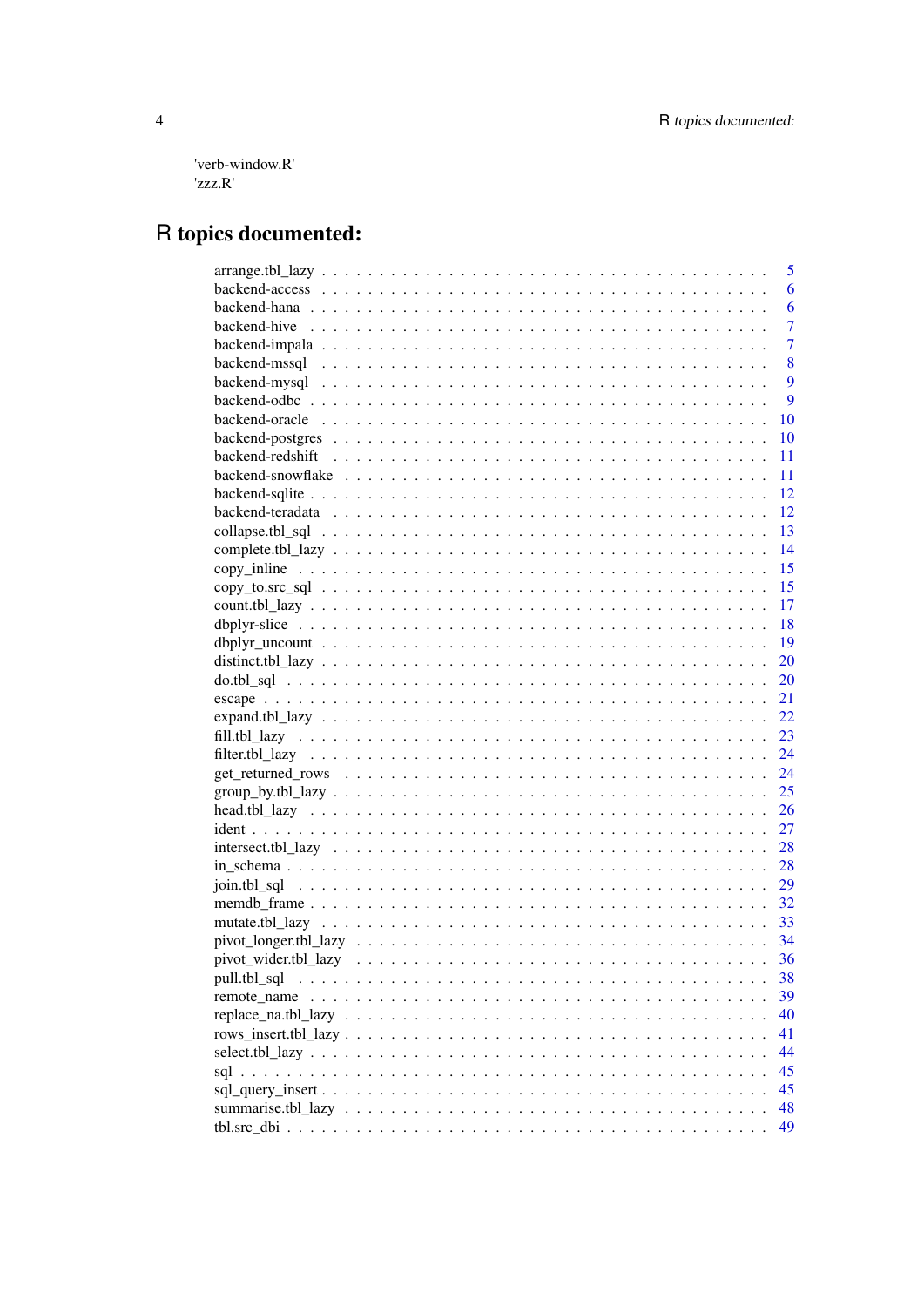<span id="page-4-0"></span>arrange.tbl\_lazy 5

#### **Index** [54](#page-53-0)

<span id="page-4-1"></span>arrange.tbl\_lazy *Arrange rows by column values*

## Description

This is an method for the dplyr [arrange\(\)](#page-0-0) generic. It generates the ORDER BY clause of the SQL query. It also affects the [window\\_order\(\)](#page-51-1) of windowed expressions in [mutate.tbl\\_lazy\(\)](#page-32-1).

Note that ORDER BY clauses can not generally appear in subqueries, which means that you should arrange() as late as possible in your pipelines.

## Usage

## S3 method for class 'tbl\_lazy' arrange(.data, ..., .by\_group = FALSE)

#### Arguments

| .data     | A lazy data frame backed by a database query.                                                                              |
|-----------|----------------------------------------------------------------------------------------------------------------------------|
| $\ddotsc$ | <data-masking> Variables, or functions of variables. Use desc() to sort a<br/>variable in descending order.</data-masking> |
| .by_group | If TRUE, will sort first by grouping variable. Applies to grouped data frames<br>only.                                     |

## Value

Another tbl\_lazy. Use [show\\_query\(\)](#page-0-0) to see the generated query, and use [collect\(\)](#page-12-1) to execute the query and return data to R.

#### Missing values

Unlike R, most databases sorts NA (NULLs) at the front. You can can override this behaviour by explicitly sorting on is.na(x).

```
library(dplyr, warn.conflicts = FALSE)
```

```
db <- memdb_frame(a = c(3, 4, 1, 2), b = c(5, 1, 2, NA))
db %>% arrange(a) %>% show_query()
# Note that NAs are sorted first
db %>% arrange(b)
# override by sorting on is.na() first
db %>% arrange(is.na(b), b)
```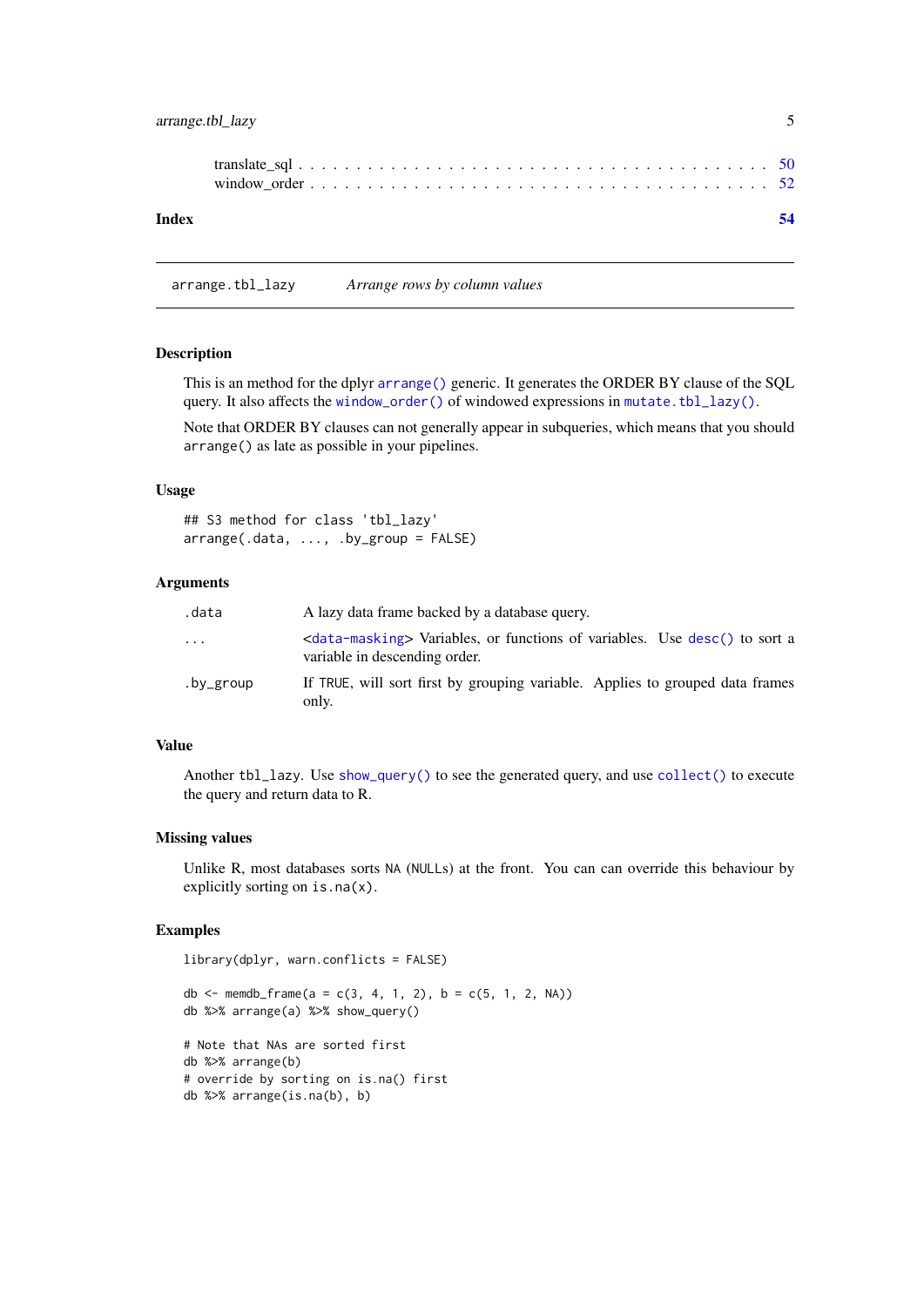<span id="page-5-0"></span>backend-access *Backend: MS Access*

## Description

See vignette("translation-function") and vignette("translation-verb") for details of overall translation technology. Key differences for this backend are:

- SELECT uses TOP, not LIMIT
- Non-standard types and mathematical functions
- String concatenation uses &
- No ANALYZE equivalent
- TRUE and FALSE converted to 1 and 0

Use simulate\_access() with lazy\_frame() to see simulated SQL without converting to live access database.

#### Usage

simulate\_access()

#### Examples

```
library(dplyr, warn.conflicts = FALSE)
lf \le lazy_frame(x = 1, y = 2, z = "a", con = simulate_access())
lf %>% head()
1f %\gg% mutate(y = as.numeric(y), z = sqrt(x^2 + 10))
lf %>% mutate(a = paste0(z, " times"))
```
backend-hana *Backend: SAP HANA*

## Description

See vignette("translation-function") and vignette("translation-verb") for details of overall translation technology. Key differences for this backend are:

- Temporary tables get # prefix and use LOCAL TEMPORARY COLUMN.
- No table analysis performed in [copy\\_to\(\)](#page-0-0).
- paste() uses ||
- Note that you can't create new boolean columns from logical expressions; you need to wrap with explicit ifelse: ifelse(x > y,TRUE,FALSE).

Use simulate\_hana() with lazy\_frame() to see simulated SQL without converting to live access database.

## Usage

simulate\_hana()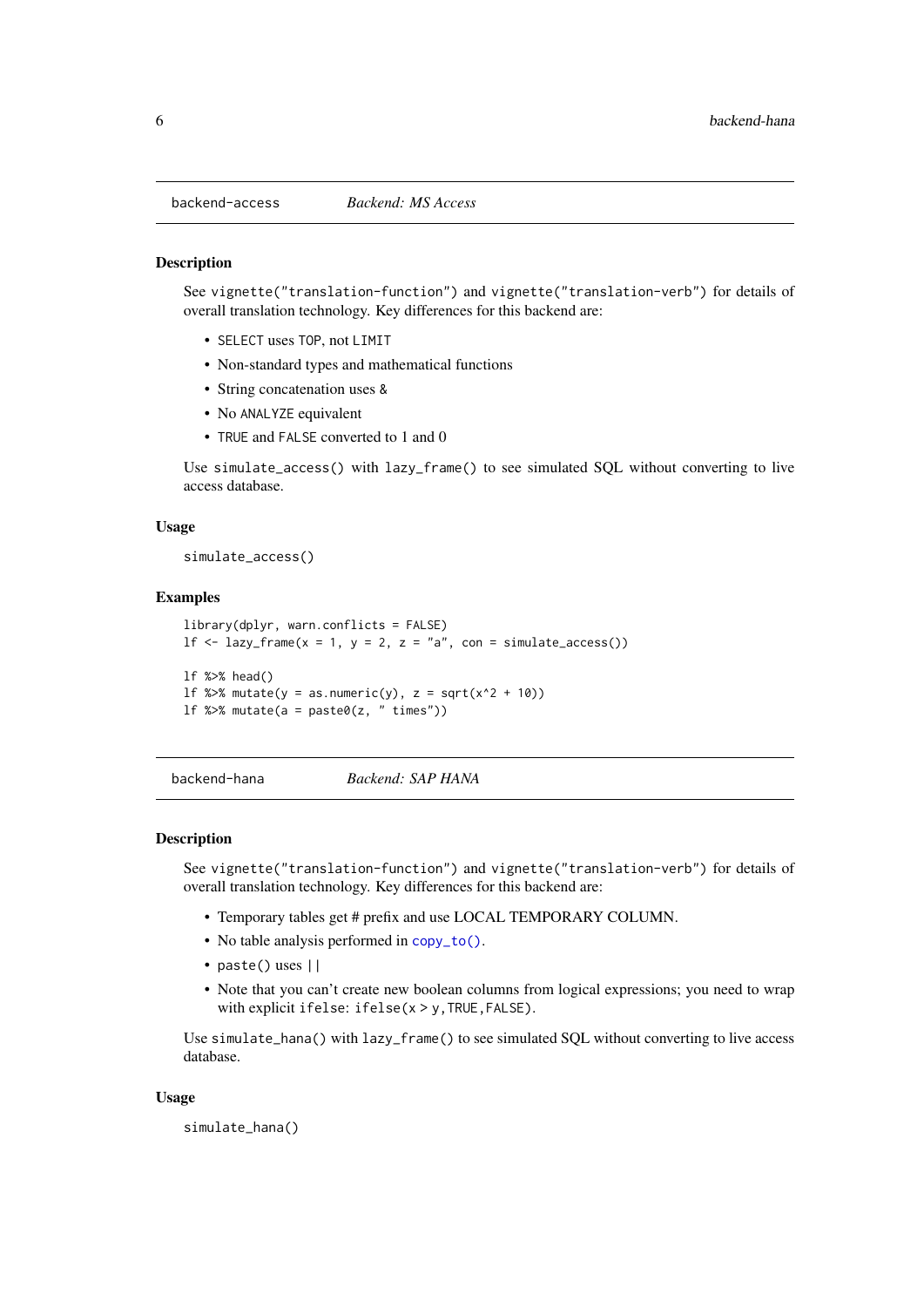#### <span id="page-6-0"></span>backend-hive 7 and 7 and 7 and 7 and 7 and 7 and 7 and 7 and 7 and 7 and 7 and 7 and 7 and 7 and 7 and 7 and 7 and 7 and 7 and 7 and 7 and 7 and 7 and 7 and 7 and 7 and 7 and 7 and 7 and 7 and 7 and 7 and 7 and 7 and 7 and

#### Examples

```
library(dplyr, warn.conflicts = FALSE)
1f \leftarrow \text{lazy-frame}(a = \text{TRUE}, b = 1, c = 2, d = "z", con = simulate\_hana())lf %>% transmute(x = paste0(z, " times"))
```
backend-hive *Backend: Hive*

#### Description

See vignette("translation-function") and vignette("translation-verb") for details of overall translation technology. Key differences for this backend are a scattering of custom translations provided by users.

Use simulate\_hive() with lazy\_frame() to see simulated SQL without converting to live access database.

#### Examples

```
library(dplyr, warn.conflicts = FALSE)
```

```
1f \le lazy_frame(a = TRUE, b = 1, d = 2, c = "z", con = simulate_hive())
If %>% transmute(x = cot(b))
1f %>% transmute(x = bitwShiftL(c, 1L))
lf %\gg transmute(x = str_replace_all(z, "a", "b"))
1f %>% summarise(x = median(d, na.rm = TRUE))
1f %\gg summarise(x = var(c, na.rm = TRUE))
```
backend-impala *Backend: Impala*

#### Description

See vignette("translation-function") and vignette("translation-verb") for details of overall translation technology. Key differences for this backend are a scattering of custom translations provided by users, mostly focussed on bitwise operations.

Use simulate\_impala() with lazy\_frame() to see simulated SQL without converting to live access database.

```
library(dplyr, warn.conflicts = FALSE)
```

```
1f \leftarrow \text{lazy-frame}(a = \text{TRUE}, b = 1, c = 2, d = "z", con = \text{simulate\_impala}()1f %>% transmute(X = bitwNot(bitwOr(b, c)))
```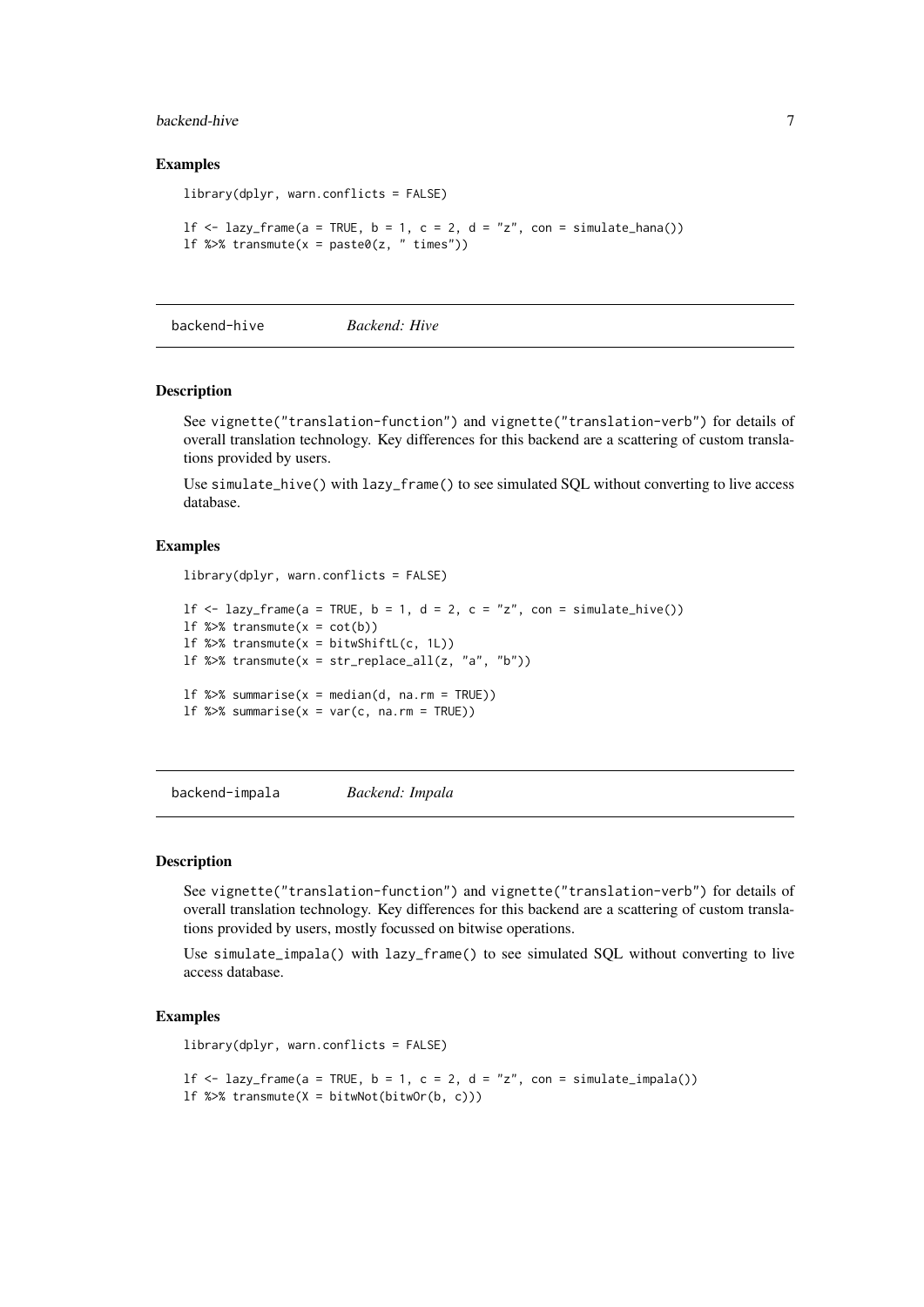#### **Description**

See vignette("translation-function") and vignette("translation-verb") for details of overall translation technology. Key differences for this backend are:

- SELECT uses TOP not LIMIT
- Automatically prefixes # to create temporary tables. Add the prefix yourself to avoid the message.
- String basics: paste(), substr(), nchar()
- Custom types for as.\* functions
- Lubridate extraction functions, year(), month(), day() etc
- Semi-automated bit <-> boolean translation (see below)

Use simulate\_mssql() with lazy\_frame() to see simulated SQL without converting to live access database.

#### Arguments

| version | Version of MS SQL to simulate. Currently only, difference is that 15.0 and |  |  |  |
|---------|----------------------------------------------------------------------------|--|--|--|
|         | above will use TRY_CAST() instead of CAST().                               |  |  |  |

#### Bit vs boolean

SQL server uses two incompatible types to represent TRUE and FALSE values:

- The BOOLEAN type is the result of logical comparisons (e.g.  $x > y$ ) and can be used WHERE but not to create new columns in SELECT. [https://docs.microsoft.com/en-us/sql/t-sql/](https://docs.microsoft.com/en-us/sql/t-sql/language-elements/comparison-operators-transact-sql) [language-elements/comparison-operators-transact-sql](https://docs.microsoft.com/en-us/sql/t-sql/language-elements/comparison-operators-transact-sql)
- The BIT type is a special type of numeric column used to store TRUE and FALSE values, but can't be used in WHERE clauses. [https://docs.microsoft.com/en-us/sql/t-sql/](https://docs.microsoft.com/en-us/sql/t-sql/data-types/bit-transact-sql?view=sql-server-ver15) [data-types/bit-transact-sql?view=sql-server-ver15](https://docs.microsoft.com/en-us/sql/t-sql/data-types/bit-transact-sql?view=sql-server-ver15)

dbplyr does its best to automatically create the correct type when needed, but can't do it 100% correctly because it does not have a full type inference system. This means that you many need to manually do conversions from time to time.

• To convert from bit to boolean use  $x = 1$ 

library(dplyr, warn.conflicts = FALSE)

• To convert from boolean to bit use as.logical $(f(x, 0, 1))$ 

```
1f \leftarrow \text{lazy-frame}(a = \text{TRUE}, b = 1, c = 2, d = "z", con = simulate_mssql())lf %>% head()
If %>% transmute(x = paste(b, c, d))
# Can use boolean as is:
```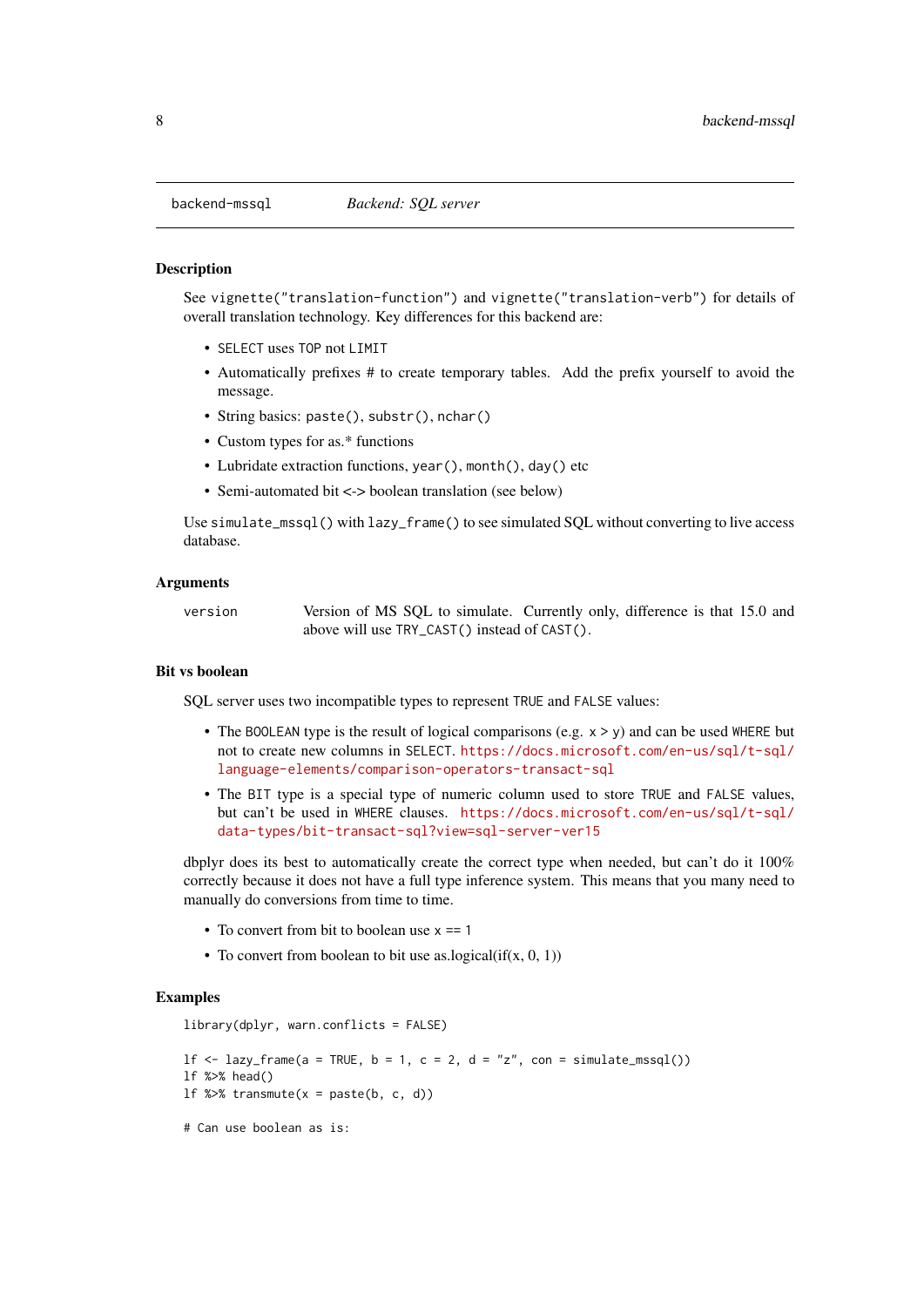#### <span id="page-8-0"></span>backend-mysql 9

```
lf %>% filter(c > d)
# Need to convert from boolean to bit:
1f %>% transmute(x = c > d)
# Can use boolean as is:
1f %>% transmute(x = ifelse(c > d, "c", "d"))
```
#### backend-mysql *Backend: MySQL/MariaDB*

#### Description

See vignette("translation-function") and vignette("translation-verb") for details of overall translation technology. Key differences for this backend are:

- paste() uses CONCAT\_WS()
- String translations for str\_detect(), str\_locate(), and str\_replace\_all()
- Clear error message for unsupported full joins

Use simulate\_mysql() with lazy\_frame() to see simulated SQL without converting to live access database.

## Usage

simulate\_mysql()

## Examples

```
library(dplyr, warn.conflicts = FALSE)
```

```
1f \le lazy_frame(a = TRUE, b = 1, c = 2, d = "z", con = simulate_mysql())
lf %>% transmute(x = paste0(z, " times"))
```
backend-odbc *Backend: ODBC*

#### Description

See vignette("translation-function") and vignette("translation-verb") for details of overall translation technology. Key differences for this backend are minor translations for common data types.

Use simulate\_odbc() with lazy\_frame() to see simulated SQL without converting to live access database.

## Usage

simulate\_odbc()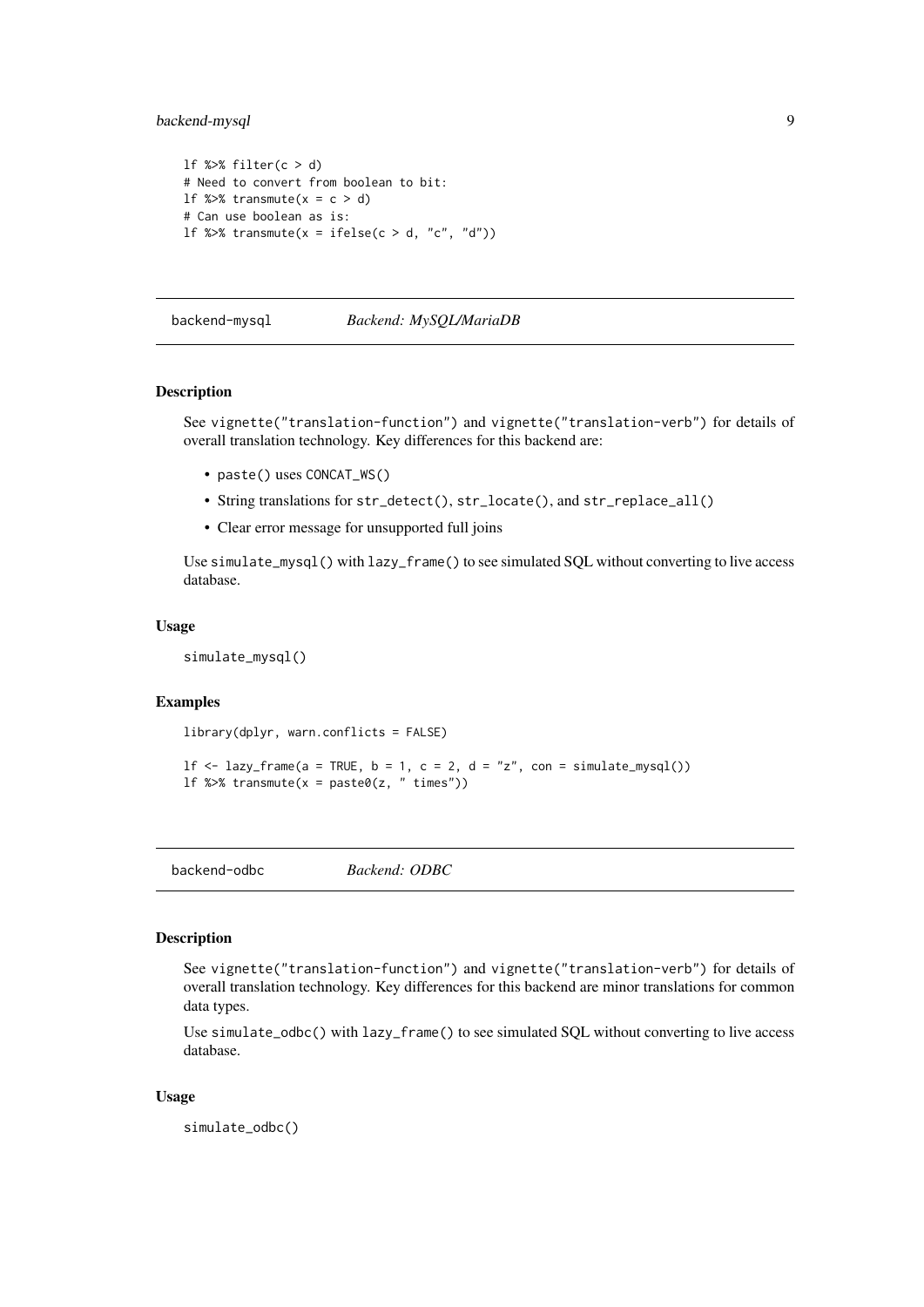#### Examples

```
library(dplyr, warn.conflicts = FALSE)
1f \leftarrow \text{lazy-frame}(a = \text{TRUE}, b = 1, d = 2, c = "z", con = simulate\_odbc())If %>% transmute(x = as.numeric(b))
lf %>% transmute(x = as.integer(b))
1f %>% transmute(x = as.character(b))
```
backend-oracle *Backend: Oracle*

#### Description

See vignette("translation-function") and vignette("translation-verb") for details of overall translation technology. Key differences for this backend are:

- Use FETCH FIRST instead of LIMIT
- Custom types
- paste() uses ||
- Custom subquery generation (no AS)
- setdiff() uses MINUS instead of EXCEPT

Use simulate\_oracle() with lazy\_frame() to see simulated SQL without converting to live access database.

#### Usage

simulate\_oracle()

#### Examples

```
library(dplyr, warn.conflicts = FALSE)
1f \leftarrow \text{lazy-frame}(a = \text{TRUE}, b = 1, c = 2, d = "z", con = simulate\_oracle())If %>% transmute(x = paste0(c, " times"))
lf %>% setdiff(lf)
```
backend-postgres *Backend: PostgreSQL*

#### <span id="page-9-1"></span>Description

See vignette("translation-function") and vignette("translation-verb") for details of overall translation technology. Key differences for this backend are:

- Many stringr functions
- lubridate date-time extraction functions
- More standard statistical summaries

Use simulate\_postgres() with lazy\_frame() to see simulated SQL without converting to live access database.

<span id="page-9-0"></span>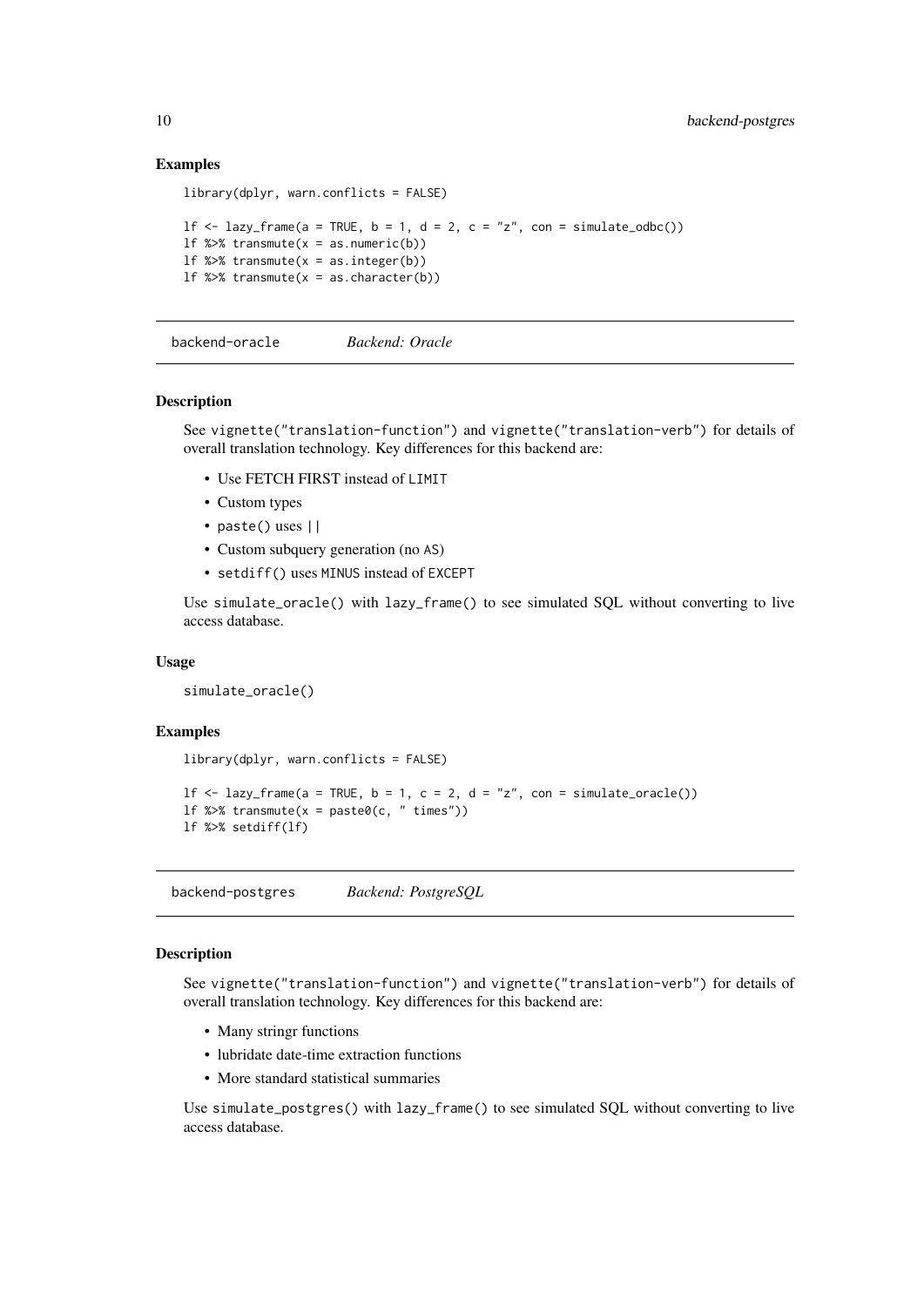#### <span id="page-10-0"></span>backend-redshift 11

#### Usage

simulate\_postgres()

#### Examples

```
library(dplyr, warn.conflicts = FALSE)
```
1f  $\le$  lazy\_frame(a = TRUE, b = 1, c = 2, d = "z", con = simulate\_postgres()) 1f % $\gg$ % summarise(x = sd(b, na.rm = TRUE)) lf %>% summarise( $y = cor(b, c)$ ,  $z = cov(b, c)$ )

backend-redshift *Backend: Redshift*

#### Description

Base translations come from [PostgreSQL backend.](#page-9-1) There are generally few differences, apart from string manipulation.

Use simulate\_redshift() with lazy\_frame() to see simulated SQL without converting to live access database.

#### Usage

simulate\_redshift()

#### Examples

```
library(dplyr, warn.conflicts = FALSE)
```

```
1f \le lazy_frame(a = TRUE, b = 1, c = 2, d = "z", con = simulate_redshift())
lf %\gg transmute(x = paste(c, " times"))
If %>% transmute(x = substr(c, 2, 3))
lf %>% transmute(x = str\_replace\_all(c, "a", "z"))
```
backend-snowflake *Backend: Snowflake*

## Description

See vignette("translation-function") and vignette("translation-verb") for details of overall translation technology.

Use simulate\_snowflake() with lazy\_frame() to see simulated SQL without converting to live access database.

## Usage

```
simulate_snowflake()
```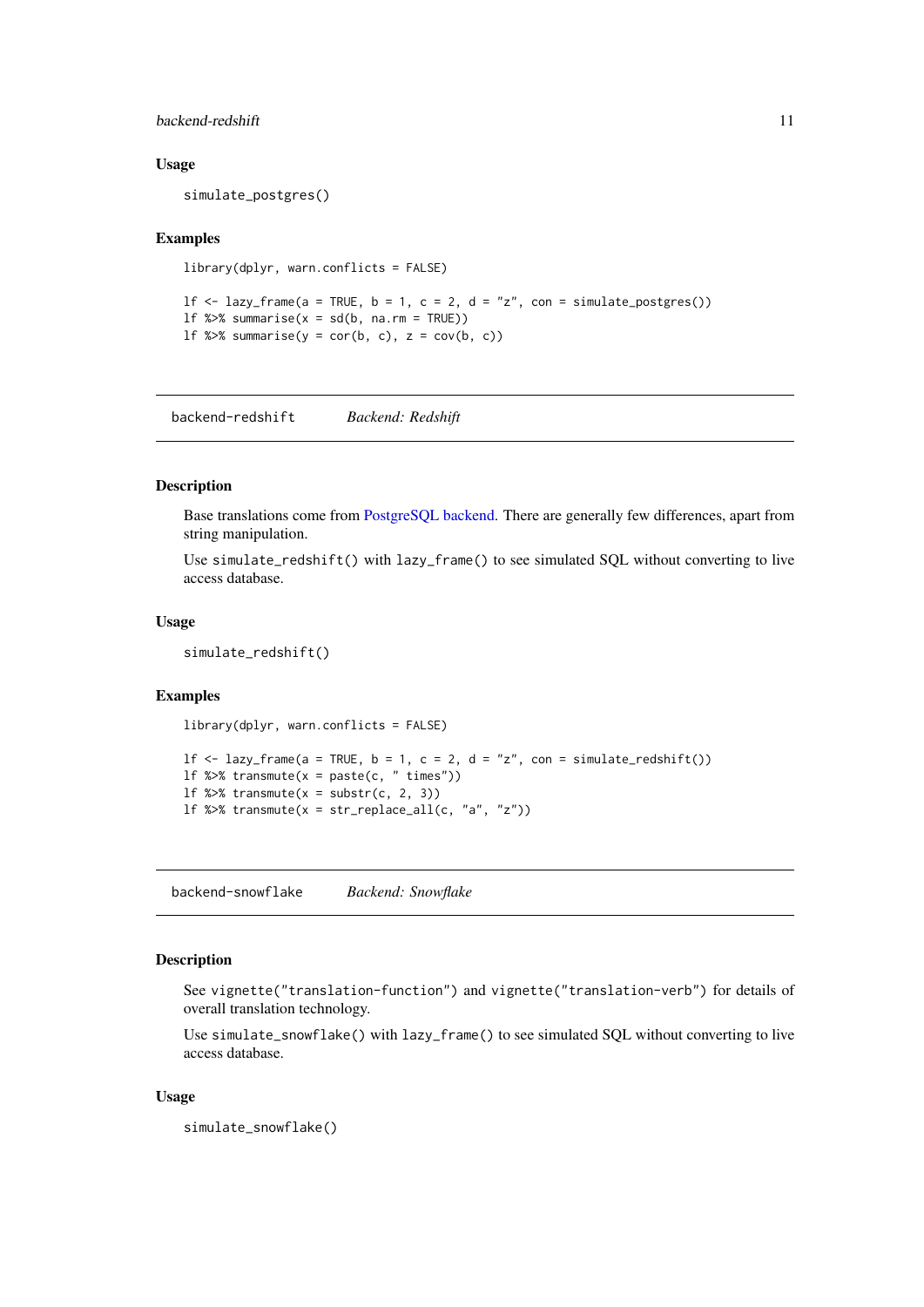#### Examples

```
library(dplyr, warn.conflicts = FALSE)
```

```
1f \leftarrow \text{lazy-frame}(a = \text{TRUE}, b = 1, c = 2, d = "z", con = simulate\_snow {Take}()If %>% transmute(x = paste0(z, " times"))
```
backend-sqlite *Backend: SQLite*

#### Description

See vignette("translation-function") and vignette("translation-verb") for details of overall translation technology. Key differences for this backend are:

- Uses non-standard LOG() function
- Date-time extraction functions from lubridate
- Custom median translation
- Right and full joins are simulated using left joins

Use simulate\_sqlite() with lazy\_frame() to see simulated SQL without converting to live access database.

#### Usage

```
simulate_sqlite()
```
#### Examples

```
library(dplyr, warn.conflicts = FALSE)
```

```
lf \le lazy_frame(a = TRUE, b = 1, c = 2, d = "z", con = simulate_sqlite())
If %>% transmute(x = paste(c, " times"))
1f %\gg transmute(x = log(b), y = log(b, base = 2))
```
backend-teradata *Backend: Teradata*

## Description

See vignette("translation-function") and vignette("translation-verb") for details of overall translation technology. Key differences for this backend are:

- Uses TOP instead of LIMIT
- Selection of user supplied translations

Use simulate\_teradata() with lazy\_frame() to see simulated SQL without converting to live access database.

## Usage

```
simulate_teradata()
```
<span id="page-11-0"></span>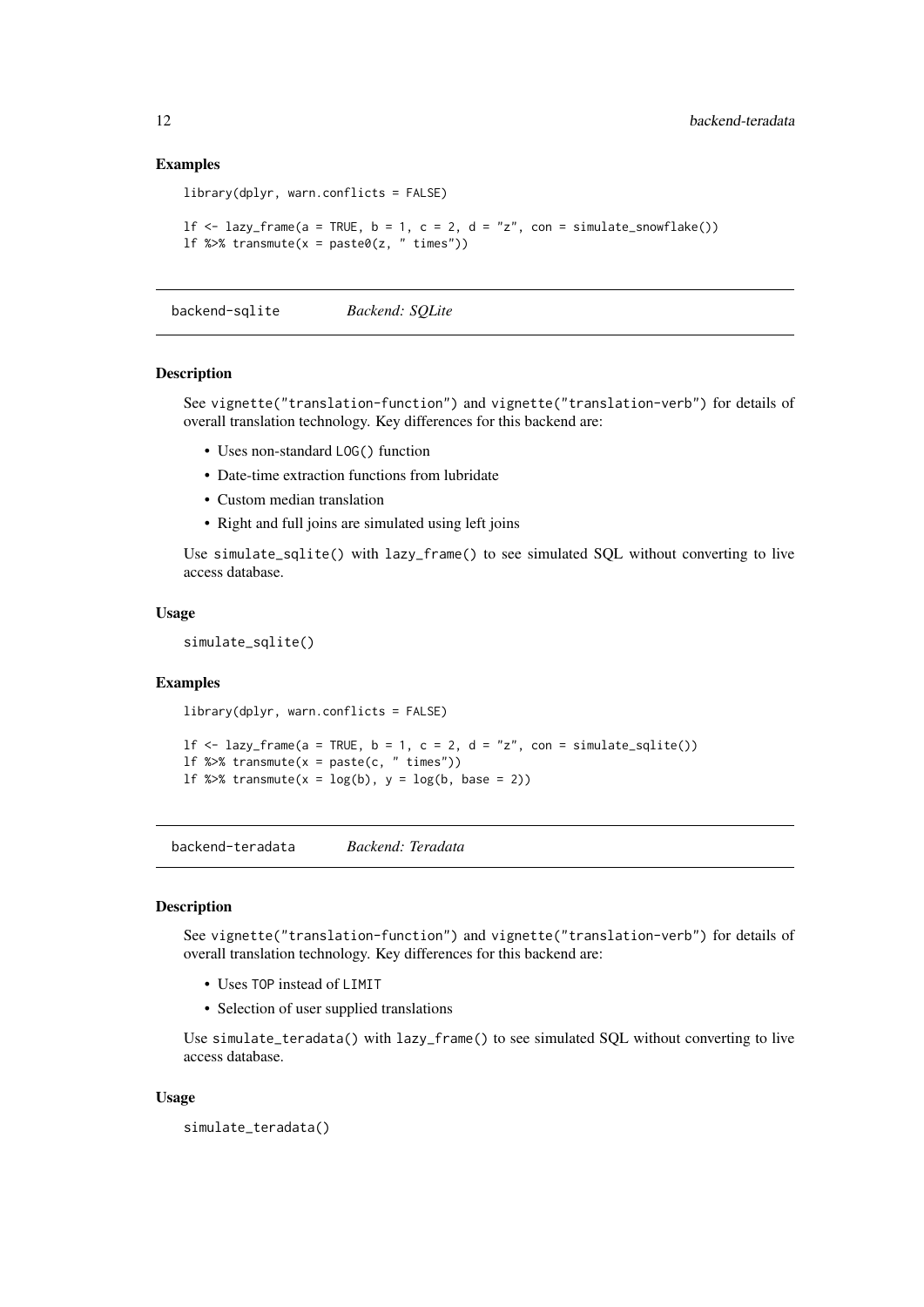#### <span id="page-12-0"></span>collapse.tbl\_sql 13

## Examples

```
library(dplyr, warn.conflicts = FALSE)
1f \leftarrow \text{lazy-frame}(a = \text{TRUE}, b = 1, c = 2, d = "z", con = simulate\_teradata())lf %>% head()
```
collapse.tbl\_sql *Compute results of a query*

## <span id="page-12-1"></span>Description

These are methods for the dplyr generics [collapse\(\)](#page-0-0), [compute\(\)](#page-0-0), and [collect\(\)](#page-0-0). collapse() creates a subquery, compute() stores the results in a remote table, and collect() executes the query and downloads the data into R.

## Usage

```
## S3 method for class 'tbl_sql'
collapse(x, \ldots)## S3 method for class 'tbl_sql'
compute(
  x,
  name = unique_table_name(),
  temporary = TRUE,
  unique_indexes = list(),
  indexes = list(),
  analyze = TRUE,
  ...,
  cte = FALSE
\lambda## S3 method for class 'tbl_sql'
collect(x, ..., n = Inf, warn_incomplete = TRUE, cte = FALSE)
```
#### Arguments

| A lazy data frame backed by a database query.                                                                                                                |  |  |  |  |
|--------------------------------------------------------------------------------------------------------------------------------------------------------------|--|--|--|--|
| other parameters passed to methods.                                                                                                                          |  |  |  |  |
| Table name in remote database.                                                                                                                               |  |  |  |  |
| Should the table be temporary (TRUE, the default) or persistent (FALSE')?                                                                                    |  |  |  |  |
| a list of character vectors. Each element of the list will create a new unique<br>index over the specified column(s). Duplicate rows will result in failure. |  |  |  |  |
| a list of character vectors. Each element of the list will create a new index.                                                                               |  |  |  |  |
| if TRUE (the default), will automatically ANALYZE the new table so that the<br>query optimiser has useful information.                                       |  |  |  |  |
| <b>[Experimental]</b> Use common table expressions in the generated SQL?                                                                                     |  |  |  |  |
| Number of rows to fetch. Defaults to Inf, meaning all rows.                                                                                                  |  |  |  |  |
| warn_incomplete                                                                                                                                              |  |  |  |  |
|                                                                                                                                                              |  |  |  |  |

Warn if n is less than the number of result rows?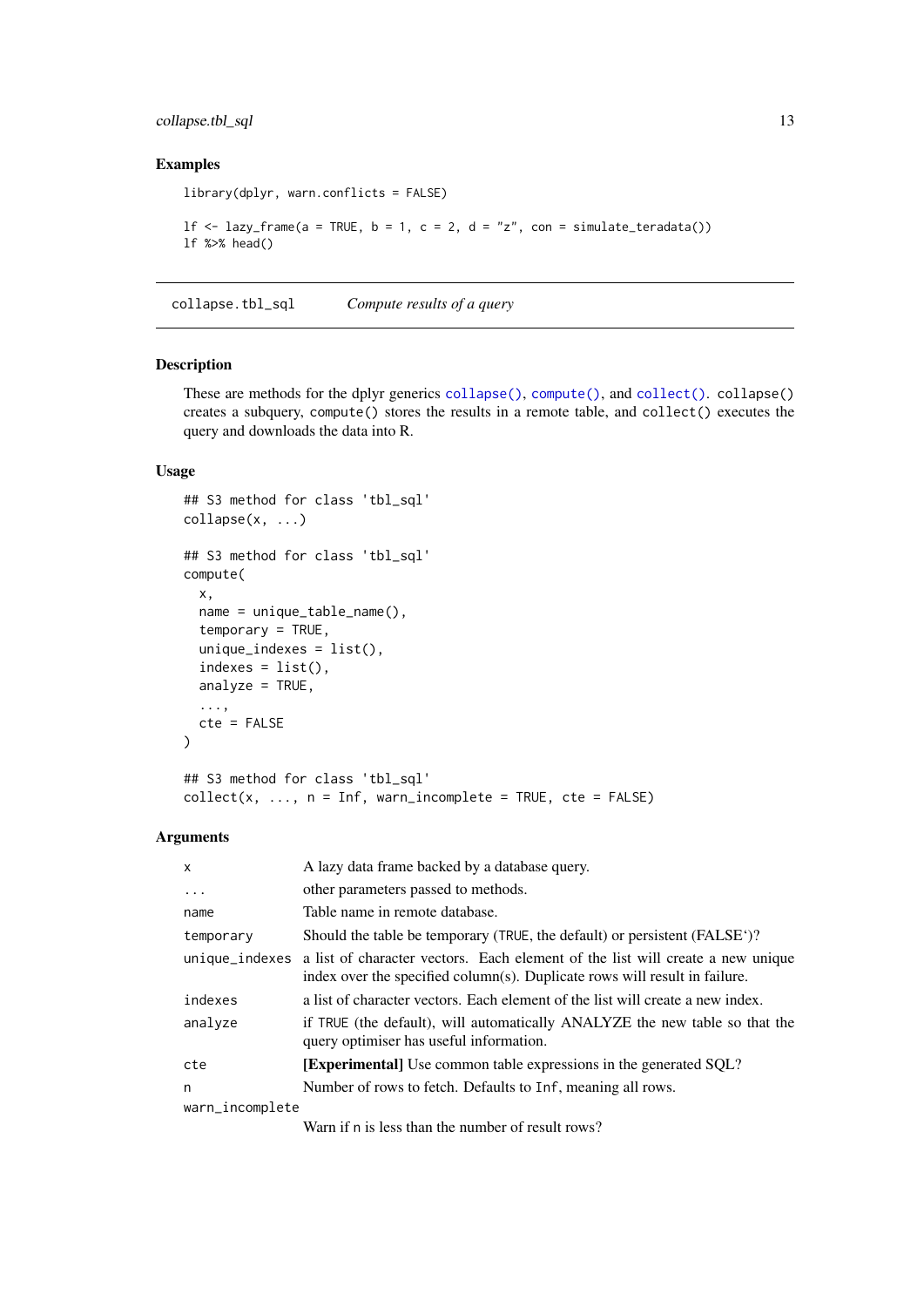## Examples

```
library(dplyr, warn.conflicts = FALSE)
db <- memdb_frame(a = c(3, 4, 1, 2), b = c(5, 1, 2, NA))
db %>% filter(a <= 2) %>% collect()
```
complete.tbl\_lazy *Complete a SQL table with missing combinations of data*

#### Description

Turns implicit missing values into explicit missing values. This is a method for the [tidyr::complete\(\)](#page-0-0) generic.

## Usage

```
complete.tbl_lazy(data, ..., fill = list())
```
#### Arguments

| data                    | A lazy data frame backed by a database query.                                                                 |
|-------------------------|---------------------------------------------------------------------------------------------------------------|
| $\cdot$ $\cdot$ $\cdot$ | Specification of columns to expand. See tidyr::expand for more details.                                       |
| fill                    | A named list that for each variable supplies a single value to use instead of NA<br>for missing combinations. |

#### Value

Another tbl\_lazy. Use [show\\_query\(\)](#page-0-0) to see the generated query, and use [collect\(\)](#page-12-1) to execute the query and return data to R.

```
df <- memdb_frame(
  group = c(1:2, 1),item_id = c(1:2, 2),item_name = c("a", "b", "b"),
  value1 = 1:3,
  value2 = 4:6)
df %>% tidyr::complete(group, nesting(item_id, item_name))
# You can also choose to fill in missing values
df %>% tidyr::complete(group, nesting(item_id, item_name), fill = list(value1 = 0))
```
<span id="page-13-0"></span>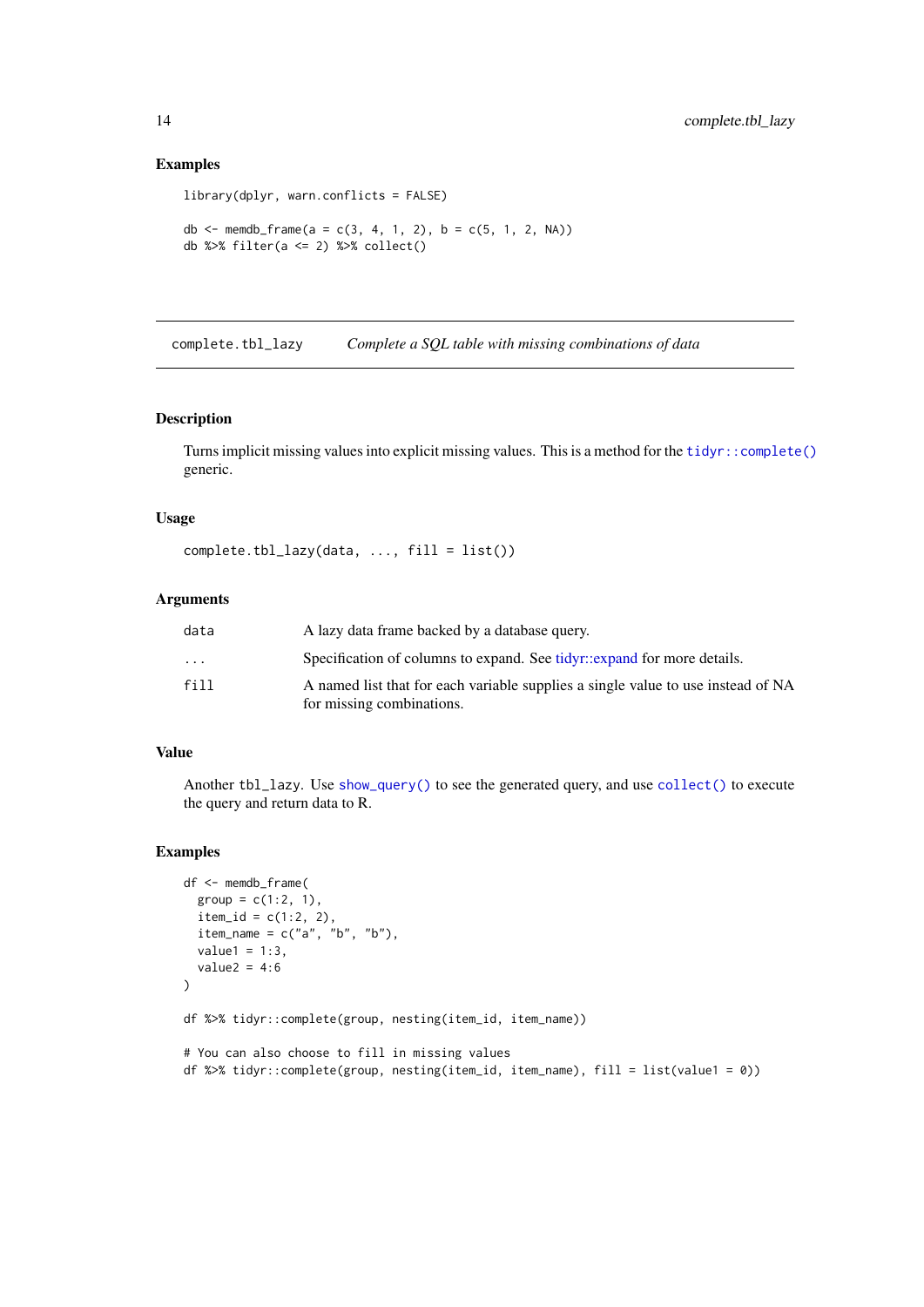<span id="page-14-1"></span><span id="page-14-0"></span>

#### Description

This is an alternative to [copy\\_to\(\)](#page-0-0) that does not need write access and is faster for small data.

## Usage

```
copy_inline(con, df)
```
## Arguments

| con | A database connection.                                                                      |
|-----|---------------------------------------------------------------------------------------------|
| df  | A local data frame. The data is written directly in the SQL query so it should be<br>small. |

## Details

It writes the data directly in the SQL query via the VALUES clause.

#### Value

A tbl\_lazy.

## See Also

[copy\\_to\(\)](#page-0-0) to copy the data into a new database table.

## Examples

```
df <- data.frame(x = 1:3, y = c("a", "b", "c"))con <- DBI::dbConnect(RSQLite::SQLite(), ":memory:")
copy_inline(con, df)
copy_inline(con, df) %>% dplyr::show_query()
```
copy\_to.src\_sql *Copy a local data frame to a remote database*

## Description

This is an implementation of the dplyr [copy\\_to\(\)](#page-0-0) generic and it mostly a wrapper around [DBI::dbWriteTable\(\)](#page-0-0).

It is useful for copying small amounts of data to a database for examples, experiments, and joins. By default, it creates temporary tables which are only visible within the current connection to the database.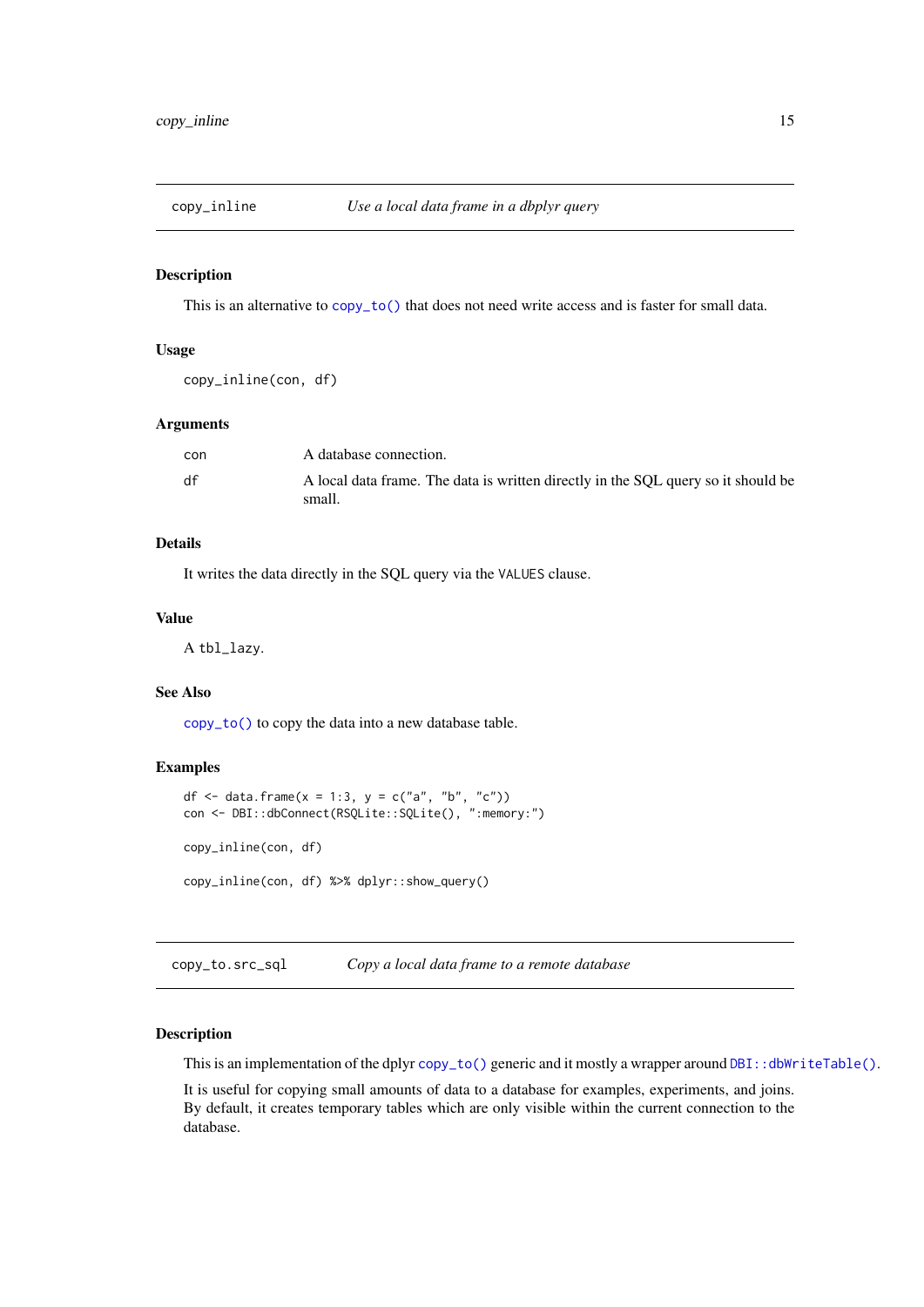## Usage

```
## S3 method for class 'src_sql'
copy_to(
  dest,
  df,
  name = deparse(substitute(df)),
  overwrite = FALSE,
  types = NULL,
  temporary = TRUE,
  unique_indexes = NULL,
  indexes = NULL,
  analyze = TRUE,
  ...,
  in_transaction = TRUE
)
```
## Arguments

| dest           | remote data source                                                                                                                                                                                                                                                                                     |
|----------------|--------------------------------------------------------------------------------------------------------------------------------------------------------------------------------------------------------------------------------------------------------------------------------------------------------|
| df             | A local data frame, a tbl_sql from same source, or a tbl_sql from another<br>source. If from another source, all data must transition through R in one pass,<br>so it is only suitable for transferring small amounts of data.                                                                         |
| name           | name for new remote table.                                                                                                                                                                                                                                                                             |
| overwrite      | If TRUE, will overwrite an existing table with name name. If FALSE, will throw<br>an error if name already exists.                                                                                                                                                                                     |
| types          | a character vector giving variable types to use for the columns. See https:<br>//www.sqlite.org/datatype3.html for available types.                                                                                                                                                                    |
| temporary      | if TRUE, will create a temporary table that is local to this connection and will be<br>automatically deleted when the connection expires                                                                                                                                                               |
| unique_indexes | a list of character vectors. Each element of the list will create a new unique<br>index over the specified column(s). Duplicate rows will result in failure.                                                                                                                                           |
| indexes        | a list of character vectors. Each element of the list will create a new index.                                                                                                                                                                                                                         |
| analyze        | if TRUE (the default), will automatically ANALYZE the new table so that the<br>query optimiser has useful information.                                                                                                                                                                                 |
| $\cdots$       | other parameters passed to methods.                                                                                                                                                                                                                                                                    |
|                | in_transaction Should the table creation be wrapped in a transaction? This typically makes<br>things faster, but you may want to suppress if the database doesn't support trans-<br>actions, or you're wrapping in a transaction higher up (and your database doesn't<br>support nested transactions.) |

## Value

Another tbl\_lazy. Use [show\\_query\(\)](#page-0-0) to see the generated query, and use [collect\(\)](#page-12-1) to execute the query and return data to R.

## See Also

[copy\\_inline\(\)](#page-14-1) to use small data in an SQL query without actually writing to a table.

<span id="page-15-0"></span>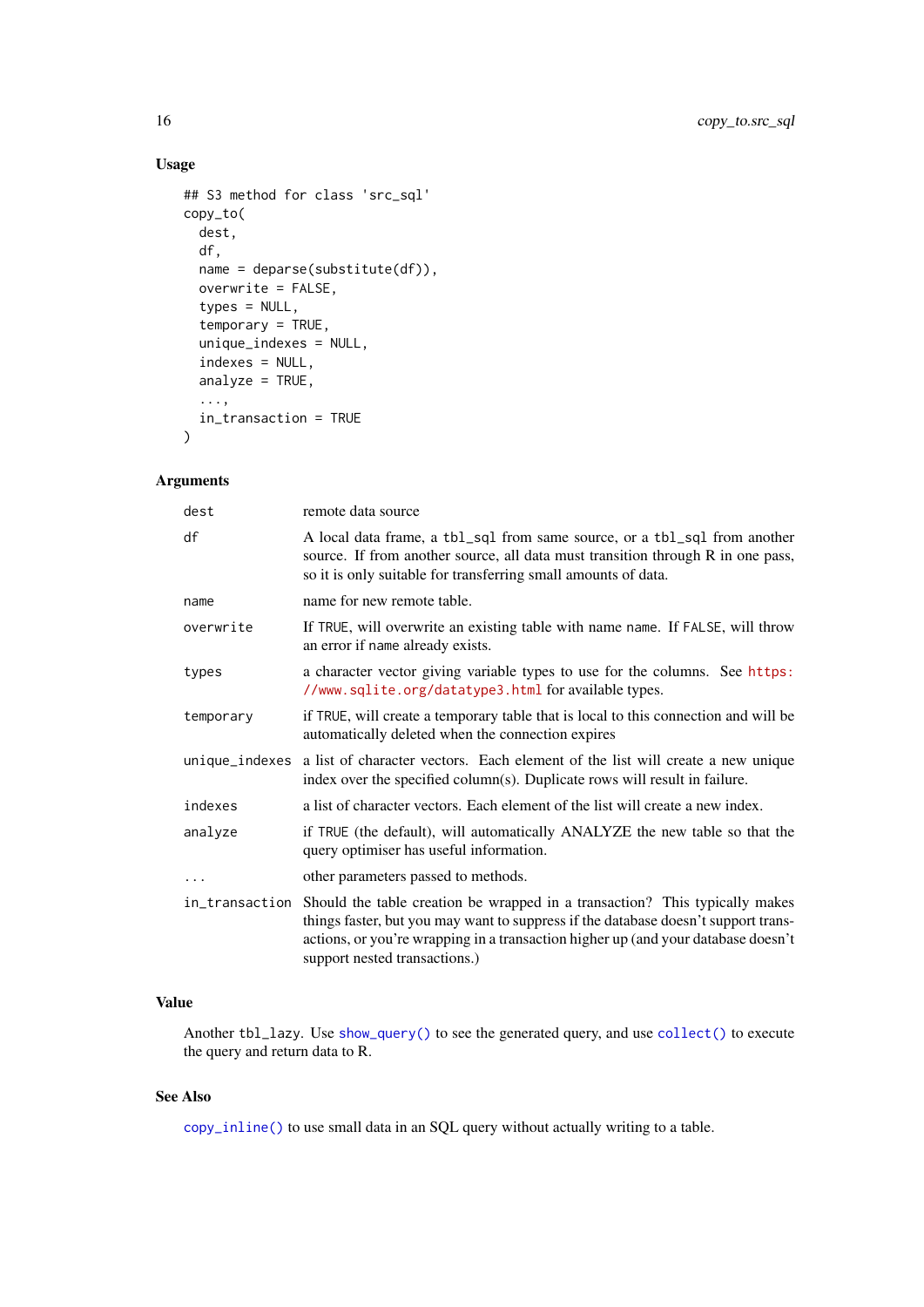#### <span id="page-16-0"></span>count.tbl\_lazy 17

## Examples

```
library(dplyr, warn.conflicts = FALSE)
df \le data.frame(x = 1:5, y = letters[5:1])
db <- copy_to(src_memdb(), df)
db
df2 <- data.frame(y = c("a", "d"), fruit = c("apple", "date"))
# copy_to() is called automatically if you set copy = TRUE
# in the join functions
db %>% left_join(df2, copy = TRUE)
```
count.tbl\_lazy *Count observations by group*

## Description

These are methods for the dplyr [count\(\)](#page-0-0) and [tally\(\)](#page-0-0) generics. They wrap up [group\\_by.tbl\\_lazy\(\)](#page-24-1), [summarise.tbl\\_lazy\(\)](#page-47-1) and, optionally, [arrange.tbl\\_lazy\(\)](#page-4-1).

### Usage

```
## S3 method for class 'tbl_lazy'
count(x, ..., wt = NULL, sort = FALSE, name = NULL)## S3 method for class 'tbl_lazy'
add_count(x, ..., wt = NULL, sort = FALSE, name = NULL, .drop = NULL)## S3 method for class 'tbl_lazy'
tally(x, wt = NULL, sort = FALSE, name = NULL)
```
#### Arguments

| $\mathsf{x}$ | A data frame, data frame extension (e.g. a tibble), or a lazy data frame (e.g.<br>from dbplyr or dtplyr).                      |
|--------------|--------------------------------------------------------------------------------------------------------------------------------|
| $\ddotsc$    | <data-masking> Variables, or functions of variables. Use desc() to sort a<br/>variable in descending order.</data-masking>     |
| wt           |                                                                                                                                |
|              | • If NULL (the default), counts the number of rows in each group.<br>• If a variable, computes sum(wt) for each group.         |
|              |                                                                                                                                |
| sort         | If TRUE, will show the largest groups at the top.                                                                              |
| name         | The name of the new column in the output.                                                                                      |
|              | If omitted, it will default to n. If there's already a column called n, it will error,<br>and require you to specify the name. |
| .drop        | Not supported for lazy tables.                                                                                                 |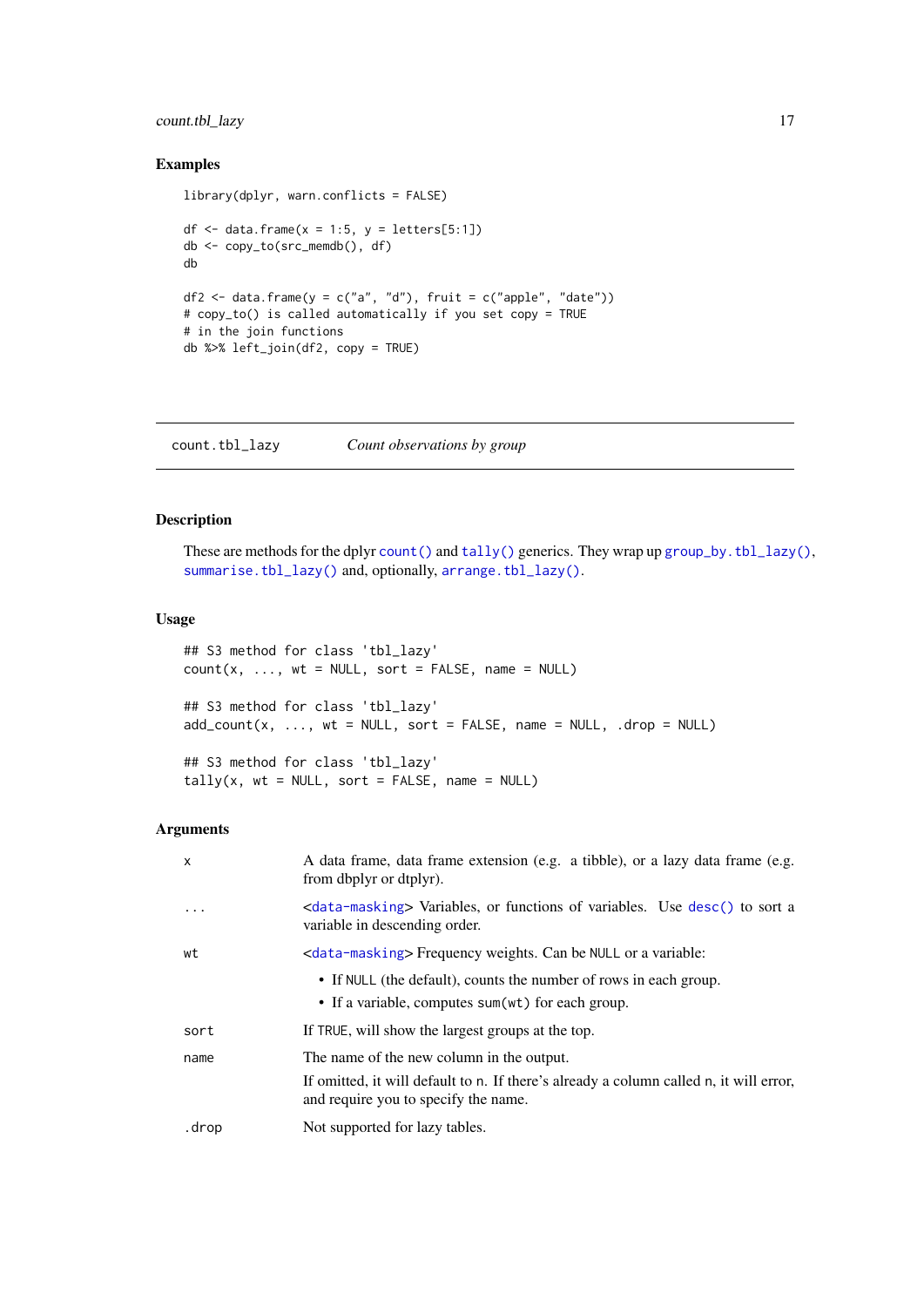#### Examples

```
library(dplyr, warn.conflicts = FALSE)
db <- memdb_frame(g = c(1, 1, 1, 2, 2), x = c(4, 3, 6, 9, 2))
db %>% count(g) %>% show_query()
db %>% count(g, wt = x) %>% show_query()
db %>% count(g, wt = x, sort = TRUE) %>% show_query()
```
dbplyr-slice *Subset rows using their positions*

#### Description

These are methods for the dplyr generics [slice\\_min\(\)](#page-0-0), [slice\\_max\(\)](#page-0-0), and [slice\\_sample\(\)](#page-0-0). They are translated to SQL using [filter\(\)](#page-0-0) and window functions (ROWNUMBER, MIN\_RANK, or CUME\_DIST depending on arguments). slice(), slice\_head(), and slice\_tail() are not supported since database tables have no intrinsic order.

If data is grouped, the operation will be performed on each group so that (e.g.) slice\_min(db,  $x, n$  $= 3$ ) will select the three rows with the smallest value of x in each group.

#### Usage

```
## S3 method for class 'tbl_lazy'
slice_min(.data, order_by, ..., n, prop, with_ties = TRUE)
## S3 method for class 'tbl_lazy'
slice_max(.data, order_by, ..., n, prop, with_ties = TRUE)
## S3 method for class 'tbl_lazy'
slice_sample(.data, ..., n, prop, weight_by = NULL, replace = FALSE)
```
#### Arguments

| .data              | A lazy data frame backed by a database query.                                                                                                                                                                  |
|--------------------|----------------------------------------------------------------------------------------------------------------------------------------------------------------------------------------------------------------|
| order_by           | Variable or function of variables to order by.                                                                                                                                                                 |
|                    | Not used.                                                                                                                                                                                                      |
| n, prop            | Provide either n, the number of rows, or prop, the proportion of rows to select.<br>If neither are supplied, $n = 1$ will be used.                                                                             |
|                    | If n is greater than the number of rows in the group (or $prop > 1$ ), the result will<br>be silently truncated to the group size. If the proportion of a group size is not an<br>integer, it is rounded down. |
| with_ties          | Should ties be kept together? The default, TRUE, may return more rows than you<br>request. Use FALSE to ignore ties, and return the first n rows.                                                              |
| weight_by, replace |                                                                                                                                                                                                                |
|                    |                                                                                                                                                                                                                |

Not supported for database backends.

<span id="page-17-0"></span>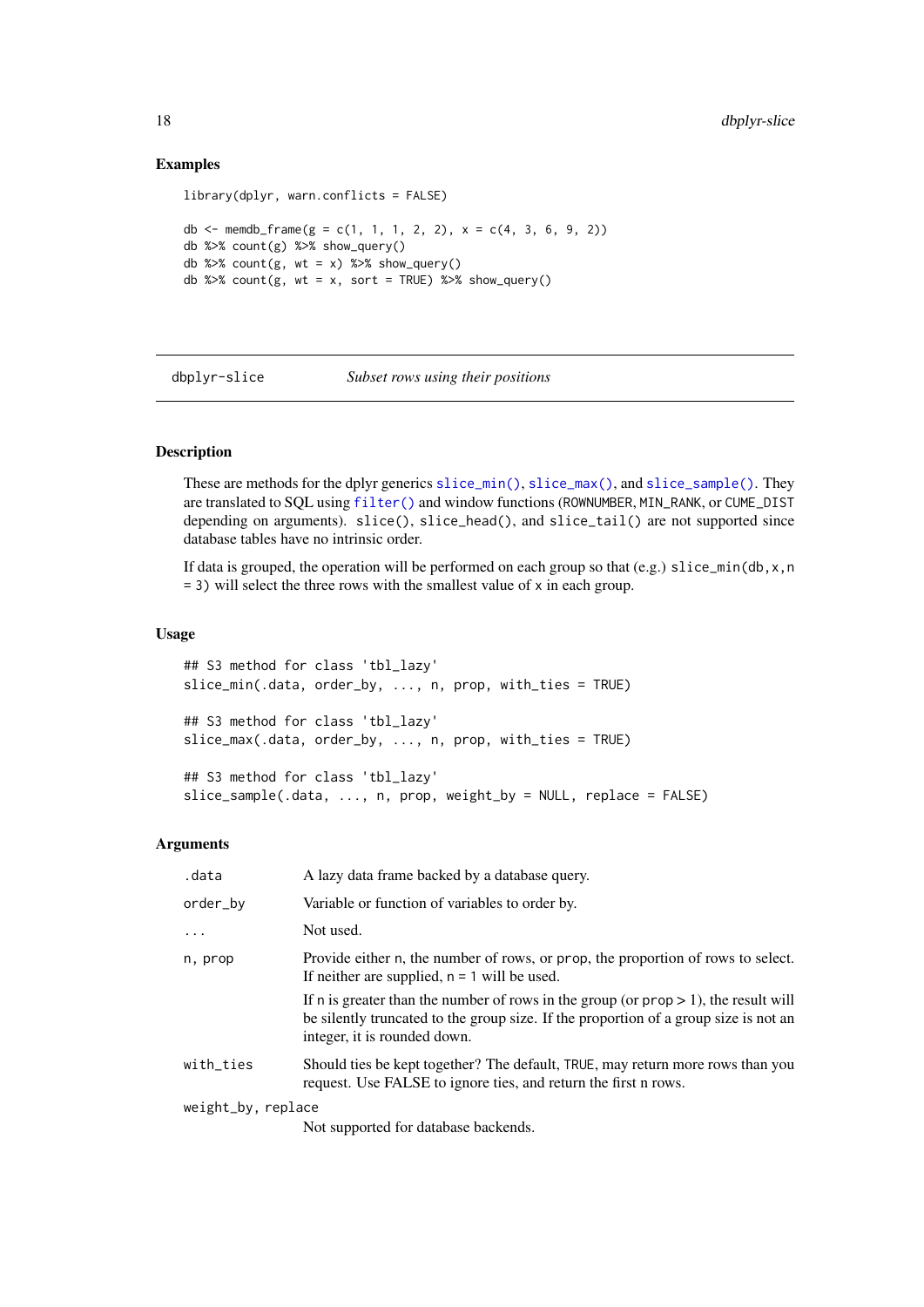#### <span id="page-18-0"></span>dbplyr\_uncount 19

## Examples

```
library(dplyr, warn.conflicts = FALSE)
db <- memdb_frame(x = 1:3, y = c(1, 1, 2))
db %>% slice_min(x) %>% show_query()
db %>% slice_max(x) %>% show_query()
db %>% slice_sample() %>% show_query()
db %>% group_by(y) %>% slice_min(x) %>% show_query()
# By default, ties are includes so you may get more rows
# than you expect
db %>% slice_min(y, n = 1)
db %>% slice_min(y, n = 1, with_ties = FALSE)
# Non-integer group sizes are rounded down
db %>% slice_min(x, prop = 0.5)
```
dbplyr\_uncount *"Uncount" a database table*

#### Description

This is a method for the tidyr uncount() generic. It uses a temporary table, so your database user needs permissions to create one.

## Usage

```
dbplyr_uncount(data, weights, .remove = TRUE, .id = NULL)
```
#### Arguments

| data    | A lazy data frame backed by a database query.                                                     |
|---------|---------------------------------------------------------------------------------------------------|
| weights | A vector of weights. Evaluated in the context of data; supports quasiquotation.                   |
| .remove | If TRUE, and weights is the name of a column in data, then this column is<br>removed.             |
| .id     | Supply a string to create a new variable which gives a unique identifier for each<br>created row. |

```
df <- memdb_frame(x = c("a", "b"), n = c(1, 2))
dbplyr_uncount(df, n)
dbplyr_uncount(df, n, .id = "id")
# You can also use constants
dbplyr_uncount(df, 2)
# Or expressions
dbplyr_uncount(df, 2 / n)
```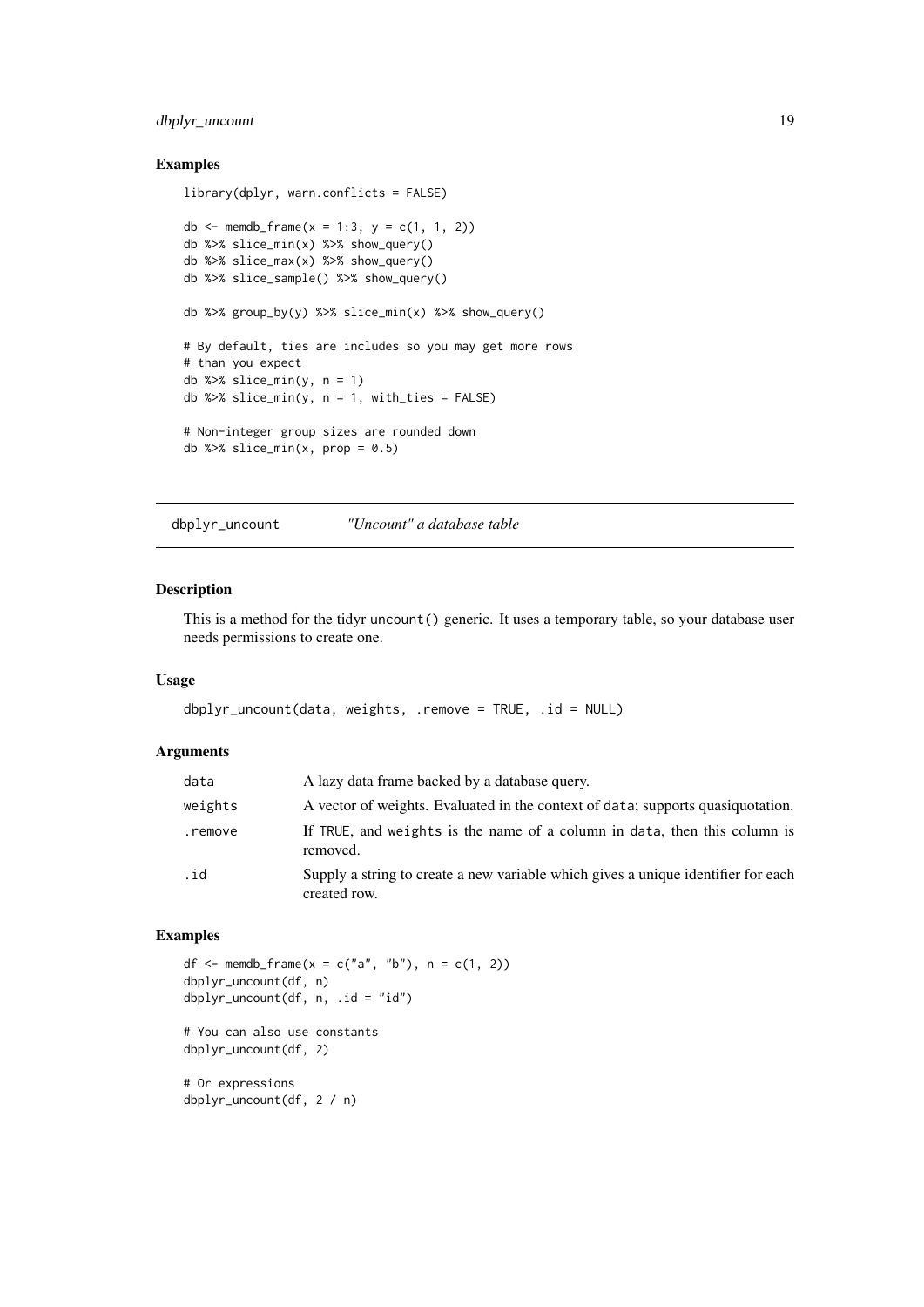<span id="page-19-0"></span>distinct.tbl\_lazy *Subset distinct/unique rows*

## Description

This is a method for the dplyr [distinct\(\)](#page-0-0) generic. It adds the DISTINCT clause to the SQL query.

## Usage

```
## S3 method for class 'tbl_lazy'
distinct(.data, ..., .keep_all = FALSE)
```
#### Arguments

| .data     | A lazy data frame backed by a database query.                                                                              |
|-----------|----------------------------------------------------------------------------------------------------------------------------|
| $\cdots$  | <data-masking> Variables, or functions of variables. Use desc() to sort a<br/>variable in descending order.</data-masking> |
| .keep_all | If TRUE, keep all variables in . data. If a combination of $\dots$ is not distinct, this<br>keeps the first row of values. |

#### Value

Another tbl\_lazy. Use [show\\_query\(\)](#page-0-0) to see the generated query, and use [collect\(\)](#page-12-1) to execute the query and return data to R.

#### Examples

```
library(dplyr, warn.conflicts = FALSE)
db <- memdb_frame(x = c(1, 1, 2, 2), y = c(1, 2, 1, 1))
db %>% distinct() %>% show_query()
db %>% distinct(x) %>% show_query()
```

```
do.tbl_sql Perform arbitrary computation on remote backend
```
## Description

Perform arbitrary computation on remote backend

## Usage

```
## S3 method for class 'tbl_sql'
do(.data, ..., .chunk_size = 10000L)
```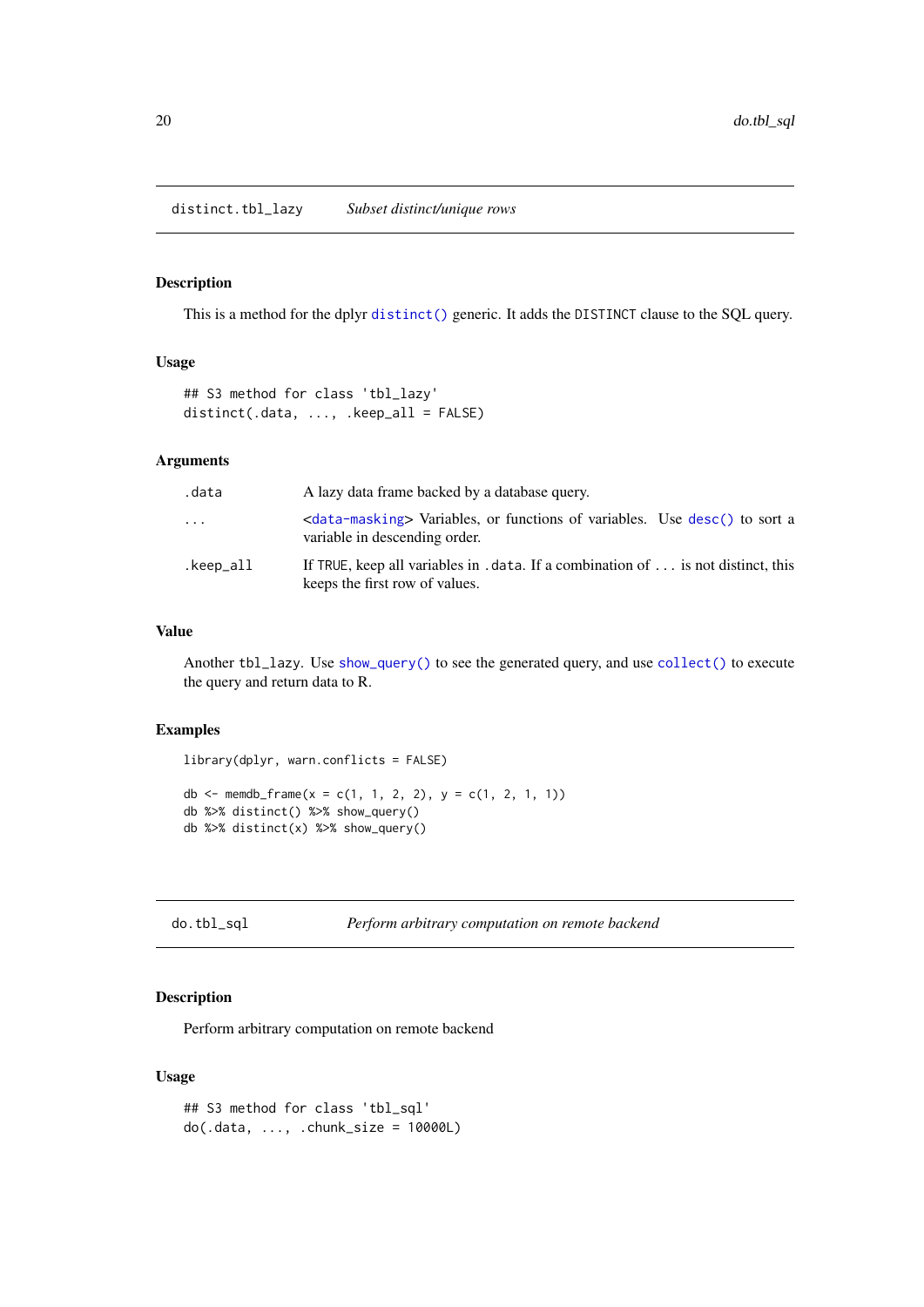#### <span id="page-20-0"></span>escape 21

## Arguments

| .data       | a tbl                                                                                                                                                                                                                                        |
|-------------|----------------------------------------------------------------------------------------------------------------------------------------------------------------------------------------------------------------------------------------------|
| $\cdots$    | Expressions to apply to each group. If named, results will be stored in a new<br>column. If unnamed, must return a data frame. You can use. to refer to the<br>current group. You can not mix named and unnamed arguments.                   |
| .chunk_size | The size of each chunk to pull into R. If this number is too big, the process will<br>be slow because R has to allocate and free a lot of memory. If it's too small, it<br>will be slow, because of the overhead of talking to the database. |

escape *Escape/quote a string.*

## Description

escape() requires you to provide a database connection to control the details of escaping. escape\_ansi() uses the SQL 92 ANSI standard.

#### Usage

```
\text{escape}(x, \text{ parents} = \text{NA}, \text{ collapse} = "", \text{con} = \text{NULL})escape\_ansi(x, parents = NA, collapse = "")
```

```
sql\_vector(x, parents = NA, collapse = " " , con = NULL)
```
## Arguments

| $\mathsf{x}$     | An object to escape. Existing sql vectors will be left as is, character vectors are |
|------------------|-------------------------------------------------------------------------------------|
|                  | escaped with single quotes, numeric vectors have trailing .0 added if they're       |
|                  | whole numbers, identifiers are escaped with double quotes.                          |
| parens, collapse |                                                                                     |
|                  | Controls behaviour when multiple values are supplied, parens should be a log-       |
|                  | ical flag, or if NA, will wrap in parens if length $> 1$ .                          |
|                  | Default behaviour: lists are always wrapped in parens and separated by com-         |

Default behaviour: lists are always wrapped in parens and separated by commas, identifiers are separated by commas and never wrapped, atomic vectors are separated by spaces and wrapped in parens if needed.

con Database connection.

#### Examples

```
# Doubles vs. integers
escape_ansi(1:5)
escape_ansi(c(1, 5.4))
# String vs known sql vs. sql identifier
escape_ansi("X")
escape_ansi(sql("X"))
escape_ansi(ident("X"))
```
# Escaping is idempotent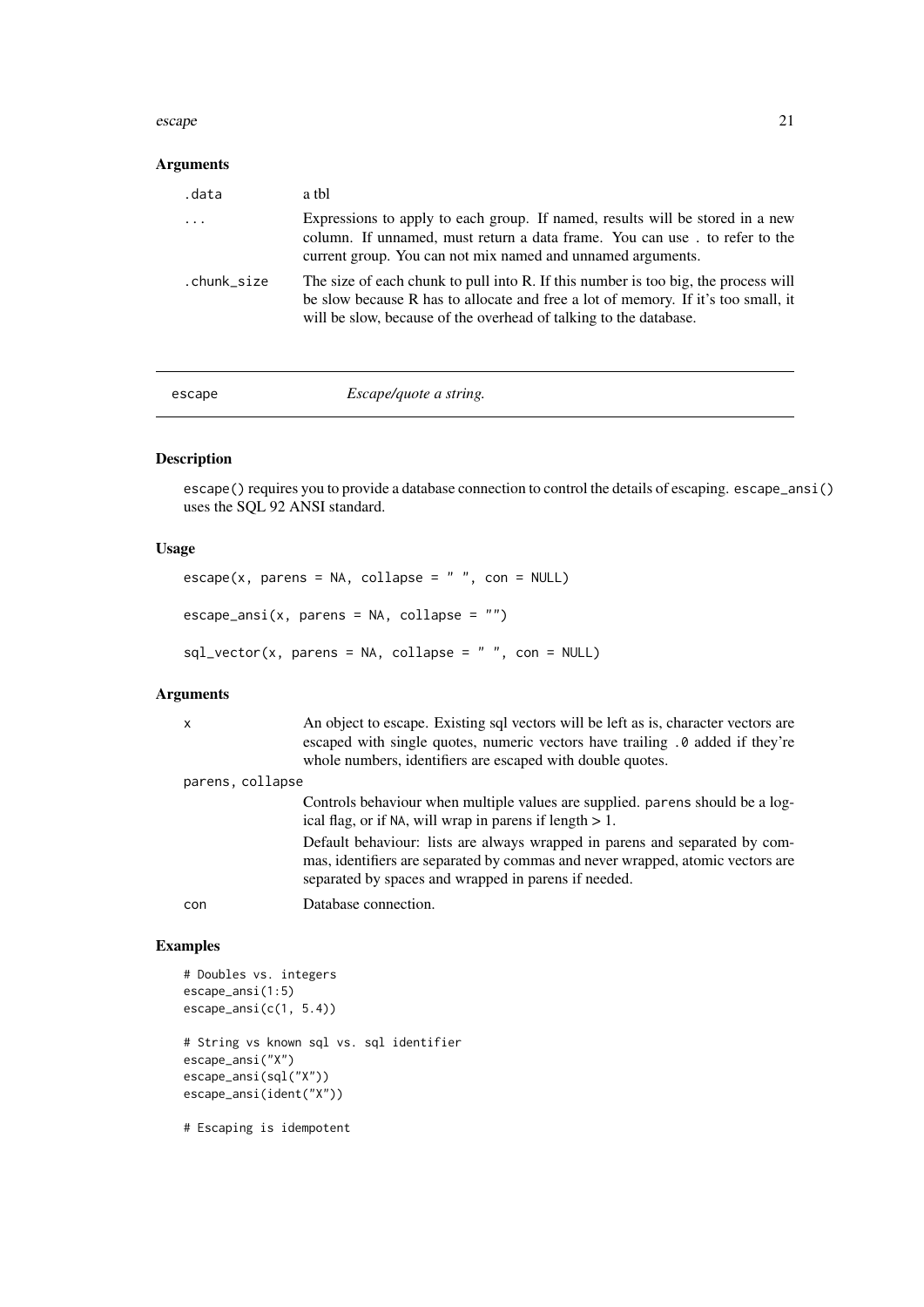```
escape_ansi("X")
escape_ansi(escape_ansi("X"))
escape_ansi(escape_ansi(escape_ansi("X")))
```
expand.tbl\_lazy *Expand SQL tables to include all possible combinations of values*

## Description

This is a method for the [tidyr::expand](#page-0-0) generics. It doesn't sort the result explicitly, so the order might be different to what expand() returns for data frames.

#### Usage

```
expand.tbl_lazy(data, ..., .name_repair = "check_unique")
```
#### Arguments

| data         | A lazy data frame backed by a database query.                                                                   |
|--------------|-----------------------------------------------------------------------------------------------------------------|
| $\ddots$     | Specification of columns to expand. See tidyr::expand for more details.                                         |
| .name_repair | Treatment of problematic column names:                                                                          |
|              | • "minimal": No name repair or checks, beyond basic existence,                                                  |
|              | • "unique": Make sure names are unique and not empty,                                                           |
|              | • "check_unique": (default value), no name repair, but check they are unique,                                   |
|              | • "universal": Make the names unique and syntactic                                                              |
|              | • a function: apply custom name repair $(e.g., .name_repair = make.name)$<br>for names in the style of base R). |
|              | • A purrr-style anonymous function, see rlang: : as_function()                                                  |
|              | This argument is passed on as repair to $vctrs$ : $vec-as_names()$ . See there                                  |

for more details on these terms and the strategies used to enforce them.

## Value

Another tbl\_lazy. Use [show\\_query\(\)](#page-0-0) to see the generated query, and use [collect\(\)](#page-12-1) to execute the query and return data to R.

```
fruits <- memdb_frame(
  type = c("apple", "orange", "apple", "orange", "orange", "orange"),
  year = c(2010, 2010, 2012, 2010, 2010, 2012).size = c("XS", "S", "M", "S", "S", "M"),
 weights = rnorm(6)\lambda# All possible combinations ---------------------------------------
fruits %>% tidyr::expand(type)
fruits %>% tidyr::expand(type, size)
# Only combinations that already appear in the data --------------
fruits %>% tidyr::expand(nesting(type, size))
```
<span id="page-21-0"></span>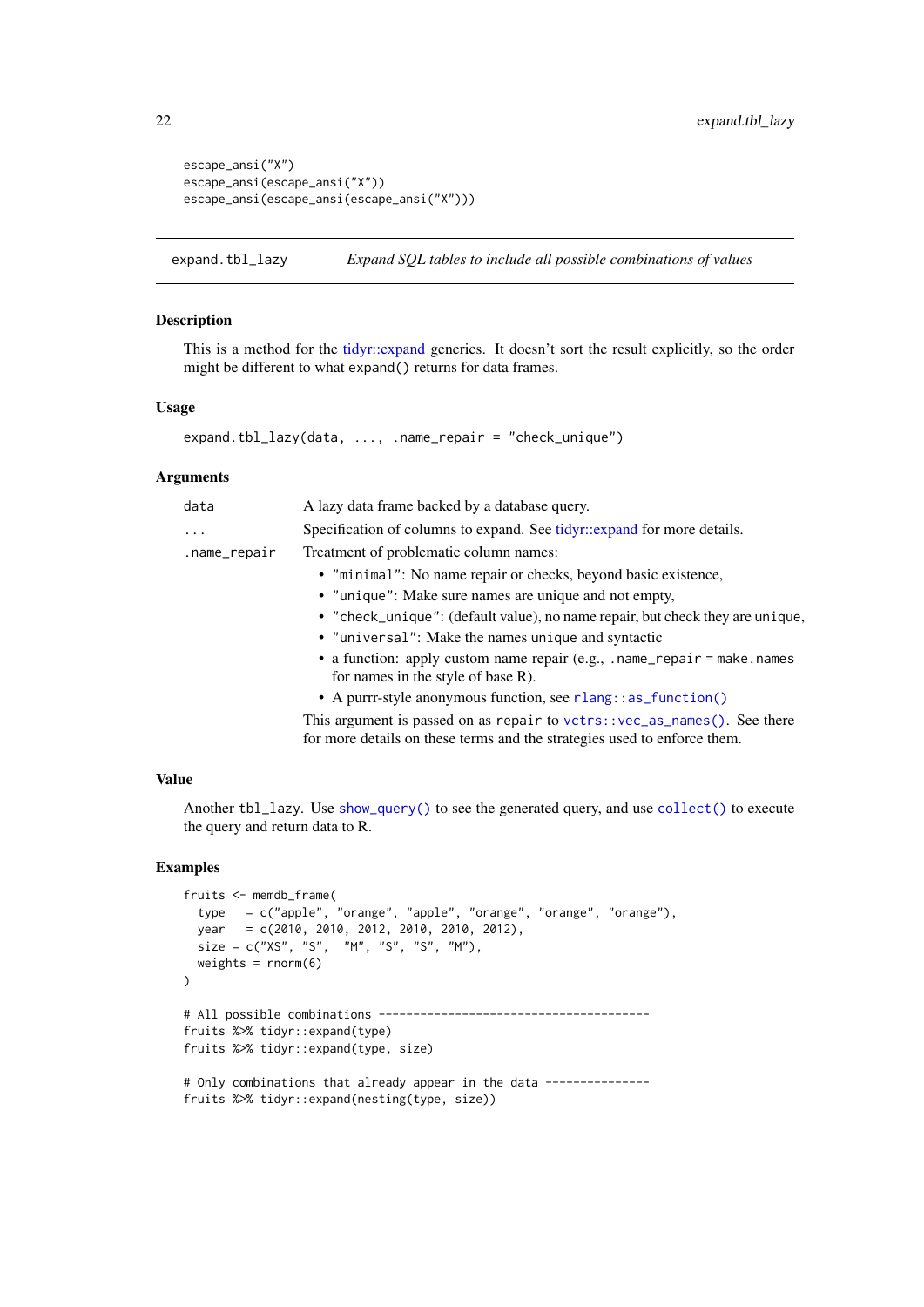<span id="page-22-0"></span>

## Description

Fill in missing values with previous or next value

## Usage

fill.tbl\_lazy(.data, ..., .direction = c("down", "up"))

## Arguments

| .data      | A lazy data frame backed by a database query.                                                                                                                                                                                                                                                                 |
|------------|---------------------------------------------------------------------------------------------------------------------------------------------------------------------------------------------------------------------------------------------------------------------------------------------------------------|
| $\cdots$   | Columns to fill.                                                                                                                                                                                                                                                                                              |
| .direction | Direction in which to fill missing values. Currently either "down" (the default)<br>or "up". Note that "up" does not work when .data is sorted by non-numeric<br>columns. As a workaround revert the order yourself beforehand; for example<br>replace $\ar{range}(x, desc(y))$ by $\ar{range}(desc(x), y)$ . |

```
squirrels <- tibble::tribble(
 ~group, ~name, ~role, ~n_squirrels, ~ n_squirrels2,
 1, "Sam", "Observer", NA, 1,
 1, "Mara", "Scorekeeper", 8, NA,
 1, "Jesse", "Observer", NA, NA, NA,<br>1, "Tom", "Observer", NA, 1, 1,
 1, "Tom", "Observer", NA, 4,
 2, "Mike", "Observer", NA, NA,
 2, "Rachael", "Observer", NA, 6,
 2, "Sydekea", "Scorekeeper", 14, NA,
 2, "Gabriela", "Observer", NA, NA,
 3, "Derrick", "Observer", NA, NA, NA,
 3, "Kara", "Scorekeeper", 9, 10,
 3, "Emily", "Observer", NA, NA,
 3, "Danielle", "Observer", NA, NA
\lambdasquirrels$id <- 1:12
tbl_memdb(squirrels) %>%
 window_order(id) %>%
 tidyr::fill(
  n_squirrels,
   n_squirrels2,
 \lambda
```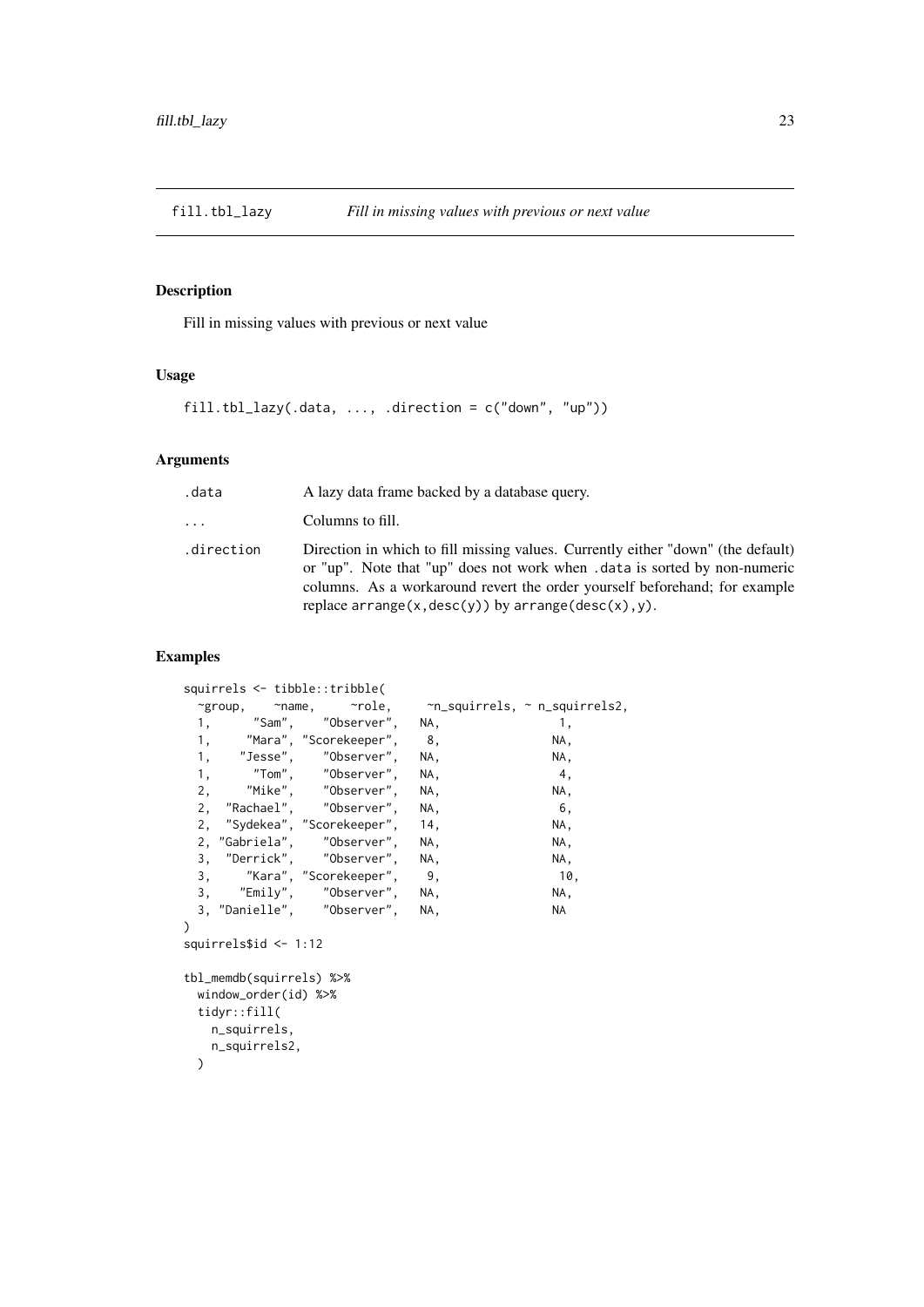<span id="page-23-0"></span>filter.tbl\_lazy *Subset rows using column values*

#### Description

This is a method for the dplyr [filter\(\)](#page-0-0) generic. It generates the WHERE clause of the SQL query.

## Usage

```
## S3 method for class 'tbl_lazy'
filter(.data, ..., .preserve = FALSE)
```
#### Arguments

| .data     | A lazy data frame backed by a database query.                                                                              |  |
|-----------|----------------------------------------------------------------------------------------------------------------------------|--|
| $\cdots$  | <data-masking> Variables, or functions of variables. Use desc() to sort a<br/>variable in descending order.</data-masking> |  |
| .preserve | Not supported by this method.                                                                                              |  |

#### Value

Another tbl\_lazy. Use [show\\_query\(\)](#page-0-0) to see the generated query, and use [collect\(\)](#page-12-1) to execute the query and return data to R.

## Examples

library(dplyr, warn.conflicts = FALSE)

db <- memdb\_frame(x = c(2, NA, 5, NA, 10), y = 1:5) db % $>$ % filter(x < 5) % $>$ % show\_query() db %>% filter(is.na(x)) %>% show\_query()

<span id="page-23-1"></span>get\_returned\_rows *Extract and check the* RETURNING *rows*

#### Description

#### [Experimental]

get\_returned\_rows() extracts the RETURNING rows produced by [rows\\_insert\(\)](#page-0-0), [rows\\_append\(\)](#page-0-0), [rows\\_update\(\)](#page-0-0), [rows\\_upsert\(\)](#page-0-0), or [rows\\_delete\(\)](#page-0-0) if these are called with the returning argument. An error is raised if this information is not available.

has\_returned\_rows() checks if x has stored RETURNING rows produced by [rows\\_insert\(\)](#page-0-0), [rows\\_append\(\)](#page-0-0), [rows\\_update\(\)](#page-0-0), [rows\\_upsert\(\)](#page-0-0), or [rows\\_delete\(\)](#page-0-0).

## Usage

get\_returned\_rows(x)

has\_returned\_rows(x)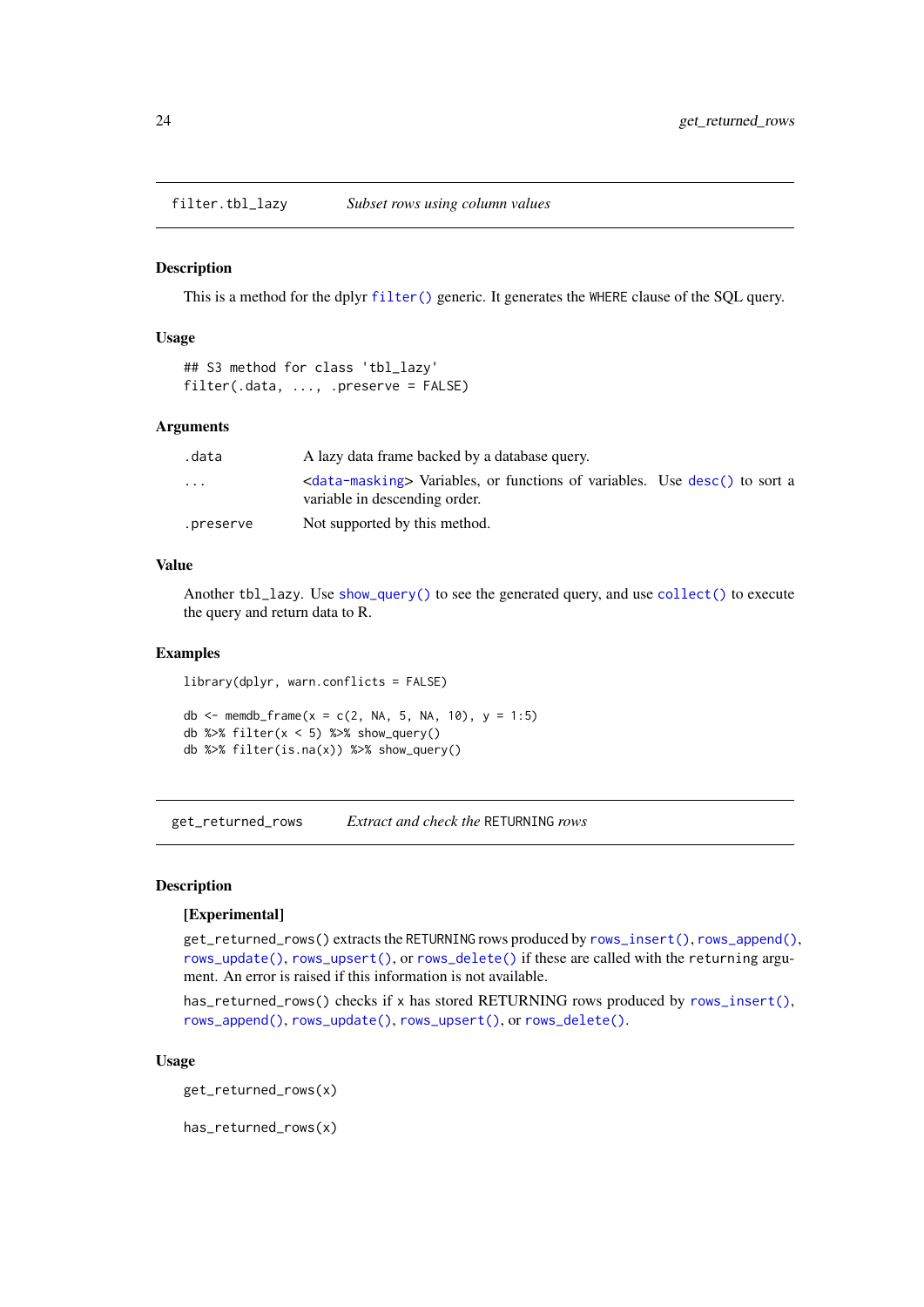#### <span id="page-24-0"></span>Arguments

x A lazy tbl.

## Value

For get\_returned\_rows(), a tibble.

For has\_returned\_rows(), a scalar logical.

#### Examples

```
library(dplyr)
```

```
con <- DBI::dbConnect(RSQLite::SQLite(), ":memory:")
DBI::dbExecute(con, "CREATE TABLE Info (
   id INTEGER PRIMARY KEY AUTOINCREMENT,
  number INTEGER
)")
info <- tbl(con, "Info")
rows1 <- copy_inline(con, data.frame(number = c(1, 5)))
rows_insert(info, rows1, conflict = "ignore", in_place = TRUE)
info
# If the table has an auto incrementing primary key, you can use
# the returning argument + `get_returned_rows()` its value
rows2 <- copy_inline(con, data.frame(number = c(13, 27)))
info <- rows_insert(
  info,
  rows2,
  conflict = "ignore",
  in_place = TRUE,
  returning = id
\lambdainfo
get_returned_rows(info)
```
<span id="page-24-1"></span>group\_by.tbl\_lazy *Group by one or more variables*

## Description

This is a method for the dplyr [group\\_by\(\)](#page-0-0) generic. It is translated to the GROUP BY clause of the SQL query when used with [summarise\(\)](#page-47-1) and to the PARTITION BY clause of window functions when used with [mutate\(\)](#page-32-1).

## Usage

```
## S3 method for class 'tbl_lazy'
group_by(.data, ..., .add = FALSE, add = NULL, .drop = TRUE)
```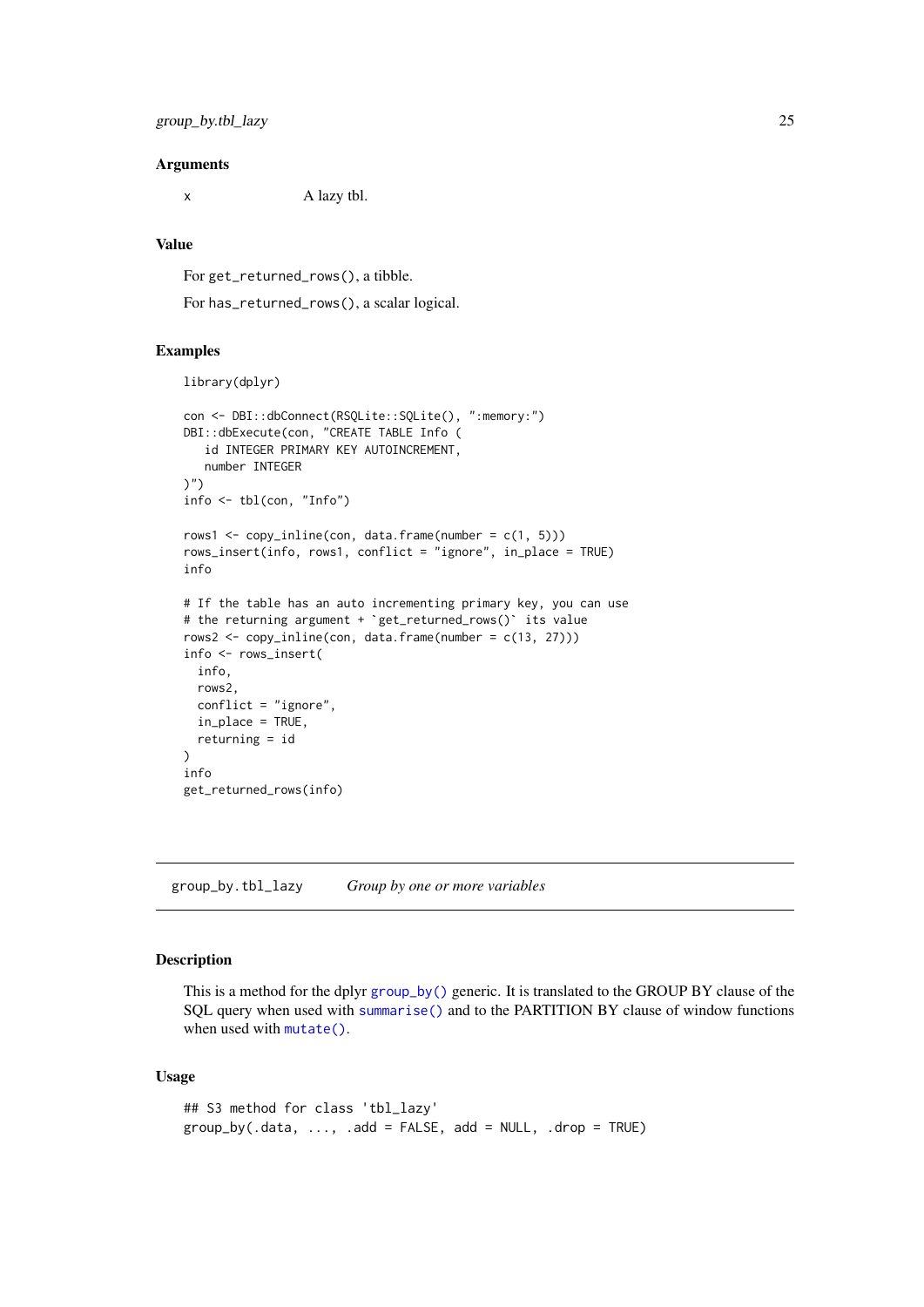## <span id="page-25-0"></span>Arguments

| .data    | A lazy data frame backed by a database query.                                                                                                          |
|----------|--------------------------------------------------------------------------------------------------------------------------------------------------------|
| $\ddots$ | <data-masking> Variables, or functions of variables. Use desc() to sort a<br/>variable in descending order.</data-masking>                             |
| . add    | When FALSE, the default, $group_by()$ will override existing groups. To add to<br>the existing groups, use $ad = \text{TRUE}$ .                        |
|          | This argument was previously called add, but that prevented creating a new<br>grouping variable called add, and conflicts with our naming conventions. |
| add      | Deprecated. Please use . add instead.                                                                                                                  |
| .drop    | Not supported by this method.                                                                                                                          |

## Examples

```
library(dplyr, warn.conflicts = FALSE)
```

```
db <- memdb_frame(g = c(1, 1, 1, 2, 2), x = c(4, 3, 6, 9, 2))
db %>%
  group_by(g) %>%
  summarise(n()) %>%
  show_query()
db %>%
  group_by(g) %>%
  mutate(x2 = x / sum(x, na.rm = TRUE)) %show_query()
```
head.tbl\_lazy *Subset the first rows*

## Description

This is a method for the [head\(\)](#page-0-0) generic. It is usually translated to the LIMIT clause of the SQL query. Because LIMIT is not an official part of the SQL specification, some database use other clauses like TOP or FETCH ROWS.

Note that databases don't really have a sense of row order, so what "first" means is subject to interpretation. Most databases will respect ordering performed with arrange(), but it's not guaranteed. tail() is not supported at all because the situation is even murkier for the "last" rows.

## Usage

## S3 method for class 'tbl\_lazy' head $(x, n = 6L, ...)$ 

## Arguments

| X                       | A lazy data frame backed by a database query. |
|-------------------------|-----------------------------------------------|
| n                       | Number of rows to return                      |
| $\cdot$ $\cdot$ $\cdot$ | Not used.                                     |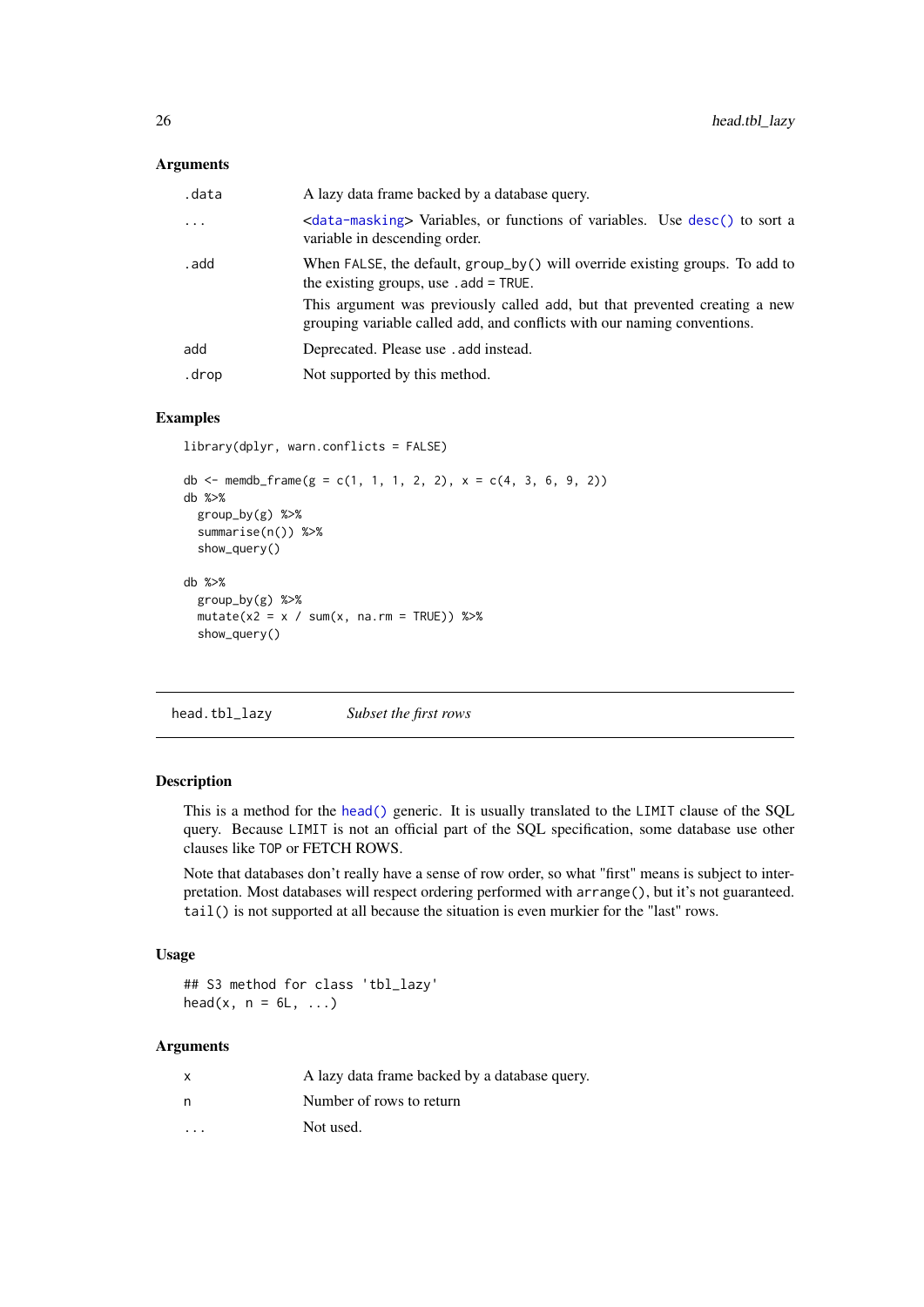#### <span id="page-26-0"></span>ident 27

## Value

Another tbl\_lazy. Use [show\\_query\(\)](#page-0-0) to see the generated query, and use [collect\(\)](#page-12-1) to execute the query and return data to R.

## Examples

```
library(dplyr, warn.conflicts = FALSE)
```

```
db \le - memdb_frame(x = 1:100)
db %>% head() %>% show_query()
# Pretend we have data in a SQL server database
db2 \leq -\text{lazy-frame}(x = 1:100, \text{con} = \text{simulate\_msg1}())db2 %>% head() %>% show_query()
```
ident *Flag a character vector as SQL identifiers*

## Description

ident() takes unquoted strings and flags them as identifiers. ident $_q()$  assumes its input has already been quoted, and ensures it does not get quoted again. This is currently used only for schema.table.

## Usage

ident(...)

is.ident(x)

## Arguments

| $\cdot$ | A character vector, or name-value pairs |
|---------|-----------------------------------------|
|         | An object                               |

## Examples

```
# SQL92 quotes strings with '
escape_ansi("x")
# And identifiers with "
ident("x")
escape_ansi(ident("x"))
# You can supply multiple inputs
```
 $ident(a = "x", b = "y")$ ident\_q(a = "x", b = "y")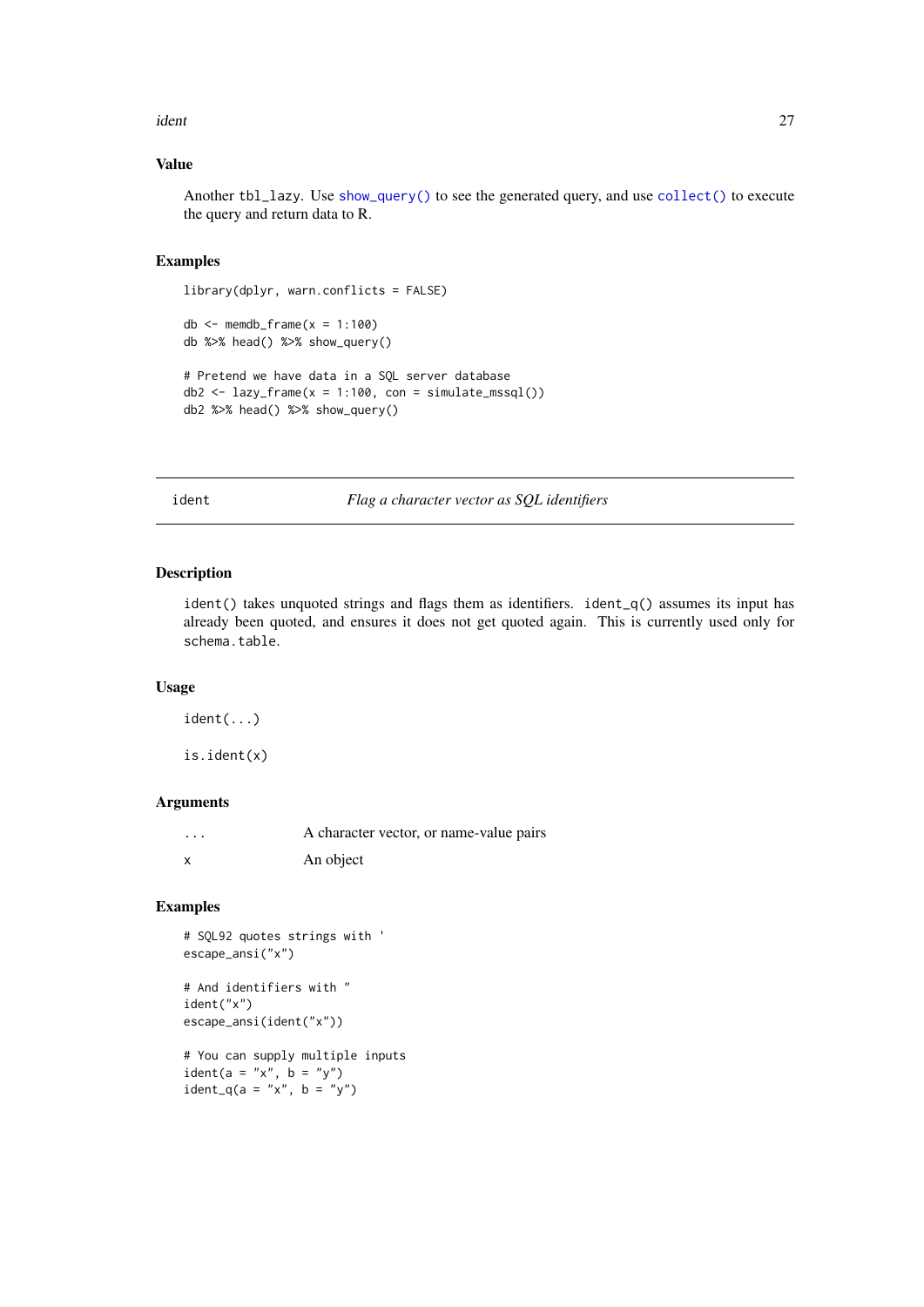<span id="page-27-0"></span>intersect.tbl\_lazy *SQL set operations*

#### Description

These are methods for the dplyr generics dplyr::intersect(), dplyr::union(), and dplyr::setdiff(). They are translated to INTERSECT, UNION, and EXCEPT respectively.

## Usage

```
## S3 method for class 'tbl_lazy'
intersect(x, y, copy = FALSE, ..., all = FALSE)## S3 method for class 'tbl_lazy'
union(x, y, copy = FALSE, ..., all = FALSE)## S3 method for class 'tbl_lazy'
union_all(x, y, copy = FALSE, ...)## S3 method for class 'tbl_lazy'
setdiff(x, y, copy = FALSE, ..., all = FALSE)
```
## Arguments

| x, y      | A pair of lazy data frames backed by database queries.                                                                                                                                                                                                                                                                     |
|-----------|----------------------------------------------------------------------------------------------------------------------------------------------------------------------------------------------------------------------------------------------------------------------------------------------------------------------------|
| copy      | If x and y are not from the same data source, and copy is TRUE, then y will be<br>copied into a temporary table in same database as $x. *$ join() will automatically<br>run ANALYZE on the created table in the hope that this will make you queries as<br>efficient as possible by giving more data to the query planner. |
|           | This allows you to join tables across srcs, but it's potentially expensive operation<br>so you must opt into it.                                                                                                                                                                                                           |
| $\ddotsc$ | Not currently used; provided for future extensions.                                                                                                                                                                                                                                                                        |
| a11       | If TRUE, includes all matches in output, not just unique rows.                                                                                                                                                                                                                                                             |

<span id="page-27-1"></span>

| Refer to a table in a schema or a database catalog<br>in schema |  |
|-----------------------------------------------------------------|--|
|-----------------------------------------------------------------|--|

## Description

in\_schema() can be used in [tbl\(\)](#page-0-0) to indicate a table in a specific schema. in\_catalog() additionally allows specifying the database catalog.

## Usage

in\_schema(schema, table)

in\_catalog(catalog, schema, table)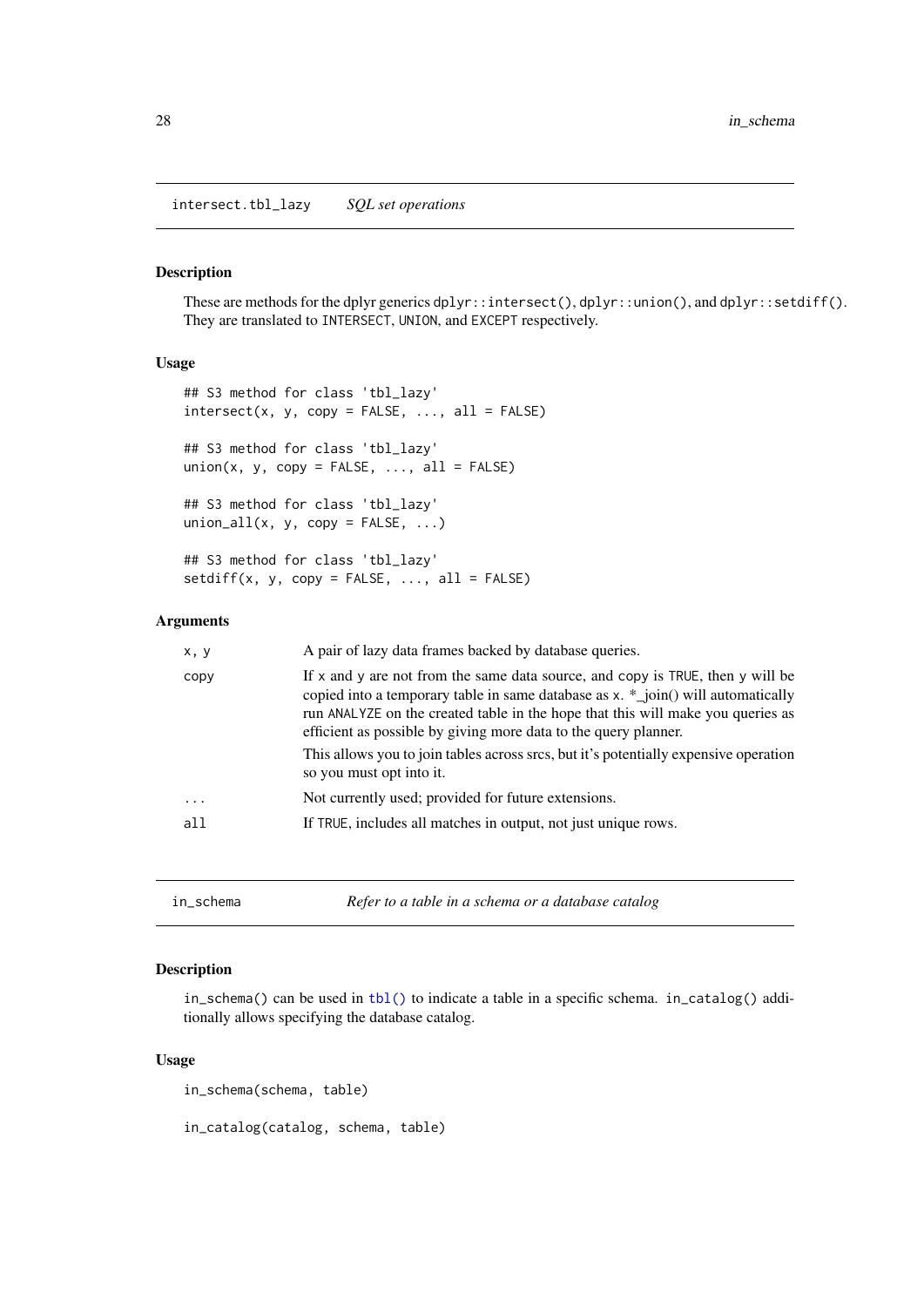<span id="page-28-0"></span>join.tbl\_sql 29

#### Arguments

catalog, schema, table

Names of catalog, schema, and table. These will be automatically quoted; use [sql\(\)](#page-44-1) to pass a raw name that won't get quoted.

#### Examples

```
in_schema("my_schema", "my_table")
in_catalog("my_catalog", "my_schema", "my_table")
# eliminate quotes
in_schema(sql("my_schema"), sql("my_table"))
# Example using schemas with SQLite
con <- DBI::dbConnect(RSQLite::SQLite(), ":memory:")
# Add auxilary schema
tmp <- tempfile()
DBI::dbExecute(con, paste0("ATTACH '", tmp, "' AS aux"))
library(dplyr, warn.conflicts = FALSE)
copy_to(con, iris, "df", temporary = FALSE)
copy_to(con, mtcars, in_schema("aux", "df"), temporary = FALSE)
con %>% tbl("df")
con %>% tbl(in_schema("aux", "df"))
```
join.tbl\_sql *Join SQL tables*

#### Description

These are methods for the dplyr [join](#page-0-0) generics. They are translated to the following SQL queries:

- inner\_join(x,y): SELECT \* FROM x JOIN y ON  $x.a = y.a$
- left\_join(x,y): SELECT  $*$  FROM x LEFT JOIN y ON x.a = y.a
- right\_join(x,y): SELECT \* FROM x RIGHT JOIN y ON  $x.a = y.a$
- full\_join $(x, y)$ : SELECT \* FROM x FULL JOIN y ON  $x.a = y.a$
- semi\_join(x,y): SELECT \* FROM x WHERE EXISTS (SELECT 1 FROM y WHERE  $x.a = y.a$ )
- anti\_join(x,y): SELECT \* FROM x WHERE NOT EXISTS (SELECT 1 FROM y WHERE x.a = y.a)

#### Usage

```
## S3 method for class 'tbl_lazy'
inner_join(
 x,
 y,
 by = NULL,
 copy = FALSE,
 suffix = NULL,auto_index = FALSE,
  ...,
```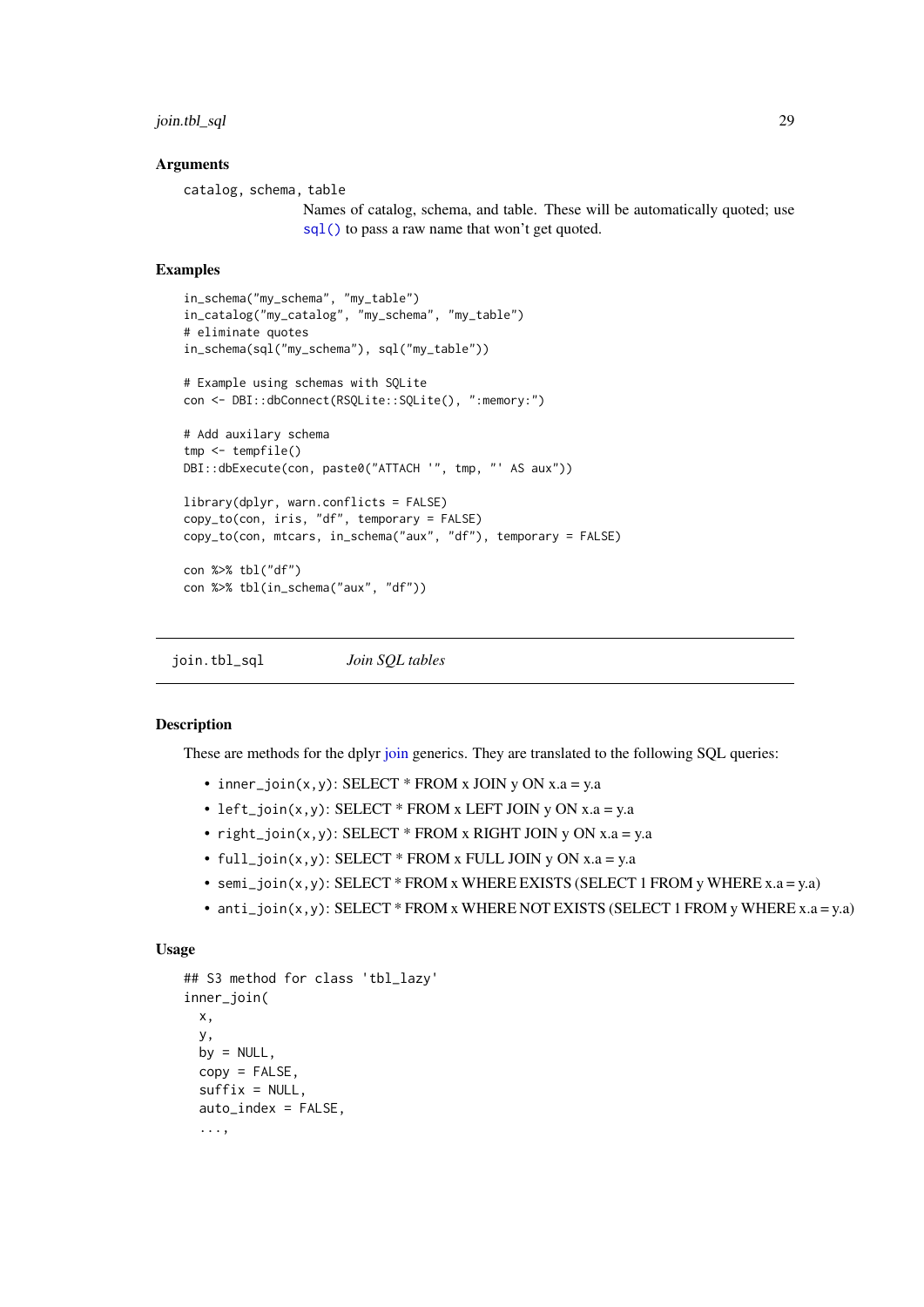```
sql_0n = NULL,na_matches = c("never", "na"),
  x\_{as} = "LHS",
  y<sub>-</sub>as = "RHS")
## S3 method for class 'tbl_lazy'
left_join(
  x,
  y,
  by = NULL,
  copy = FALSE,
  suffix = NULL,
  auto_index = FALSE,
  ...,
  sql_0n = NULL,na_matches = c("never", "na"),
  x\_{as} = "LHS",y<sub>-</sub>as = "RHS")
## S3 method for class 'tbl_lazy'
right_join(
  x,
  y,
  by = NULL,
  copy = FALSE,
  sufficient>x = NULL,auto_index = FALSE,
  ...,
  sql_n = NULL,
  na_matches = c("never", "na"),
  x\_{as} = "LHS",
  y<sub>-</sub>as = "RHS"\lambda## S3 method for class 'tbl_lazy'
full_join(
  x,
  y,
  by = NULL,
  copy = FALSE,
  suffix = NULL,auto_index = FALSE,
  ...,
  sql\_on = NULL,na_matches = c("never", "na"),
  x\_{as} = "LHS",
  y<sub>-</sub>as = "RHS")
## S3 method for class 'tbl_lazy'
```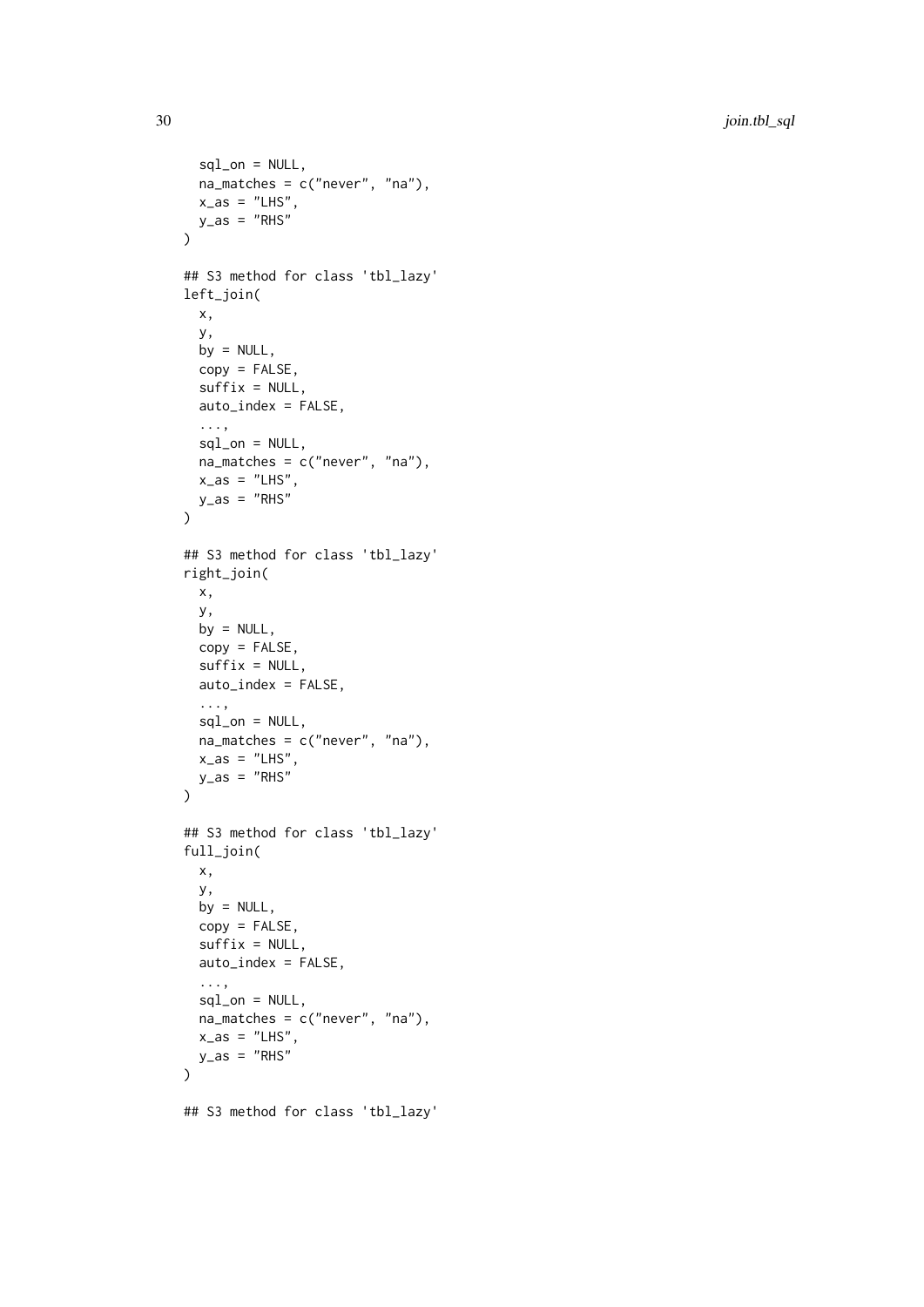## join.tbl\_sql 31

```
semi_join(
  x,
  y,
  by = NULL,
  copy = FALSE,auto_index = FALSE,
  ...,
  sql\_on = NULL,na_matches = c("never", "na"),
 x<sub>-</sub>as = "LHS",
 y<sub>-</sub>as = "RHS")
## S3 method for class 'tbl_lazy'
anti_join(
  x,
  y,
  by = NULL,
  copy = FALSE,
  auto_index = FALSE,
  ...,
  sal\_on = NULL,na_matches = c("never", "na"),
 x\_{as} = "LHS",y_as = "RHS"
)
```
## Arguments

| x, y       | A pair of lazy data frames backed by database queries.                                                                                                                                                                                                                                                                   |
|------------|--------------------------------------------------------------------------------------------------------------------------------------------------------------------------------------------------------------------------------------------------------------------------------------------------------------------------|
| by         | A character vector of variables to join by.                                                                                                                                                                                                                                                                              |
|            | If NULL, the default, $*$ _join() will perform a natural join, using all variables in<br>common across x and y. A message lists the variables so that you can check<br>they're correct; suppress the message by supplying by explicitly.                                                                                 |
|            | To join by different variables on $x$ and $y$ , use a named vector. For example, by =<br>$c("a" = "b")$ will match $x$ \$a to $y$ \$b.                                                                                                                                                                                   |
|            | To join by multiple variables, use a vector with length $> 1$ . For example, by =<br>c("a", "b") will match x\$a to y\$a and x\$b to y\$b. Use a named vector to match<br>different variables in x and y. For example, by = $c("a" = "b", "c" = "d")$ will<br>match x\$a to y\$b and x\$c to y\$d.                       |
|            | To perform a cross-join, generating all combinations of x and y, use by = character().                                                                                                                                                                                                                                   |
| copy       | If x and y are not from the same data source, and copy is TRUE, then y will be<br>copied into a temporary table in same database as x. *_join() will automatically<br>run ANALYZE on the created table in the hope that this will make you queries as<br>efficient as possible by giving more data to the query planner. |
|            | This allows you to join tables across srcs, but it's potentially expensive operation<br>so you must opt into it.                                                                                                                                                                                                         |
| suffix     | If there are non-joined duplicate variables in x and y, these suffixes will be added<br>to the output to disambiguate them. Should be a character vector of length 2.                                                                                                                                                    |
| auto_index | if copy is TRUE, automatically create indices for the variables in by. This may<br>speed up the join if there are matching indexes in x.                                                                                                                                                                                 |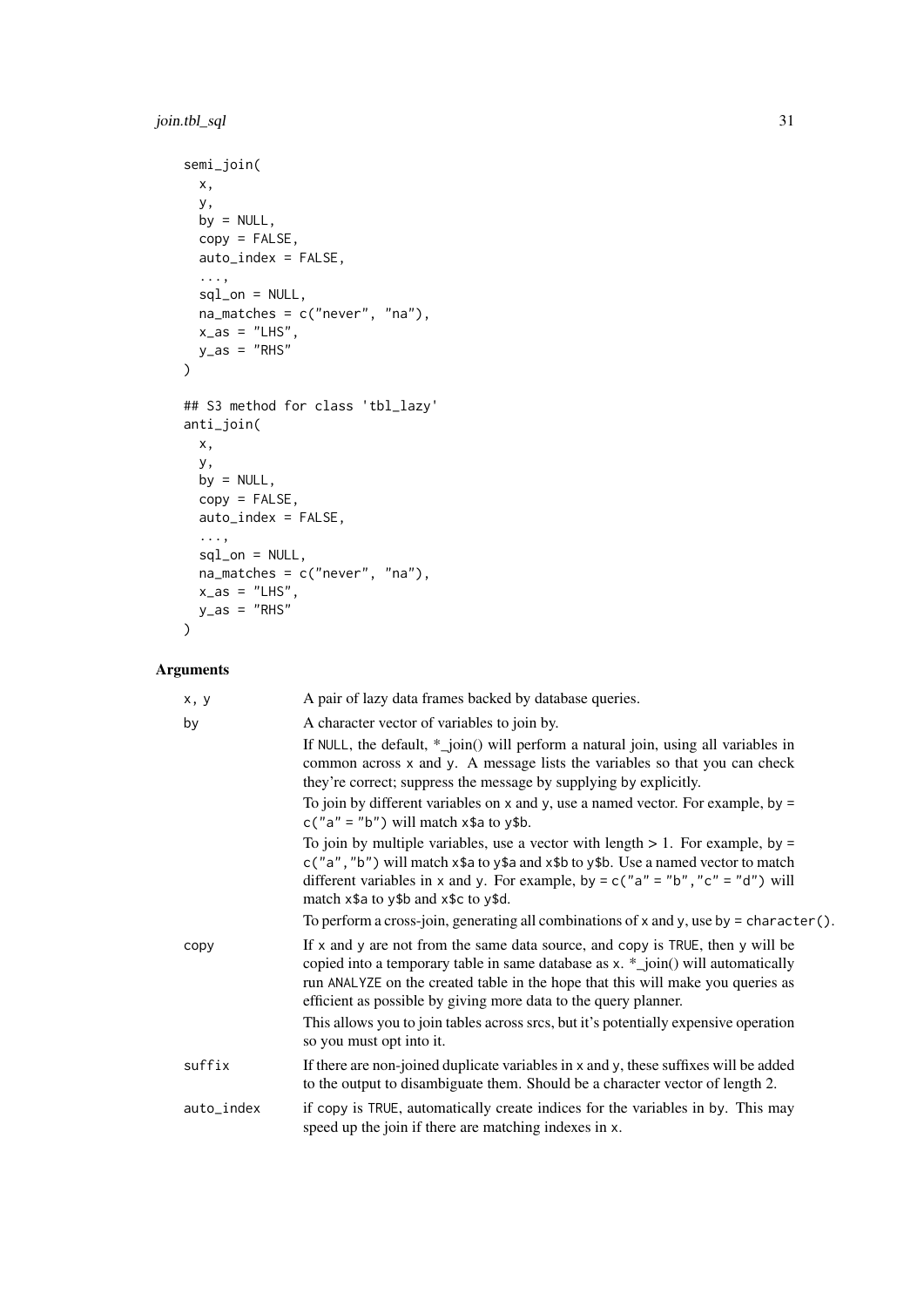<span id="page-31-0"></span>

| $\cdots$   | Other parameters passed onto methods.                                                                                                                                                                                                                                                            |
|------------|--------------------------------------------------------------------------------------------------------------------------------------------------------------------------------------------------------------------------------------------------------------------------------------------------|
| sql_on     | A custom join predicate as an SQL expression. Usually joins use column equal-<br>ity, but you can perform more complex queries by supply sql_on which should<br>be a SQL expression that uses LHS and RHS aliases to refer to the left-hand side<br>or right-hand side of the join respectively. |
| na_matches | Should NA (NULL) values match one another? The default, "never", is how<br>databases usually work. "na" makes the joins behave like the dplyr join func-<br>tions, merge(), match(), and %in%.                                                                                                   |
| x_as, y_as | Alias to use for x resp. y. Defaults to "LHS" resp. "RHS"                                                                                                                                                                                                                                        |

#### Value

Another tbl\_lazy. Use [show\\_query\(\)](#page-0-0) to see the generated query, and use [collect\(\)](#page-12-1) to execute the query and return data to R.

#### Examples

library(dplyr, warn.conflicts = FALSE)

```
band_db <- tbl_memdb(dplyr::band_members)
instrument_db <- tbl_memdb(dplyr::band_instruments)
band_db %>% left_join(instrument_db) %>% show_query()
# Can join with local data frames by setting copy = TRUE
band_db %>%
 left_join(dplyr::band_instruments, copy = TRUE)
# Unlike R, joins in SQL don't usually match NAs (NULLs)
db \le - memdb_frame(x = c(1, 2, NA))
label \leq memdb_frame(x = c(1, NA), label = c("one", "missing"))
db %>% left_join(label, by = "x")
# But you can activate R's usual behaviour with the na_matches argument
db %>% left_join(label, by = "x", na_matches = "na")
# By default, joins are equijoins, but you can use `sql_on` to
# express richer relationships
db1 \leq memdb_frame(x = 1:5)
db2 <- memdb_frame(x = 1:3, y = letters[1:3])
db1 %>% left_join(db2) %>% show_query()
db1 %\gg% left_join(db2, sql_on = "LHS.x < RHS.x") %\gg% show_query()
```
memdb\_frame *Create a database table in temporary in-memory database.*

#### <span id="page-31-1"></span>Description

memdb\_frame() works like [tibble::tibble\(\)](#page-0-0), but instead of creating a new data frame in R, it creates a table in [src\\_memdb\(\)](#page-31-1).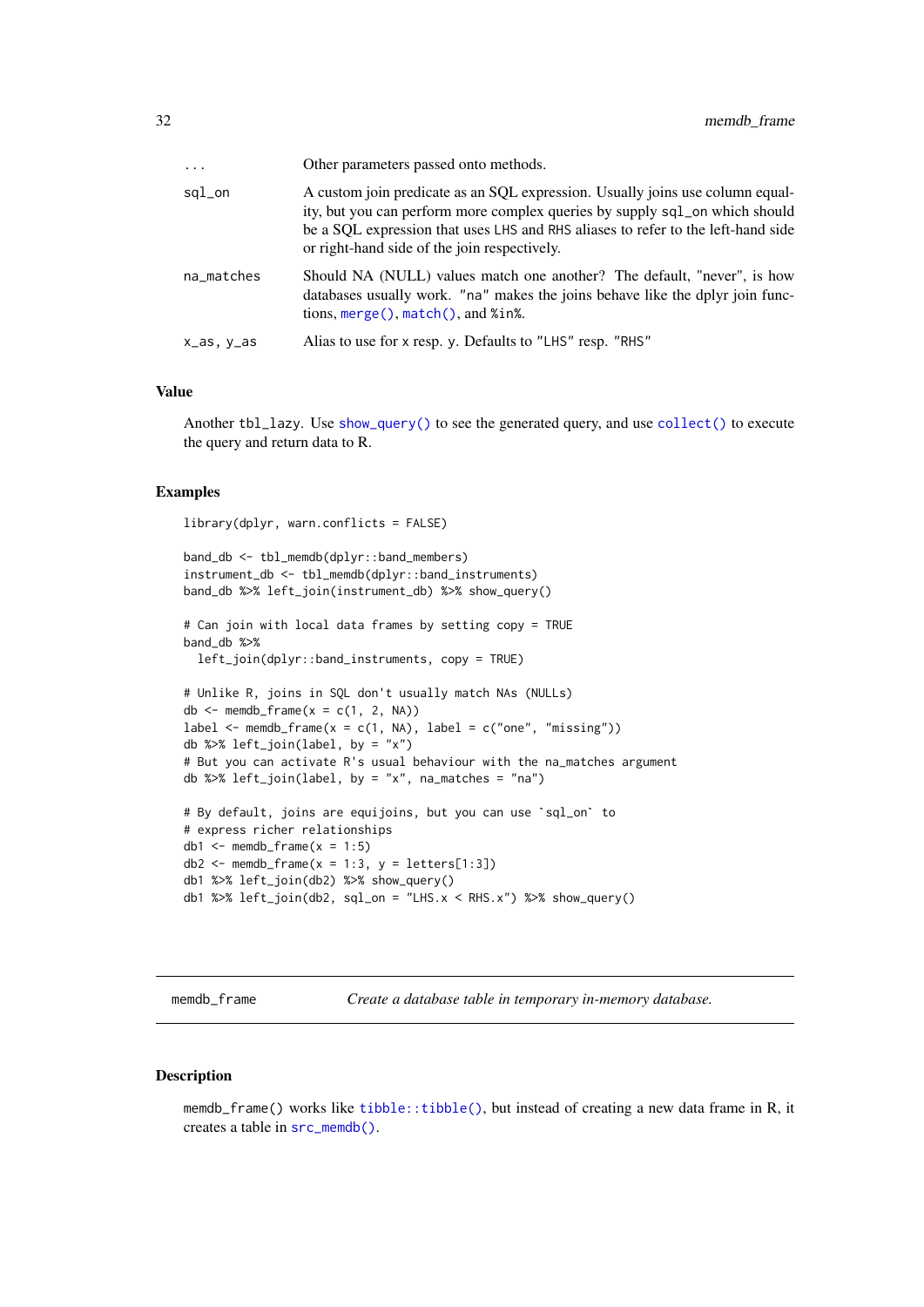## <span id="page-32-0"></span>Usage

```
memdb_frame(..., .name = unique_table_name())
```
tbl\_memdb(df, name = deparse(substitute(df)))

src\_memdb()

## Arguments

| $\ddots$    | <dynamic-dots> A set of name-value pairs. These arguments are processed<br/>with <math>rlang::quos()</math> and support unquote via !! and unquote-splice via !!!.<br/>Use := to create columns that start with a dot.</dynamic-dots>                                                     |
|-------------|-------------------------------------------------------------------------------------------------------------------------------------------------------------------------------------------------------------------------------------------------------------------------------------------|
|             | Arguments are evaluated sequentially. You can refer to previously created ele-<br>ments directly or using the .data pronoun. To refer explicitly to objects in the<br>calling environment, use !! or .env, e.g. !! .data or .env\$.data for the special<br>case of an object named .data. |
| df          | Data frame to copy                                                                                                                                                                                                                                                                        |
| name, .name | Name of table in database: defaults to a random name that's unlikely to conflict<br>with an existing table.                                                                                                                                                                               |

## Examples

```
library(dplyr)
df \le memdb_frame(x = runif(100), y = runif(100))
df %>% arrange(x)
df %>% arrange(x) %>% show_query()
mtcars_db <- tbl_memdb(mtcars)
mtcars_db %>% group_by(cyl) %>% summarise(n = n()) %>% show_query()
```
<span id="page-32-1"></span>mutate.tbl\_lazy *Create, modify, and delete columns*

#### Description

These are methods for the dplyr [mutate\(\)](#page-0-0) and [transmute\(\)](#page-0-0) generics. They are translated to computed expressions in the SELECT clause of the SQL query.

#### Usage

```
## S3 method for class 'tbl_lazy'
mutate(
  .data,
  ...,
  .keep = c("all", "used", "unused", "none"),
  .before = NULL,
  .after = NULL
)
```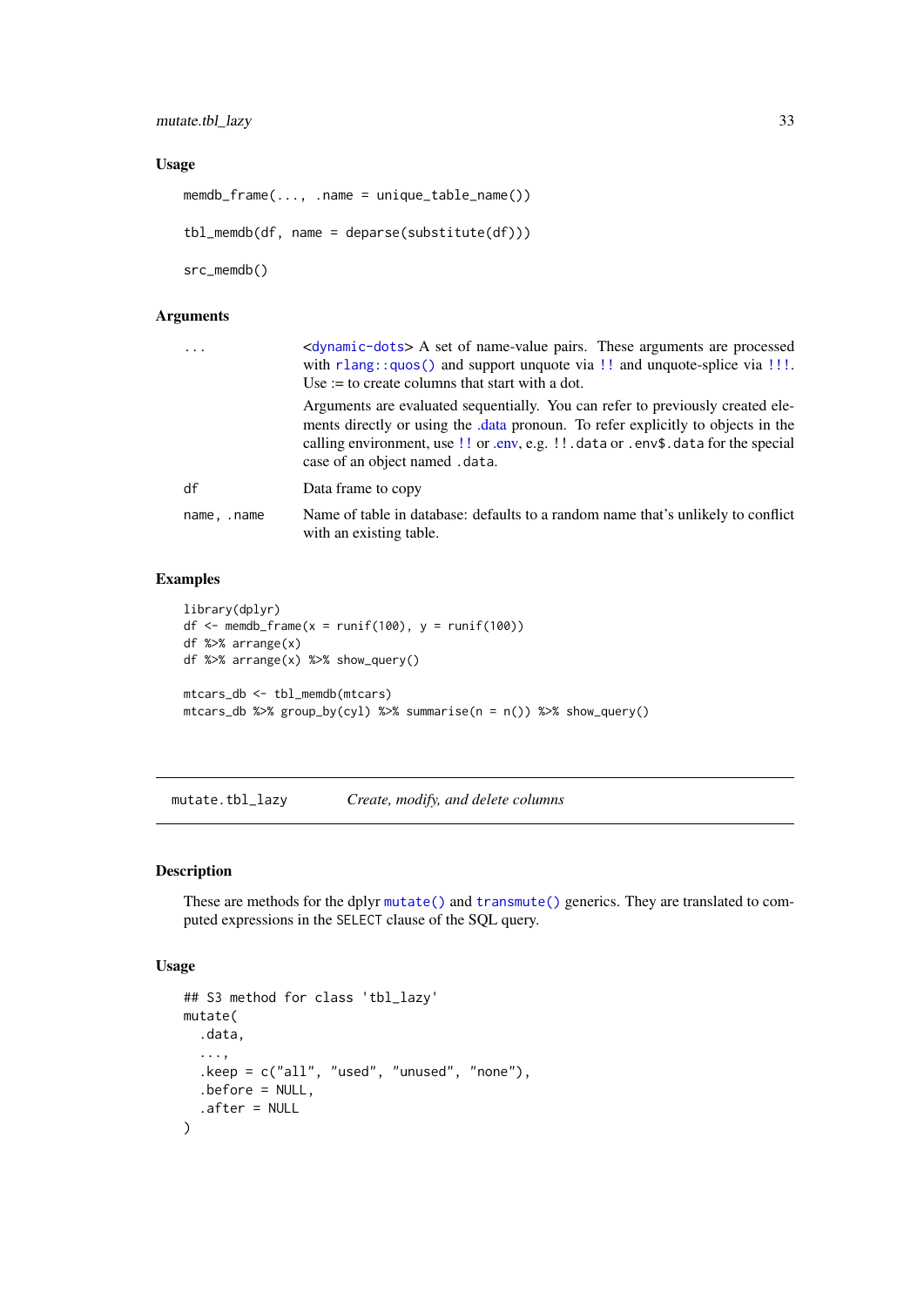## <span id="page-33-0"></span>Arguments

| .data           | A lazy data frame backed by a database query.                                                                                                                                          |
|-----------------|----------------------------------------------------------------------------------------------------------------------------------------------------------------------------------------|
| .               | <data-masking> Variables, or functions of variables. Use desc() to sort a<br/>variable in descending order.</data-masking>                                                             |
| .keep           | [Experimental] Control which columns from . data are retained in the output.<br>Grouping columns and columns created by  are always kept.                                              |
|                 | • "all" retains all columns from . data. This is the default.                                                                                                                          |
|                 | • "used" retains only the columns used in to create new columns. This<br>is useful for checking your work, as it displays inputs and outputs side-by-<br>side.                         |
|                 | • "unused" retains only the columns <i>not</i> used in  to create new columns.<br>This is useful if you generate new columns, but no longer need the columns<br>used to generate them. |
|                 | • "none" doesn't retain any extra columns from .data. Only the grouping<br>variables and columns created by  are kept.                                                                 |
| .before, .after |                                                                                                                                                                                        |
|                 | <b>Experimentall</b> $\lt t$ idy-select > Optionally control where new columns should                                                                                                  |

[Experimental] <[tidy-select](#page-0-0)> Optionally, control where new columns should appear (the default is to add to the right hand side). See [relocate\(\)](#page-0-0) for more details.

## Value

Another tbl\_lazy. Use [show\\_query\(\)](#page-0-0) to see the generated query, and use [collect\(\)](#page-12-1) to execute the query and return data to R.

## Examples

```
library(dplyr, warn.conflicts = FALSE)
db \le - memdb_frame(x = 1:5, y = 5:1)
db %>%
 mutate(a = (x + y) / 2, b = sqrt(x^2L + y^2L)) %>%
 show_query()
# dbplyr automatically creates subqueries as needed
db %>%
 mutate(x1 = x + 1, x2 = x1 * 2) %>%
  show_query()
```
pivot\_longer.tbl\_lazy *Pivot data from wide to long*

## Description

pivot\_longer() "lengthens" data, increasing the number of rows and decreasing the number of columns. The inverse transformation is 'tidyr::pivot\_wider()]

Learn more in vignette("pivot","tidyr").

While most functionality is identical there are some differences to pivot\_longer() on local data frames: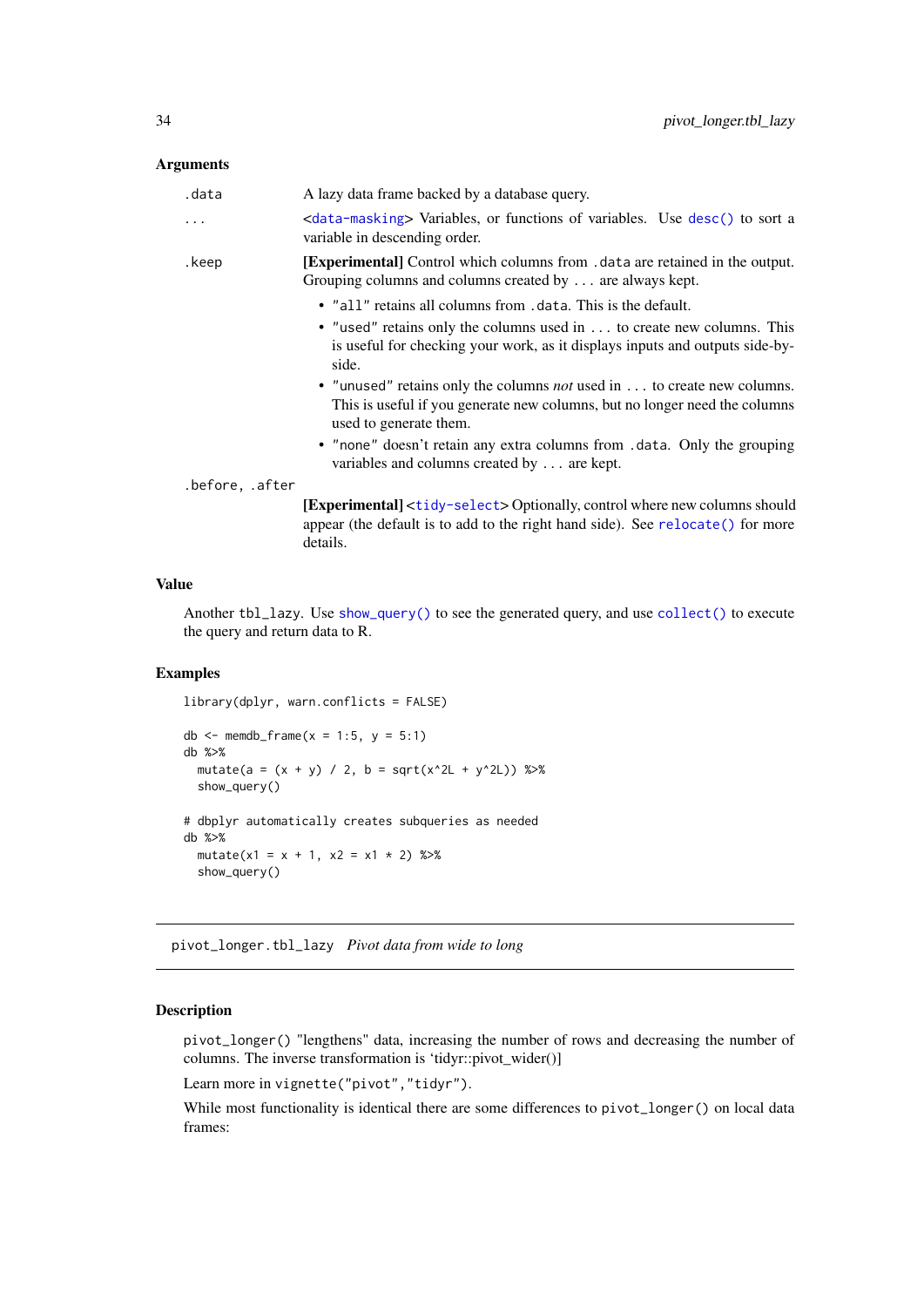- the output is sorted differently/not explicitly,
- the coercion of mixed column types is left to the database,
- values\_ptypes NOT supported.

Note that build\_longer\_spec() and pivot\_longer\_spec() do not work with remote tables.

## Usage

```
pivot_longer.tbl_lazy(
  data,
  cols,
  names_to = "name",
  names_prefix = NULL,
  names_sep = NULL,
  names_pattern = NULL,
  names_ptypes = NULL,
  names_transform = NULL,
  names_repair = "check_unique",
  values_to = "value",
  values_drop_na = FALSE,
  values_ptypes,
  values_transform = NULL,
  ...
)
```
## Arguments

| A data frame to pivot.                                                                                                                                                                                                                                                                     |
|--------------------------------------------------------------------------------------------------------------------------------------------------------------------------------------------------------------------------------------------------------------------------------------------|
| Columns to pivot into longer format.                                                                                                                                                                                                                                                       |
| A string specifying the name of the column to create from the data stored in the<br>column names of data.                                                                                                                                                                                  |
| A regular expression used to remove matching text from the start of each vari-<br>able name.                                                                                                                                                                                               |
| names_sep, names_pattern                                                                                                                                                                                                                                                                   |
| If names_to contains multiple values, these arguments control how the column<br>name is broken up.                                                                                                                                                                                         |
| A list of column name-prototype pairs.                                                                                                                                                                                                                                                     |
| names_transform, values_transform                                                                                                                                                                                                                                                          |
| A list of column name-function pairs.                                                                                                                                                                                                                                                      |
| What happens if the output has invalid column names?                                                                                                                                                                                                                                       |
| A string specifying the name of the column to create from the data stored in cell<br>values. If names_to is a character containing the special .value sentinel, this<br>value will be ignored, and the name of the value column will be derived from<br>part of the existing column names. |
| values_drop_na If TRUE, will drop rows that contain only NAs in the value_to column.                                                                                                                                                                                                       |
| Not supported.                                                                                                                                                                                                                                                                             |
| Additional arguments passed on to methods.                                                                                                                                                                                                                                                 |
|                                                                                                                                                                                                                                                                                            |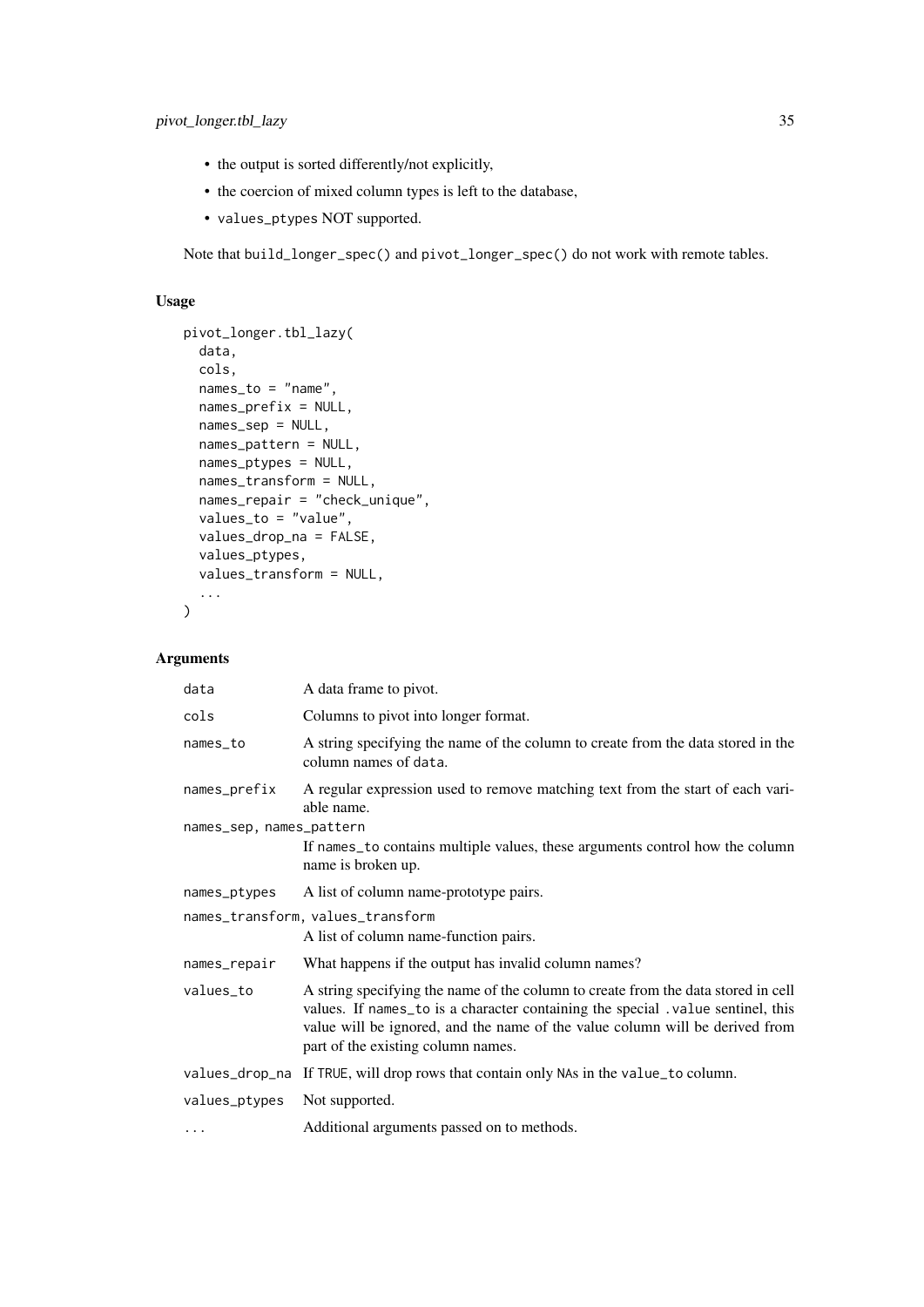#### <span id="page-35-0"></span>Details

The SQL translation basically works as follows:

- 1. split the specification by its key columns i.e. by variables crammed into the column names.
- 2. for each part in the splitted specification transmute() data into the following columns
- id columns i.e. columns that are not pivotted
- key columns
- value columns i.e. columns that are pivotted
- 1. combine all the parts with union\_all()

## Examples

# See vignette("pivot") for examples and explanation

```
# Simplest case where column names are character data
memdb_frame(
 id = c("a", "b"),
 x = 1:2,
 y = 3:4) %>%
  tidyr::pivot_longer(-id)
```
pivot\_wider.tbl\_lazy *Pivot data from long to wide*

## Description

pivot\_wider() "widens" data, increasing the number of columns and decreasing the number of rows. The inverse transformation is pivot\_longer(). Learn more in vignette("pivot","tidyr").

Note that pivot\_wider() is not and cannot be lazy because we need to look at the data to figure out what the new column names will be.

#### Usage

```
pivot_wider.tbl_lazy(
  data,
  id_cols = NULL,
  names_from = name,
  names_prefix = ",
  names_sep = "_",
  names_glue = NULL,
  names_sort = FALSE,
  names_vary = "fastest",
  names_expand = FALSE,
  names_repair = "check_unique",
  values_from = value,
  values_fill = NULL,
  values_fn = \text{max}(x, \text{na}.\text{rm} = \text{TRUE}),
```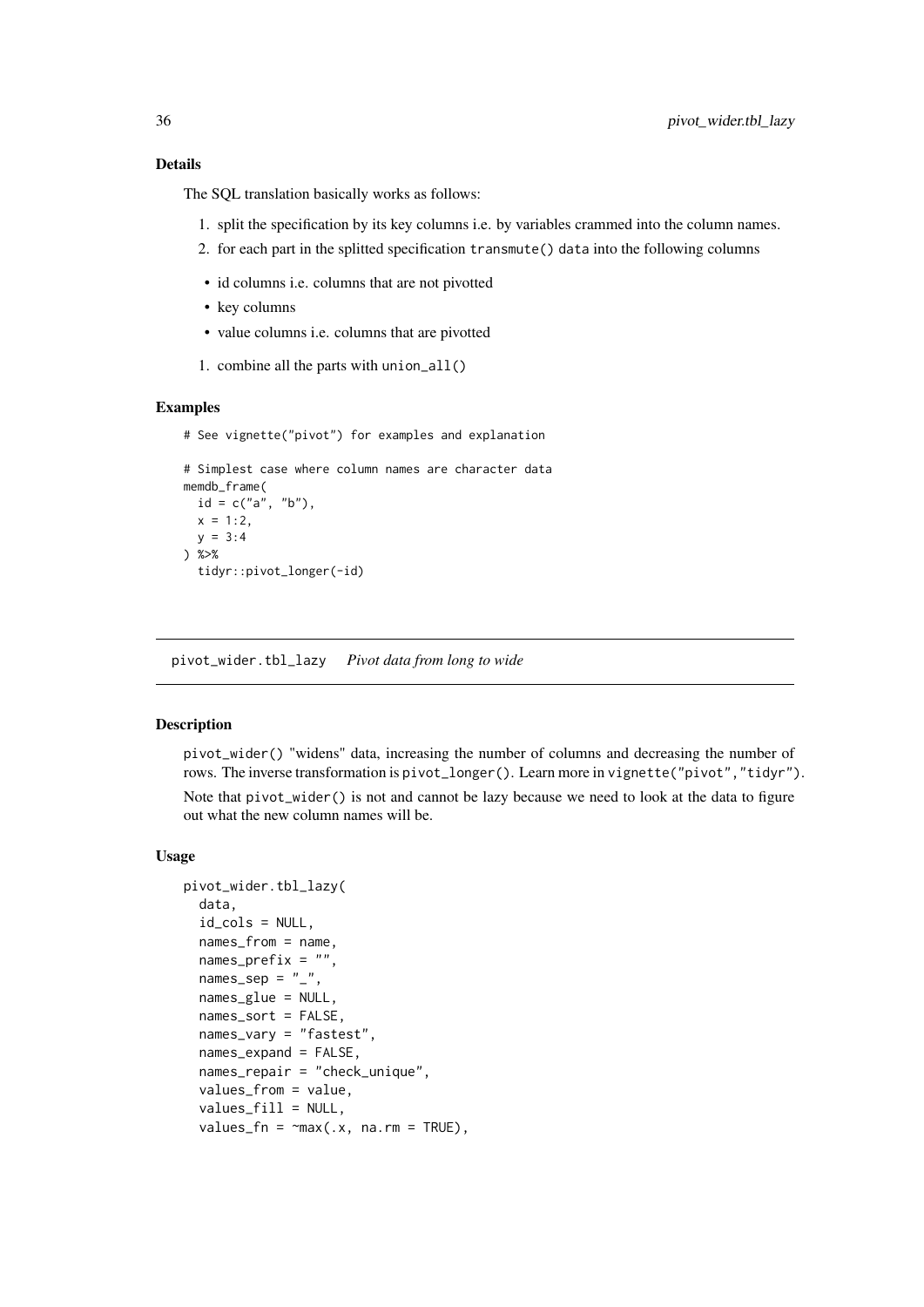```
unused_fn = NULL,
...
```
)

## Arguments

| data                    | A lazy data frame backed by a database query.                                                                                                                                                                                                                                                                                              |
|-------------------------|--------------------------------------------------------------------------------------------------------------------------------------------------------------------------------------------------------------------------------------------------------------------------------------------------------------------------------------------|
| id_cols                 | A set of columns that uniquely identifies each observation.                                                                                                                                                                                                                                                                                |
| names_from, values_from |                                                                                                                                                                                                                                                                                                                                            |
|                         | A pair of arguments describing which column (or columns) to get the name of<br>the output column (names_from), and which column (or columns) to get the cell<br>values from (values_from).                                                                                                                                                 |
|                         | If values_from contains multiple values, the value will be added to the front of<br>the output column.                                                                                                                                                                                                                                     |
| names_prefix            | String added to the start of every variable name.                                                                                                                                                                                                                                                                                          |
| names_sep               | If names_from or values_from contains multiple variables, this will be used to<br>join their values together into a single string to use as a column name.                                                                                                                                                                                 |
| names_glue              | Instead of names_sep and names_prefix, you can supply a glue specification<br>that uses the names_from columns (and special .value) to create custom col-<br>umn names.                                                                                                                                                                    |
| names_sort              | Should the column names be sorted? If FALSE, the default, column names are<br>ordered by first appearance.                                                                                                                                                                                                                                 |
| names_vary              | When names_from identifies a column (or columns) with multiple unique val-<br>ues, and multiple values_from columns are provided, in what order should the<br>resulting column names be combined?                                                                                                                                          |
|                         | • "fastest" varies names_from values fastest, resulting in a column naming<br>scheme of the form: value1_name1, value1_name2, value2_name1, value2_name2.<br>This is the default.                                                                                                                                                          |
|                         | · "slowest" varies names_from values slowest, resulting in a column nam-<br>ing scheme of the form: value1_name1, value2_name1, value1_name2, value2_name2.                                                                                                                                                                                |
| names_expand            | Should the values in the names_from columns be expanded by expand() before<br>pivoting? This results in more columns, the output will contain column names<br>corresponding to a complete expansion of all possible values in names_from.<br>Additionally, the column names will be sorted, identical to what names_sort<br>would produce. |
| names_repair            | What happens if the output has invalid column names?                                                                                                                                                                                                                                                                                       |
| values_fill             | Optionally, a (scalar) value that specifies what each value should be filled in<br>with when missing.                                                                                                                                                                                                                                      |
| values_fn               | A function, the default is max(), applied to the value in each cell in the output.<br>In contrast to local data frames it must not be NULL.                                                                                                                                                                                                |
| unused_fn               | Optionally, a function applied to summarize the values from the unused columns<br>(i.e. columns not identified by id_cols, names_from, or values_from).<br>The default drops all unused columns from the result.<br>This can be a named list if you want to apply different aggregations to different                                      |
|                         | unused columns.                                                                                                                                                                                                                                                                                                                            |
|                         | id_cols must be supplied for unused_fn to be useful, since otherwise all un-<br>specified columns will be considered id_cols.                                                                                                                                                                                                              |
|                         | This is similar to grouping by the id_cols then summarizing the unused columns<br>using unused_fn.                                                                                                                                                                                                                                         |
|                         | Unused; included for compatibility with generic.                                                                                                                                                                                                                                                                                           |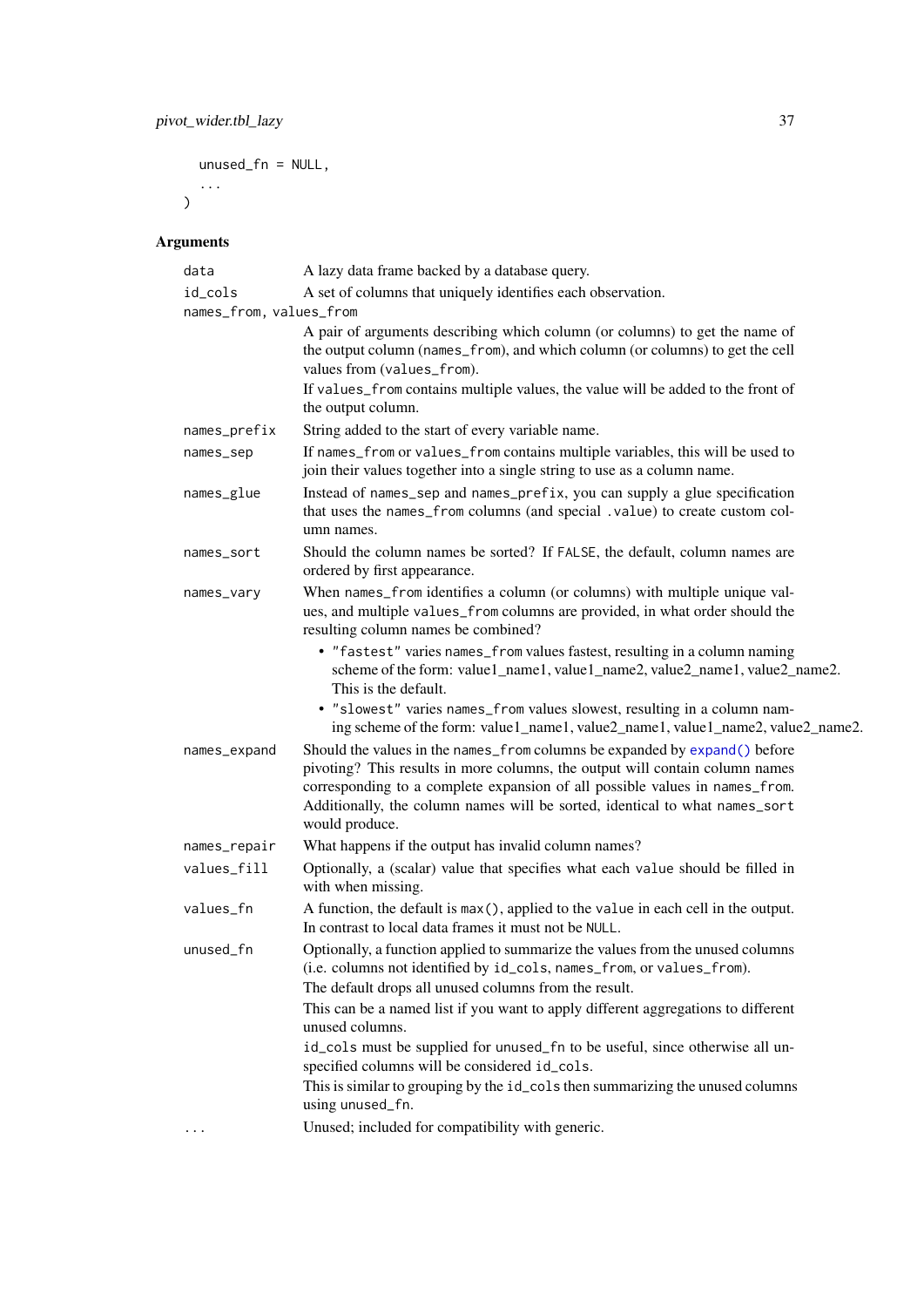## Details

The big difference to pivot\_wider() for local data frames is that values\_fn must not be NULL. By default it is max() which yields the same results as for local data frames if the combination of id\_cols and value column uniquely identify an observation. Mind that you also do not get a warning if an observation is not uniquely identified.

The translation to SQL code basically works as follows:

- 1. Get unique keys in names\_from column.
- 2. For each key value generate an expression of the form:

```
value_fn(
     reach key value generate an expression of the form:<br>lue_fn(<br>CASE WHEN (`names from column` == `key value`)
     lue_fn(<br>CASE WHEN (`names fro<br>THEN (`value column`)
    END
THEN (`value column`)<br>END<br>) AS `output column`
```
- 3. Group data by id columns.
- 4. Summarise the grouped data with the expressions from step 2.

#### Examples

```
memdb_frame(
  id = 1,
  key = c("x", "y"),
  value = 1:2) %>%
  tidyr::pivot_wider(
    id_cols = id,
    names_from = key,
    values_from = value
  \lambda
```
pull.tbl\_sql *Extract a single column*

#### Description

This is a method for the dplyr [pull\(\)](#page-0-0) generic. It evaluates the query retrieving just the specified column.

#### Usage

```
## S3 method for class 'tbl_sql'
pull(.data, var = -1)
```
<span id="page-37-0"></span>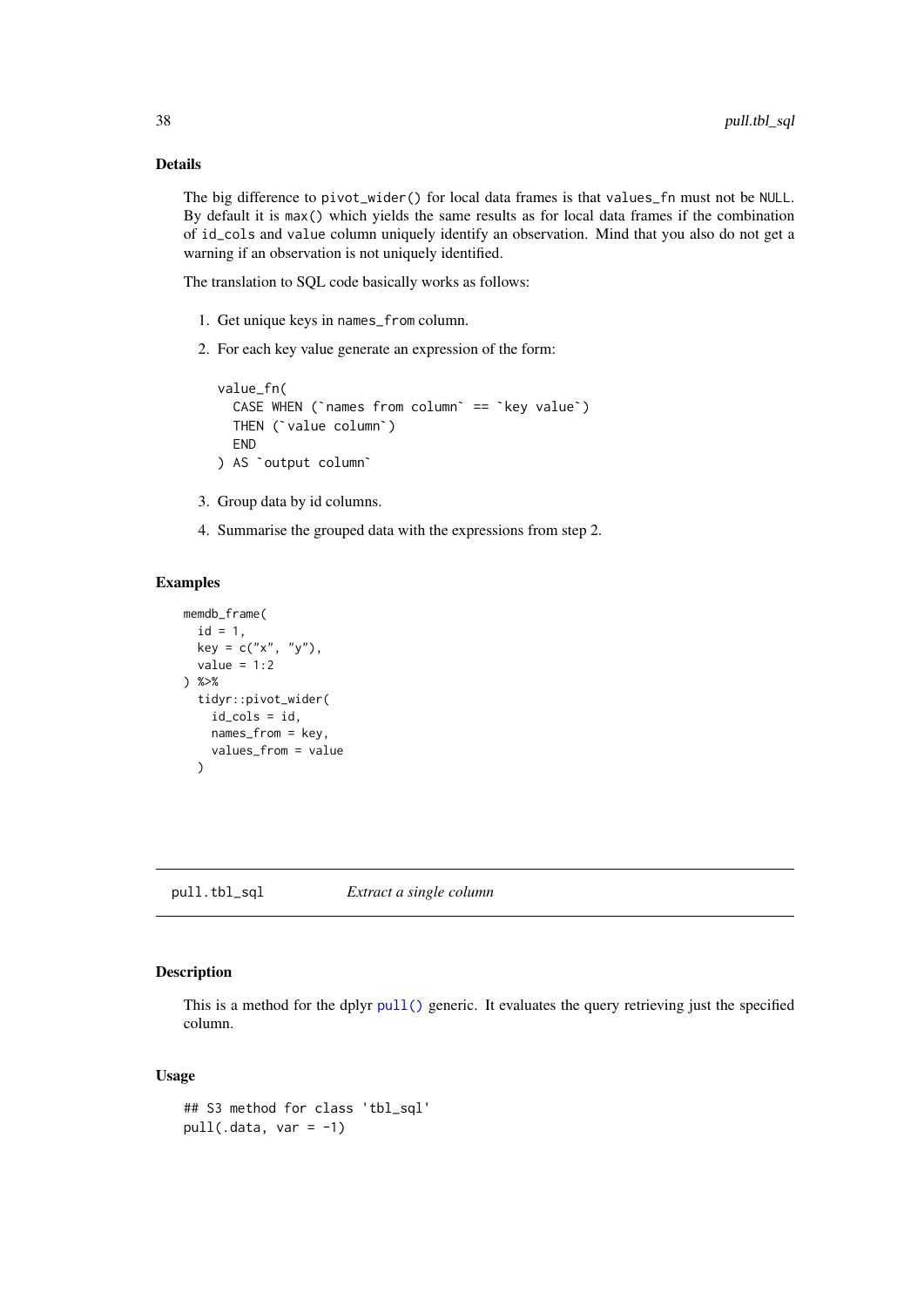## <span id="page-38-0"></span>remote\_name 39

## Arguments

| .data | A lazy data frame backed by a database query.                                                                              |
|-------|----------------------------------------------------------------------------------------------------------------------------|
| var   | A variable specified as:                                                                                                   |
|       | • a literal variable name                                                                                                  |
|       | • a positive integer, giving the position counting from the left                                                           |
|       | • a negative integer, giving the position counting from the right.                                                         |
|       | The default returns the last column (on the assumption that's the column you've<br>created most recently).                 |
|       | This argument is taken by expression and supports quasiquotation (you can un-<br>quote column names and column locations). |

#### Value

A vector of data.

#### Examples

```
library(dplyr, warn.conflicts = FALSE)
```

```
db \le - memdb_frame(x = 1:5, y = 5:1)
db %>%
 mutate(z = x + y * 2) %pull()
```
<span id="page-38-1"></span>remote\_name *Metadata about a remote table*

#### Description

remote\_name() gives the name remote table, or NULL if it's a query. remote\_query() gives the text of the query, and remote\_query\_plan() the query plan (as computed by the remote database). remote\_src() and remote\_con() give the dplyr source and DBI connection respectively.

#### Usage

```
remote_name(x)
remote_src(x)
remote_con(x)
remote\_query(x, cte = FALSE)remote_query_plan(x, ...)
```
## Arguments

|          | Remote table, currently must be a tbl sql.                             |
|----------|------------------------------------------------------------------------|
| cte      | <b>Experimental</b> Use common table expressions in the generated SOL? |
| $\cdots$ | Additional arguments passed on to methods.                             |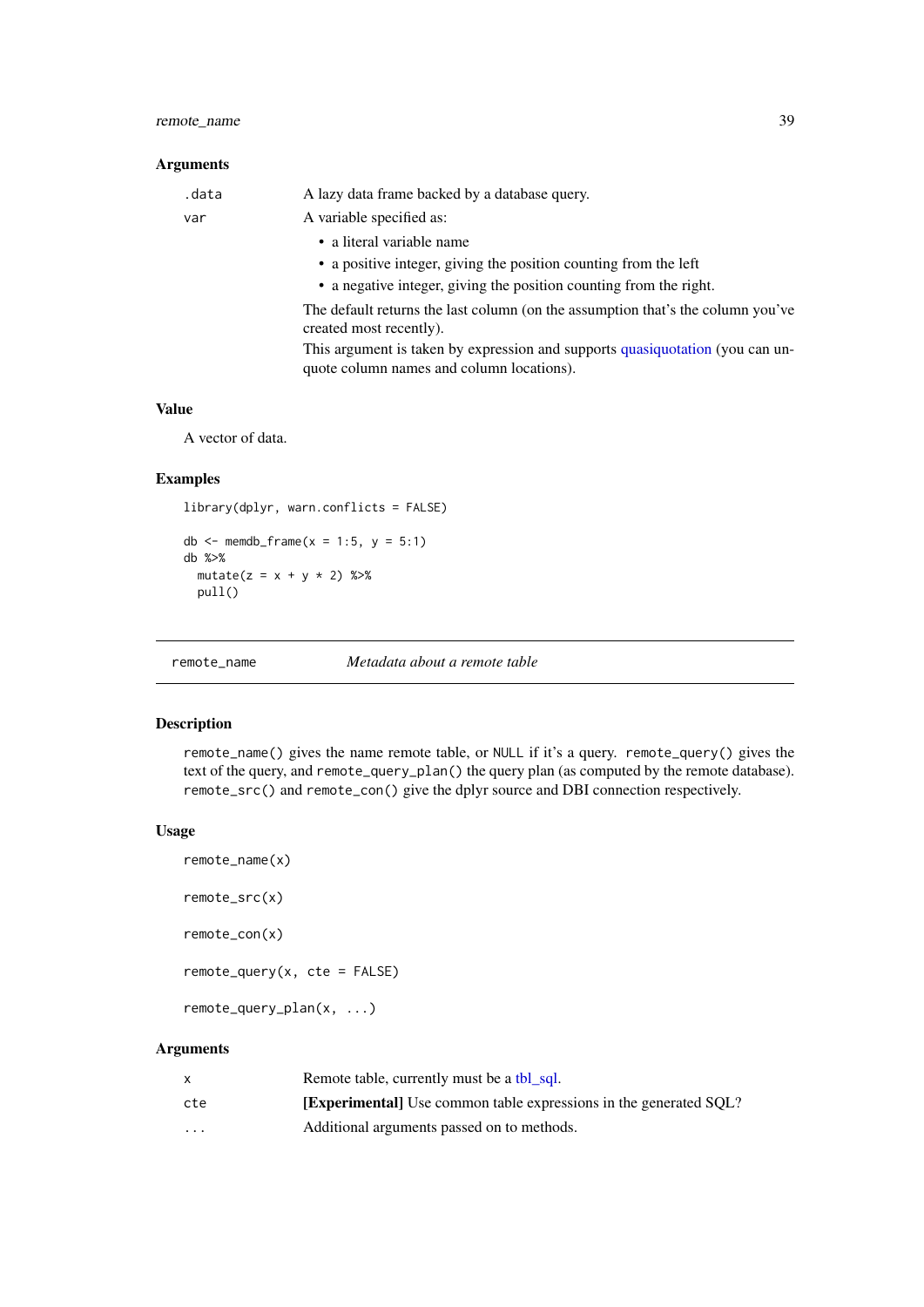## Value

The value, or NULL if not remote table, or not applicable. For example, computed queries do not have a "name"

## Examples

```
mf \le memdb_frame(x = 1:5, y = 5:1, .name = "blorp")
remote_name(mf)
remote_src(mf)
remote_con(mf)
remote_query(mf)
mf2 <- dplyr::filter(mf, x > 3)
remote_name(mf2)
remote_src(mf2)
remote_con(mf2)
remote_query(mf2)
```
replace\_na.tbl\_lazy *Replace NAs with specified values*

## Description

This is a method for the [tidyr::replace\\_na\(\)](#page-0-0) generic.

## Usage

```
replace_na.thl_lazy(data, replace = list(), ...)
```
#### Arguments

| data     | A pair of lazy data frame backed by database queries.                                        |
|----------|----------------------------------------------------------------------------------------------|
| replace  | A named list of values, with one value for each column that has NA values to be<br>replaced. |
| $\cdots$ | Unused; included for compatibility with generic.                                             |

## Value

Another tbl\_lazy. Use [show\\_query\(\)](#page-0-0) to see the generated query, and use [collect\(\)](#page-12-1) to execute the query and return data to R.

```
df <- memdb_frame(x = c(1, 2, NA), y = c("a", NA, "b"))
df %>% tidyr::replace_na(list(x = 0, y = "unknown"))
```
<span id="page-39-0"></span>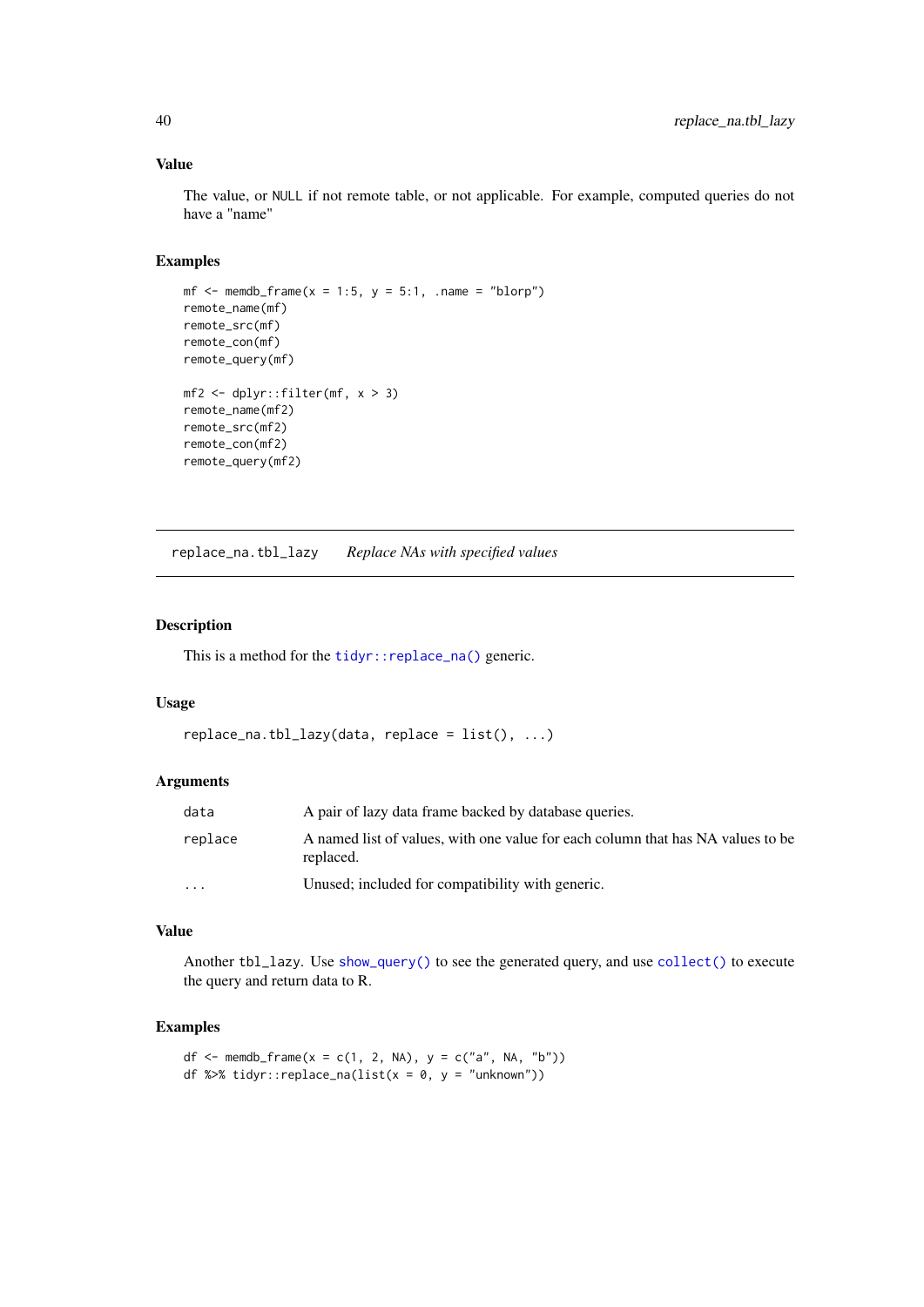<span id="page-40-0"></span>rows\_insert.tbl\_lazy *Edit individual rows in the underlying database table*

## Description

These are methods for the dplyr [rows\\_insert\(\)](#page-0-0), [rows\\_append\(\)](#page-0-0), [rows\\_update\(\)](#page-0-0), [rows\\_patch\(\)](#page-0-0), [rows\\_upsert\(\)](#page-0-0), and [rows\\_delete\(\)](#page-0-0) generics.

When in\_place = TRUE these verbs do not generate SELECT queries, but instead directly modify the underlying data using INSERT, UPDATE, or DELETE operators. This will require that you have write access to the database: the connection needs permission to insert, modify or delete rows, but not to alter the structure of the table.

The default, in\_place = FALSE, generates equivalent lazy tables (using SELECT queries) that allow previewing the result without actually modifying the underlying table on the database.

## Usage

```
## S3 method for class 'tbl_lazy'
rows_insert(
  x,
  y,
  by = NULL,...,
  conflict = c("error", "ignore"),copy = FALSE,
  in_place = FALSE,
  returning = NULL,
  method = NULL
\lambda## S3 method for class 'tbl_lazy'
rows_append(x, y, ..., copy = FALSE, in_place = FALSE, returning = NULL)
## S3 method for class 'tbl_lazy'
rows_update(
  x,
  y,
  by = NULL,
  ...,
  unmatched = c("error", "ignore"),copy = FALSE,
  in_place = FALSE,
  returning = NULL
\lambda## S3 method for class 'tbl_lazy'
rows_patch(
  x,
  y,
  by = NULL,
  ...,
```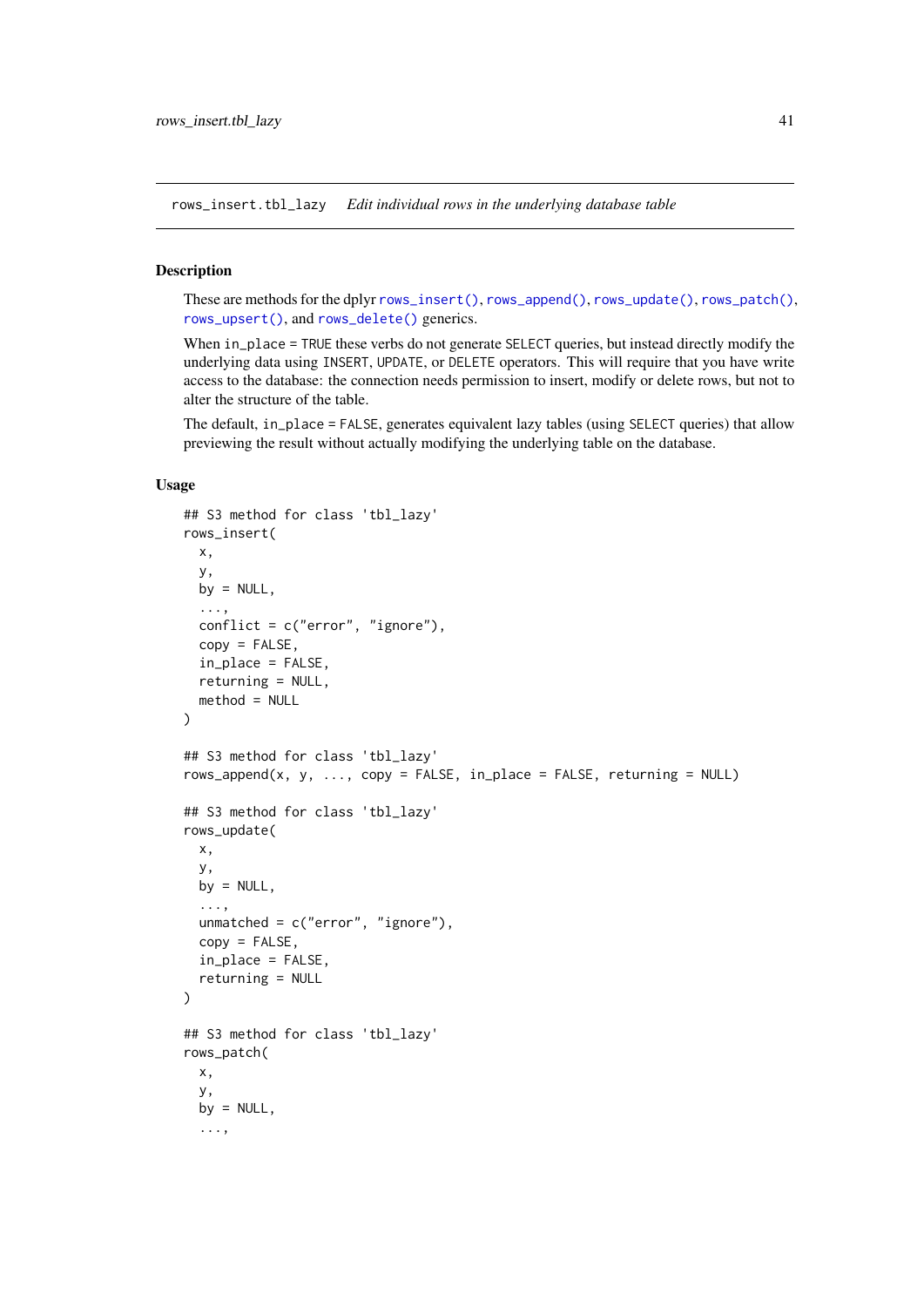```
unmatched = c("error", "ignore"),
  copy = FALSE,
  in_place = FALSE,
 returning = NULL
)
## S3 method for class 'tbl_lazy'
rows_upsert(
  x,
  y,
 by = NULL,...,
  copy = FALSE,in_place = FALSE,
 returning = NULL,
 method = NULL
)
## S3 method for class 'tbl_lazy'
rows_delete(
  x,
  y,
  by = NULL,
  ...,
  unmatched = c("error", "ignore"),
  copy = FALSE,
  in_place = FALSE,
  returning = NULL
\lambda
```
## Arguments

| X        | A lazy table. For in_place = TRUE, this must be a table instantiated with $\text{tbl}()$<br>or compute(), not to a lazy query. The remote_name() function is used to<br>determine the name of the table to be updated.                                             |
|----------|--------------------------------------------------------------------------------------------------------------------------------------------------------------------------------------------------------------------------------------------------------------------|
| у        | A lazy table, data frame, or data frame extensions (e.g. a tibble).                                                                                                                                                                                                |
| by       | An unnamed character vector giving the key columns. The key columns must<br>exist in both x and y. Keys typically uniquely identify each row, but this is<br>only enforced for the key values of y when rows_update(), rows_patch(), or<br>rows_upsert() are used. |
|          | By default, we use the first column in y, since the first column is a reasonable<br>place to put an identifier variable.                                                                                                                                           |
| $\cdots$ | Other parameters passed onto methods.                                                                                                                                                                                                                              |
| conflict | For rows_insert(), how should keys in y that conflict with keys in $x$ be han-<br>dled? A conflict arises if there is a key in y that already exists in x.                                                                                                         |
|          | One of:                                                                                                                                                                                                                                                            |
|          | • "error", the default, is not supported for database tables. To get the same<br>behaviour add a unique index on the by columns and use rows_append().<br>المائل والمستحير المتحدث والمتحدث والمتحدث والمتحدث والمتحدث والمستحدث والمستحدث والمستحدث والمستحدث     |

• "ignore" will ignore rows in y with keys that conflict with keys in x.

<span id="page-41-0"></span>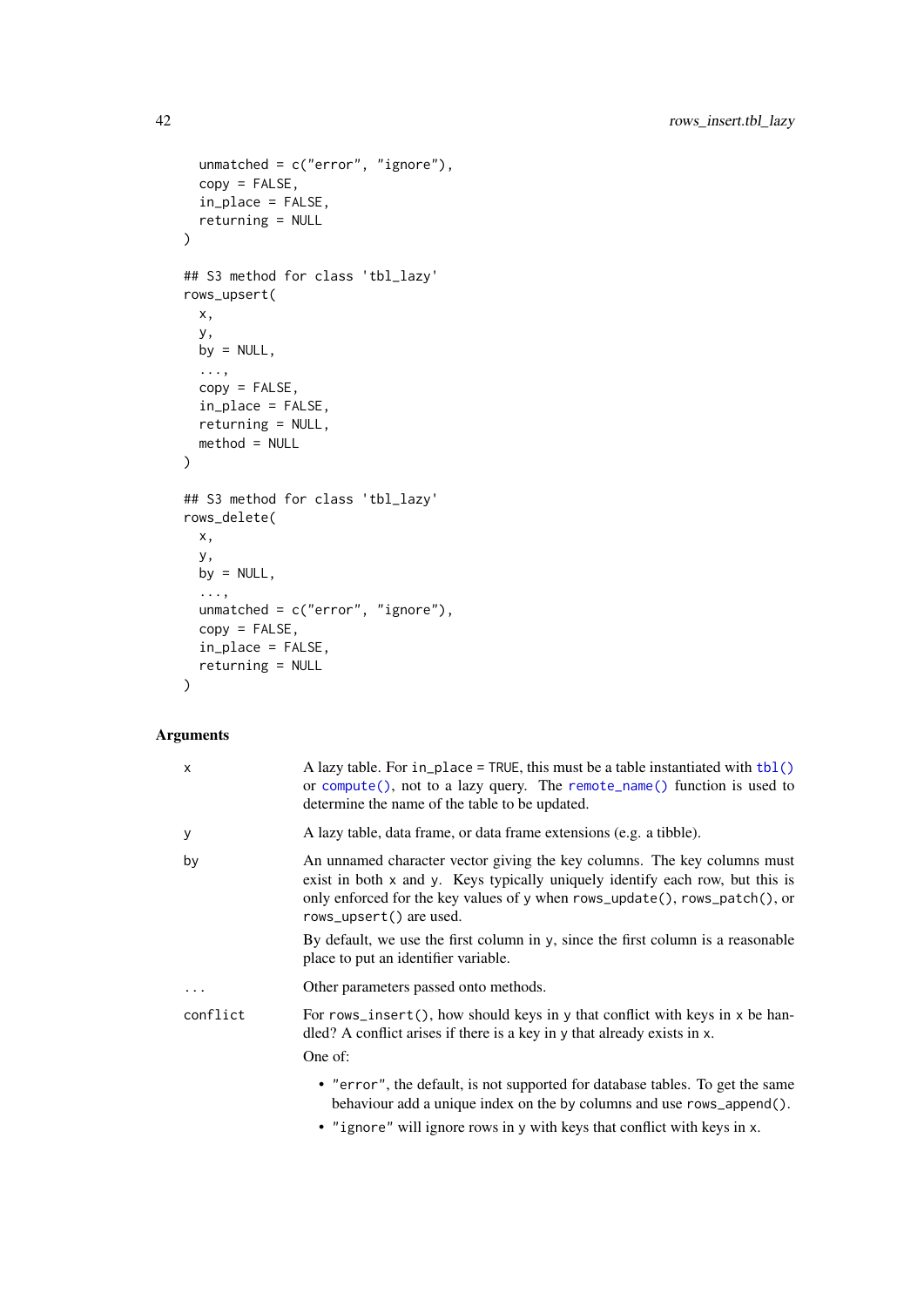<span id="page-42-0"></span>

| copy      | If $x$ and $y$ are not from the same data source, and copy is TRUE, then $y$ will be<br>copied into the same src as x. This allows you to join tables across srcs, but it is<br>a potentially expensive operation so you must opt into it. |
|-----------|--------------------------------------------------------------------------------------------------------------------------------------------------------------------------------------------------------------------------------------------|
| in_place  | Should x be modified in place? If FALSE will generate a SELECT query that<br>returns the modified table; if TRUE will modify the underlying table using a<br>DML operation (INSERT, UPDATE, DELETE or similar).                            |
| returning | Columns to return. See get_returned_rows() for details.                                                                                                                                                                                    |
| method    | A string specifying the method to use. This is only relevant for in_place =<br>TRUE.                                                                                                                                                       |
| unmatched | For rows_update(), rows_patch(), and rows_delete(), how should keys in<br>y that are unmatched by the keys in x be handled?                                                                                                                |
|           | One of:                                                                                                                                                                                                                                    |
|           | • "error", the default, is not supported for database tables. Add a foreign<br>key constraint on the by columns of y to let the database check this be-<br>haviour for you.                                                                |
|           | • "ignore" will ignore rows in y with keys that are unmatched by the keys                                                                                                                                                                  |

#### Value

A new tbl\_lazy of the modified data. With in\_place = FALSE, the result is a lazy query that prints visibly, because the purpose of this operation is to preview the results. With in\_place = TRUE, x is returned invisibly, because the purpose of this operation is the side effect of modifying rows in the table behind x.

#### Examples

```
library(dplyr)
con <- DBI::dbConnect(RSQLite::SQLite(), ":memory:")
DBI::dbExecute(con, "CREATE TABLE Ponies (
   id INTEGER PRIMARY KEY AUTOINCREMENT,
   name TEXT,
   cutie_mark TEXT
)")
ponies <- tbl(con, "Ponies")
applejack <- copy_inline(con, data.frame(
  name = "Apple Jack",
  cutie_mark = "three apples"
))
# The default behavior is to generate a SELECT query
rows_insert(ponies, applejack, conflict = "ignore")
# And the original table is left unchanged:
ponies
# You can also choose to modify the table with in_place = TRUE:
rows_insert(ponies, applejack, conflict = "ignore", in_place = TRUE)
# In this case `rows_insert()` returns nothing and the underlying
# data is modified
ponies
```
in x.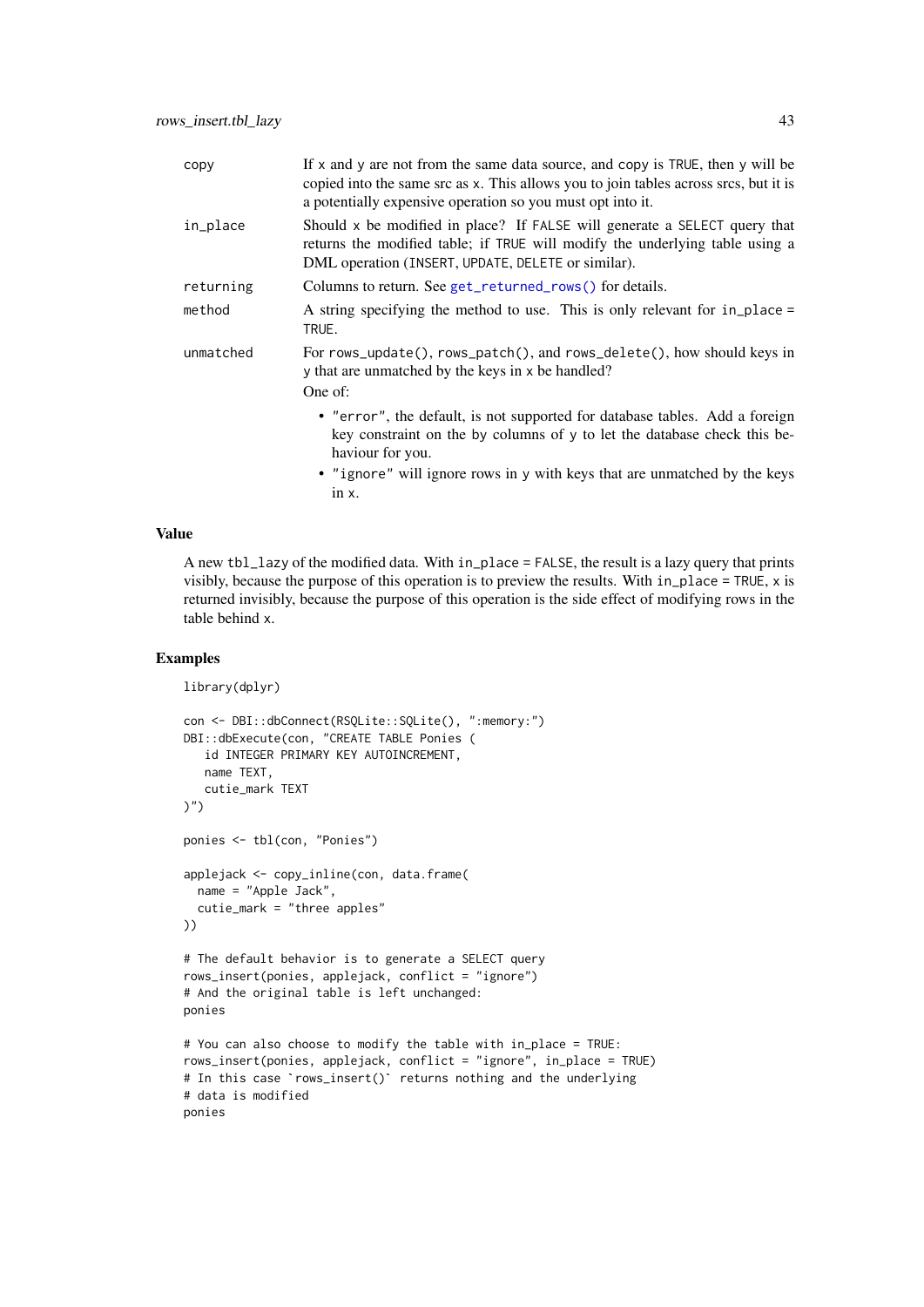<span id="page-43-0"></span>

## Description

These are methods for the dplyr [select\(\)](#page-0-0), [rename\(\)](#page-0-0), and [relocate\(\)](#page-0-0) generics. They generate the SELECT clause of the SQL query.

These functions do not support predicate functions, i.e. you can not use where(is.numeric) to select all numeric variables.

## Usage

```
## S3 method for class 'tbl_lazy'
select(.data, ...)
## S3 method for class 'tbl_lazy'
rename(.data, ...)
## S3 method for class 'tbl_lazy'
rename_with(.data, .fn, .cols = everything(), ...)
## S3 method for class 'tbl_lazy'
relocate(.data, ..., .before = NULL, .after = NULL)
```
#### Arguments

| .data           | A lazy data frame backed by a database query.                                                                              |
|-----------------|----------------------------------------------------------------------------------------------------------------------------|
| $\cdots$        | <data-masking> Variables, or functions of variables. Use desc() to sort a<br/>variable in descending order.</data-masking> |
| . fn            | A function used to transform the selected .cols. Should return a character<br>vector the same length as the input.         |
| .cols           | <tidy-select> Columns to rename; defaults to all columns.</tidy-select>                                                    |
| .before, .after |                                                                                                                            |
|                 | <tidy-select>Destination of columns selected by  Supplying neither will</tidy-select>                                      |

move columns to the left-hand side; specifying both is an error.

```
library(dplyr, warn.conflicts = FALSE)
db \le - memdb_frame(x = 1, y = 2, z = 3)
db %>% select(-y) %>% show_query()
db %>% relocate(z) %>% show_query()
db %\gg% rename(first = x, last = z) %\gg% show_query()
```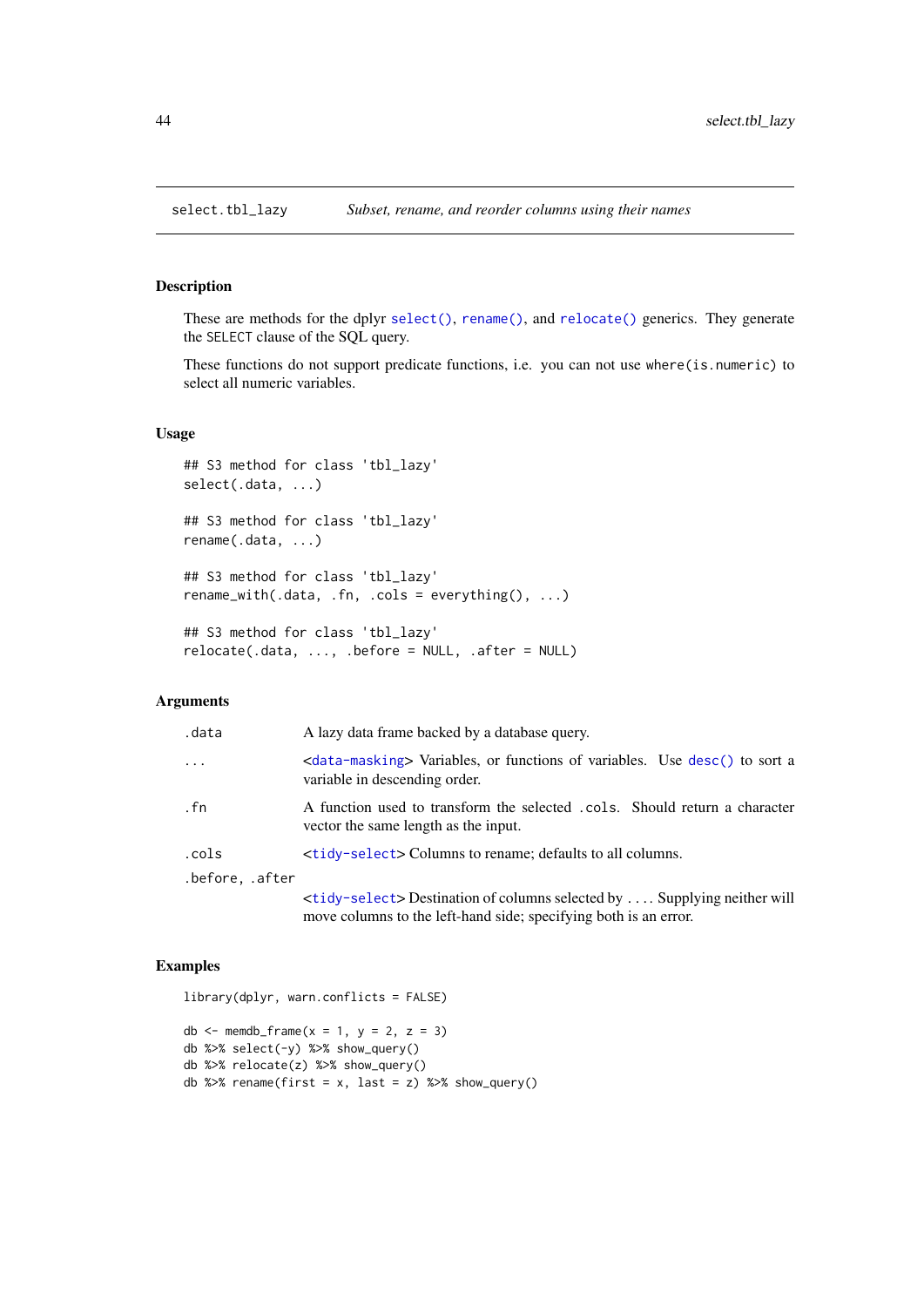<span id="page-44-1"></span><span id="page-44-0"></span>

## Description

These functions are critical when writing functions that translate R functions to sql functions. Typically a conversion function should escape all its inputs and return an sql object.

## Usage

 $sdl(...)$ is.sql(x) as.sql(x, con)

## Arguments

| $\cdots$     | Character vectors that will be combined into a single SOL expression.                                                          |
|--------------|--------------------------------------------------------------------------------------------------------------------------------|
| $\mathsf{x}$ | Object to coerce                                                                                                               |
| con          | Needed when x is directly supplied from the user so that schema specifications<br>can be quoted using the correct identifiers. |

sql\_query\_insert *Generate SQL for Insert, Update, Upsert, and Delete*

## Description

These functions generate the SQL used in  $rows_*$  (in\_place = TRUE).

## Usage

```
sql_query_insert(
  con,
  x_name,
  y,
  by,
  ...,
  conflict = c("error", "ignore"),
  returning_cols = NULL,
  method = NULL\lambdasql_query_append(con, x_name, y, ..., returning_cols = NULL)
sql_query_update_from(
  con,
  x_name,
  y,
```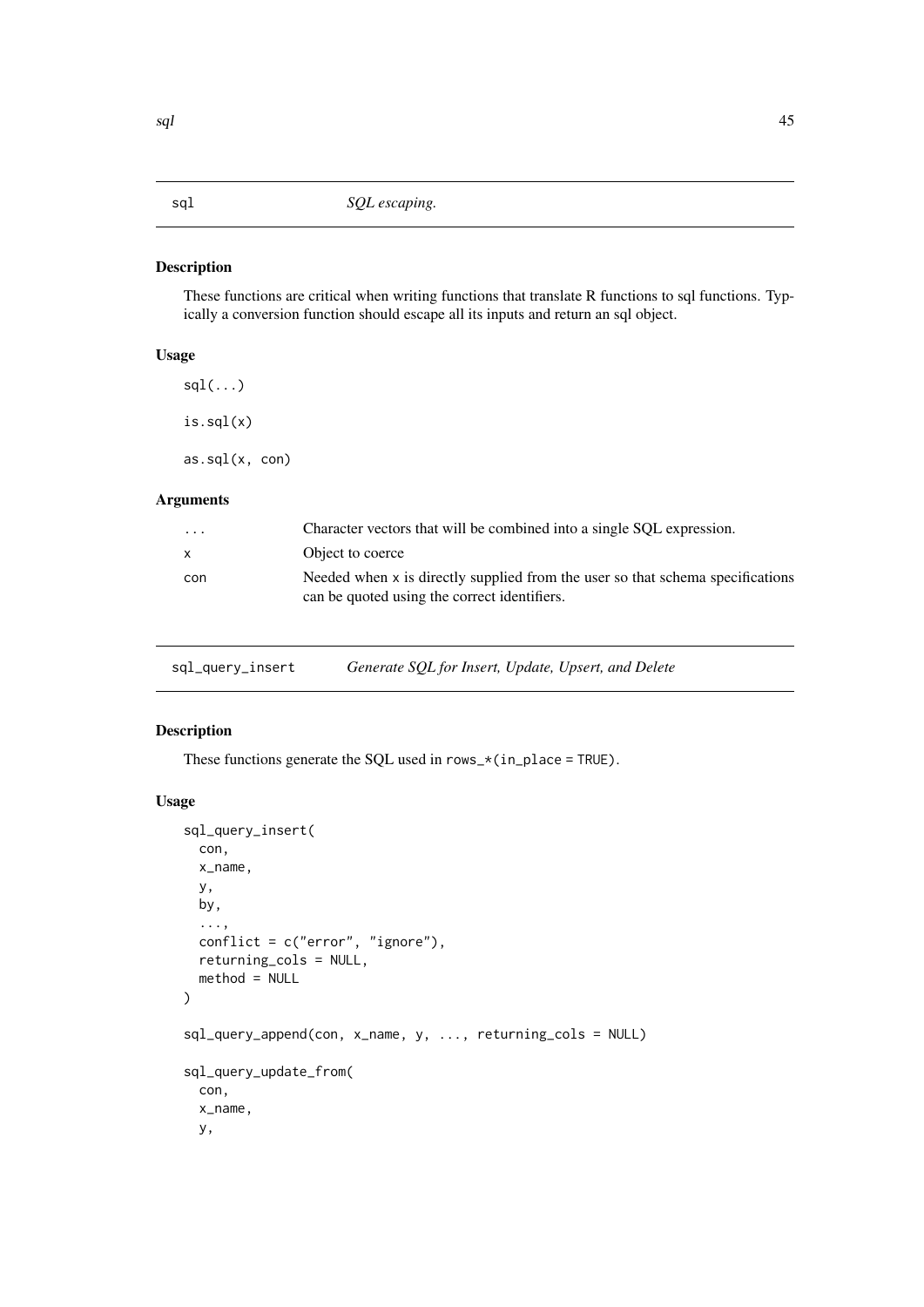```
by,
  update_values,
  ...,
  returning_cols = NULL
)
sql_query_upsert(
  con,
  x_name,
  y,
  by,
  update_cols,
  ...,
  returning_cols = NULL,
  method = NULL
\lambda
```
sql\_query\_delete(con, x\_name, y, by, ..., returning\_cols = NULL)

## Arguments

| con           | Database connection.                                                                                                                                                                                                                                               |
|---------------|--------------------------------------------------------------------------------------------------------------------------------------------------------------------------------------------------------------------------------------------------------------------|
| x_name        | Name of the table to update.                                                                                                                                                                                                                                       |
| у             | A lazy tbl.                                                                                                                                                                                                                                                        |
| by            | An unnamed character vector giving the key columns. The key columns must<br>exist in both x and y. Keys typically uniquely identify each row, but this is<br>only enforced for the key values of y when rows_update(), rows_patch(), or<br>rows_upsert() are used. |
|               | By default, we use the first column in y, since the first column is a reasonable<br>place to put an identifier variable.                                                                                                                                           |
| $\ddotsc$     | Other parameters passed onto methods.                                                                                                                                                                                                                              |
| conflict      | For rows_insert(), how should keys in y that conflict with keys in $x$ be han-<br>dled? A conflict arises if there is a key in y that already exists in x.<br>One of:                                                                                              |
|               | • "error", the default, will error if there are any keys in y that conflict with<br>keys in x.<br>• "ignore" will ignore rows in y with keys that conflict with keys in x.                                                                                         |
|               | returning_cols Optional. Names of columns to return.                                                                                                                                                                                                               |
| method        | Optional. The method to use.                                                                                                                                                                                                                                       |
| update_values | A named SQL vector that specify how to update the columns.                                                                                                                                                                                                         |
| update_cols   | Names of columns to update.                                                                                                                                                                                                                                        |

## Details

Insert Methods

"where\_not\_exists":

The default for most databases.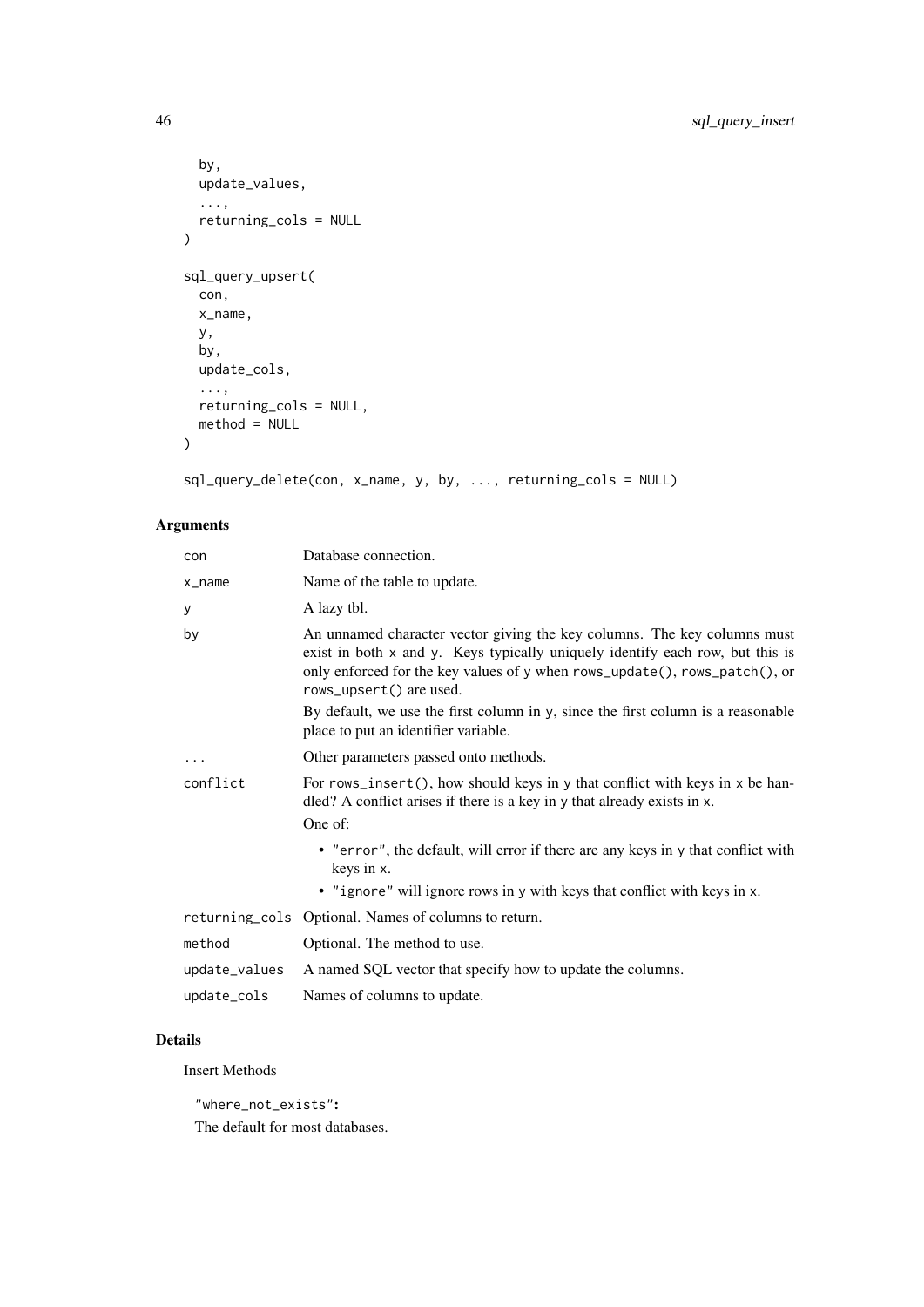sql\_query\_insert 47

```
INSERT INTO x_name
SELECT *
FROM y
WHERE NOT EXISTS <match on by columns>
```
"on\_conflict":

Supported by:

- Postgres
- SQLite

This method uses the ON CONFLICT clause and therefore requires a unique index on the columns specified in by.

Upsert Methods

"merge":

The upsert method according to the SQL standard. It uses the MERGE statement

```
MERGE INTO x_name
USING y
  ON <match on by columns>
WHEN MATCHED THEN
 UPDATE SET ...
WHEN NOT MATCHED THEN
  INSERT ...
```
"on\_conflict":

Supported by:

- Postgres
- SQLite

This method uses the ON CONFLICT clause and therefore requires a unique index on the columns specified in by.

"cte\_update":

Supported by:

- Postgres
- SQLite
- Oracle

The classical way to upsert in Postgres and SQLite before support for ON CONFLICT was added. The update is done in a CTE clause and the unmatched values are then inserted outside of the CTE.

#### Value

A SQL query.

```
lf <- lazy_frame(
  carrier = c("9E", "AA"),
  name = c("Endeavor Air Inc.", "American Airlines Inc."),
  con = simulate_postgres()
)
```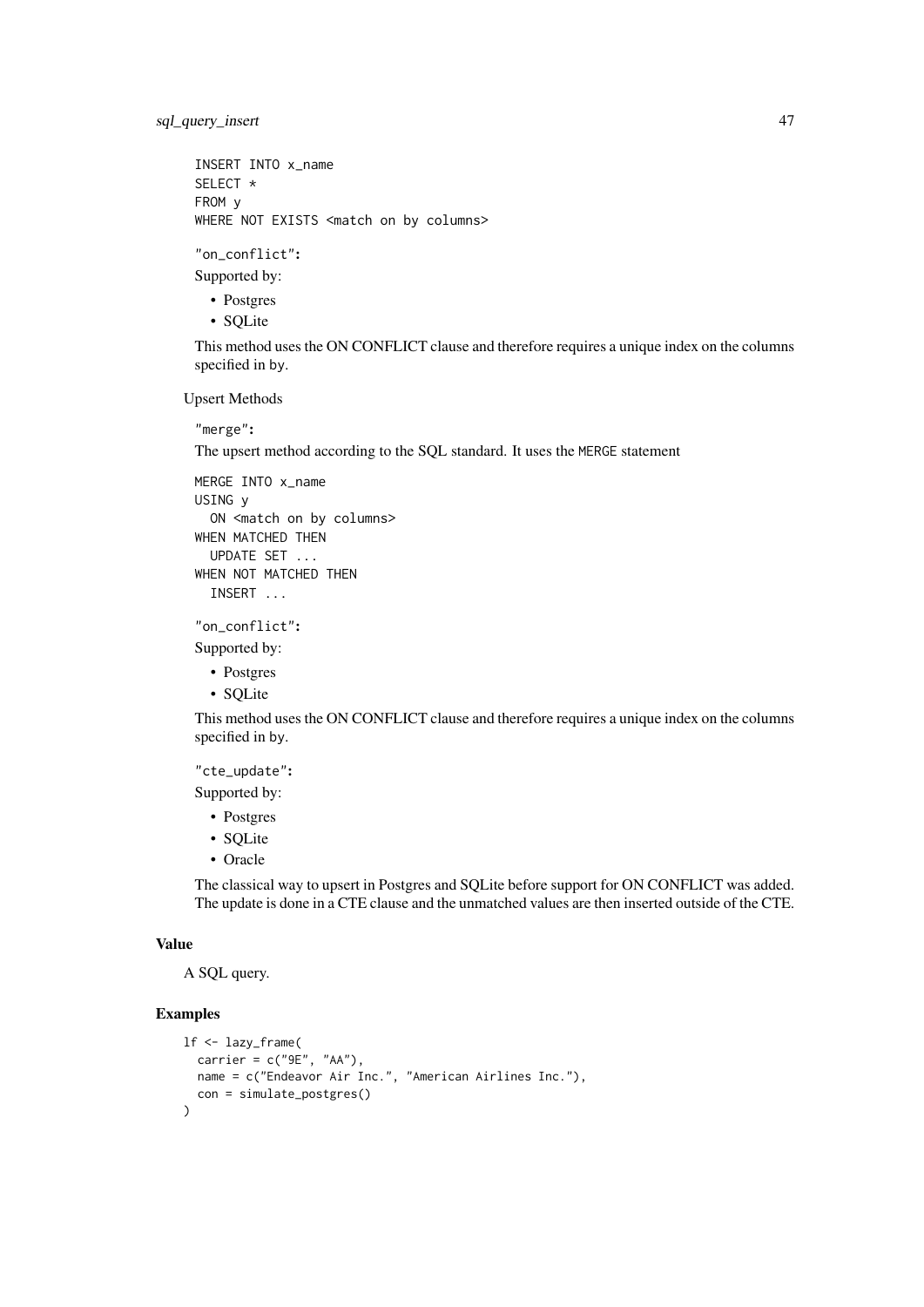```
sql_query_upsert(
  simulate_postgres(),
  ident("airlines"),
 lf,
 by = "carrier",
 update\_cols = "name"\lambda
```
<span id="page-47-1"></span>summarise.tbl\_lazy *Summarise each group to one row*

## Description

This is a method for the dplyr [summarise\(\)](#page-0-0) generic. It generates the SELECT clause of the SQL query, and generally needs to be combined with group\_by().

## Usage

```
## S3 method for class 'tbl_lazy'
summarise(.data, ..., .groups = NULL)
```
#### Arguments

| .data   | A lazy data frame backed by a database query.                                                                              |
|---------|----------------------------------------------------------------------------------------------------------------------------|
| .       | <data-masking> Variables, or functions of variables. Use desc() to sort a<br/>variable in descending order.</data-masking> |
| .groups | <b>[Experimental]</b> Grouping structure of the result.                                                                    |
|         | • "drop_last": dropping the last level of grouping. This was the only sup-<br>ported option before version 1.0.0.          |
|         | • "drop": All levels of grouping are dropped.                                                                              |
|         | • "keep": Same grouping structure as .data.                                                                                |
|         | When groups is not specified, it defaults to "drop last".                                                                  |
|         | In addition, a message informs you of that choice, unless the result is ungrouped,                                         |
|         | the option "dplyr.summarise.inform" is set to FALSE, or when summarise() is                                                |
|         | called from a function in a package.                                                                                       |

## Value

Another tbl\_lazy. Use [show\\_query\(\)](#page-0-0) to see the generated query, and use [collect\(\)](#page-12-1) to execute the query and return data to R.

```
library(dplyr, warn.conflicts = FALSE)
db <- memdb_frame(g = c(1, 1, 1, 2, 2), x = c(4, 3, 6, 9, 2))
db %>%
  summarise(n()) %>%
  show_query()
db %>%
```
<span id="page-47-0"></span>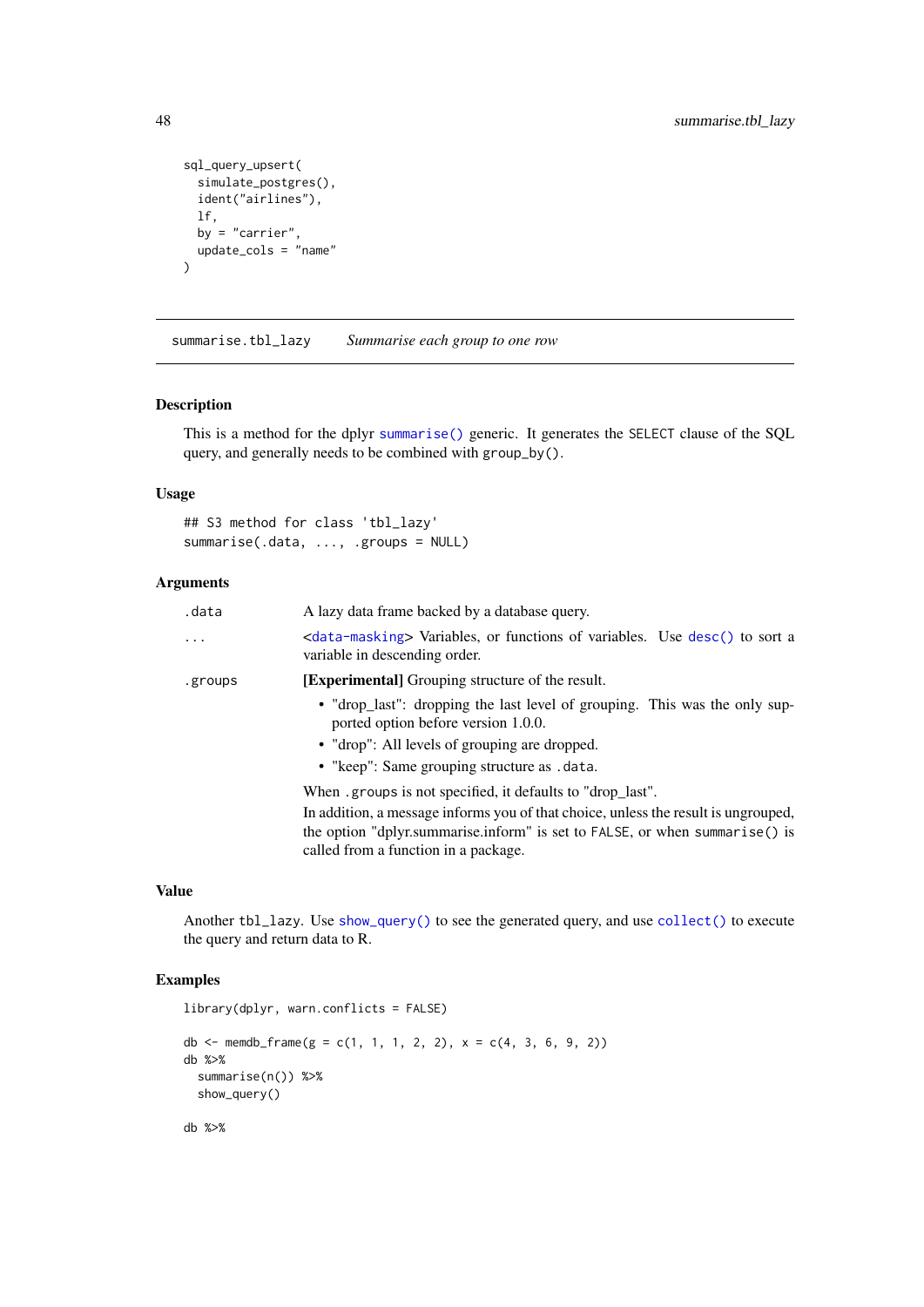```
group_by(g) %>%
summarise(n()) %>%
show_query()
```
tbl.src\_dbi *Use dplyr verbs with a remote database table*

#### **Description**

All data manipulation on SQL tbls are lazy: they will not actually run the query or retrieve the data unless you ask for it: they all return a new tbl\_dbi object. Use [compute\(\)](#page-0-0) to run the query and save the results in a temporary in the database, or use [collect\(\)](#page-0-0) to retrieve the results to R. You can see the query with [show\\_query\(\)](#page-0-0).

## Usage

## S3 method for class 'src\_dbi' tbl(src, from, ...)

#### Arguments

| src      | A DBIConnection object produced by DBI:: dbConnect().                                                                                           |  |
|----------|-------------------------------------------------------------------------------------------------------------------------------------------------|--|
| from     | Either a string (giving a table name), a fully qualified table name created by<br>in $\mathsf{schema}()$ or a literal $\mathsf{sal}(()$ string. |  |
| $\cdots$ | Passed on to $\text{tbl\_sal}()$                                                                                                                |  |

## Details

For best performance, the database should have an index on the variables that you are grouping by. Use [explain\(\)](#page-0-0) to check that the database is using the indexes that you expect.

There is one verb that is not lazy:  $do()$  is eager because it must pull the data into R.

#### Examples

library(dplyr)

```
# Connect to a temporary in-memory SQLite database
con <- DBI::dbConnect(RSQLite::SQLite(), ":memory:")
```

```
# Add some data
copy_to(con, mtcars)
DBI::dbListTables(con)
```

```
# To retrieve a single table from a source, use `tbl()`
con %>% tbl("mtcars")
```

```
# Use `in_schema()` for fully qualified table names
con %>% tbl(in_schema("temp", "mtcars")) %>% head(1)
```

```
# You can also use pass raw SQL if you want a more sophisticated query
con %>% tbl(sql("SELECT * FROM mtcars WHERE cyl = 8"))
```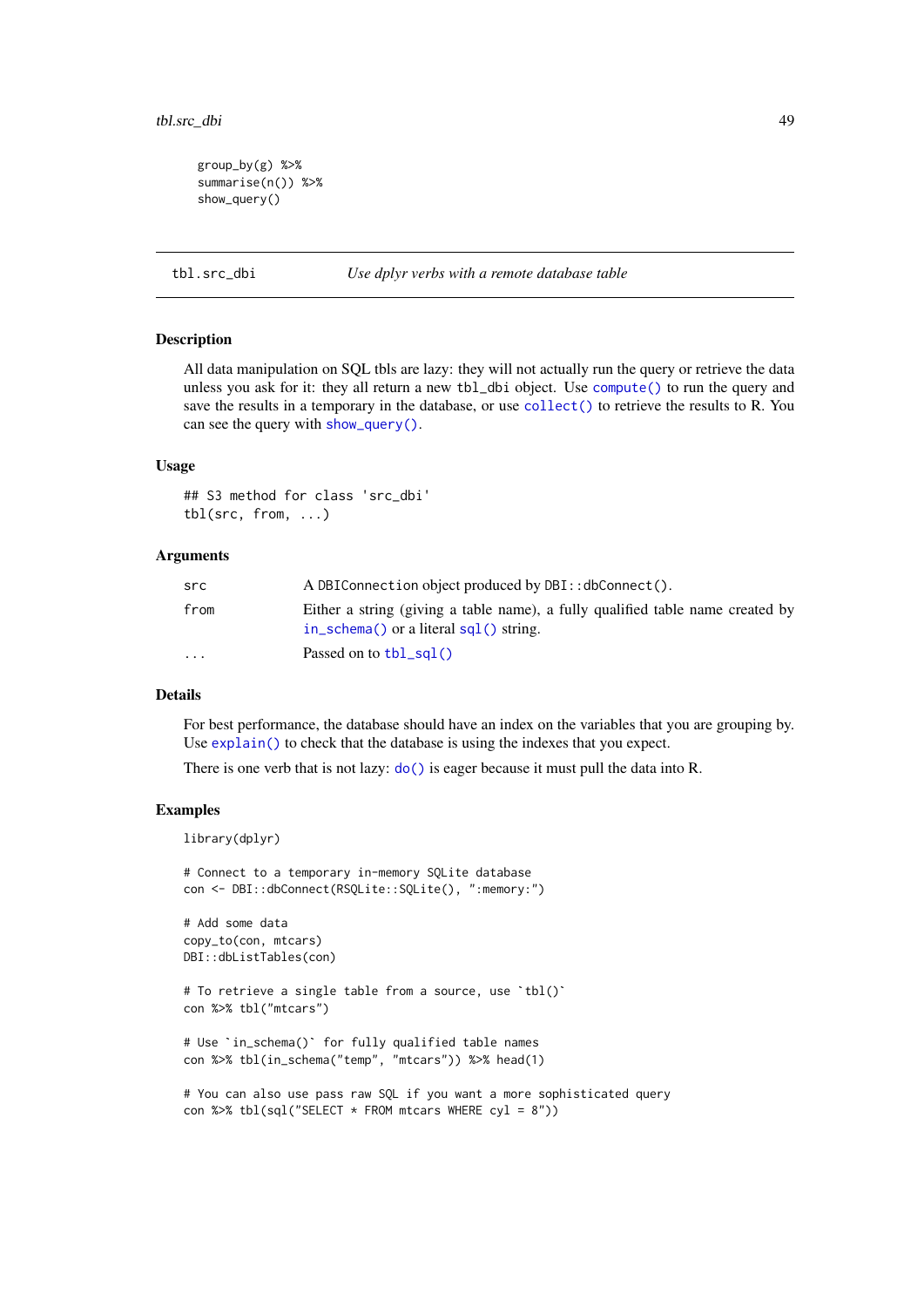```
# If you just want a temporary in-memory database, use src_memdb()
src2 \leq src\_memdb()# To show off the full features of dplyr's database integration,
# we'll use the Lahman database. lahman_sqlite() takes care of
# creating the database.
if (requireNamespace("Lahman", quietly = TRUE)) {
batting <- copy_to(con, Lahman::Batting)
batting
# Basic data manipulation verbs work in the same way as with a tibble
batting %>% filter(yearID > 2005, G > 130)
batting %>% select(playerID:lgID)
batting %>% arrange(playerID, desc(yearID))
batting %\gg% summarise(G = mean(G), n = n())
# There are a few exceptions. For example, databases give integer results
# when dividing one integer by another. Multiply by 1 to fix the problem
batting %>%
  select(playerID:lgID, AB, R, G) %>%
  mutate(
   R_{per\_game1} = R / G,
   R_{per\_game2} = R * 1.0 / G)
# All operations are lazy: they don't do anything until you request the
)<br># All operations are lazy: they don't do anything until you request<br># data, either by `print()`ing it (which shows the first ten rows),
# All operations are lazy: they don't do an<br># data, either by `print()`ing it (which sh<br># or by `collect()`ing the results locally.
system.time(recent <- filter(batting, yearID > 2010))
system.time(collect(recent))
# You can see the query that dplyr creates with show_query()
batting %>%
  filter(G > 0) %>%
  group_by(playerID) %>%
  summarise(n = n()) %>%
  show_query()
\lambda
```
translate\_sql *Translate an expression to SQL*

#### Description

dbplyr translates commonly used base functions including logical  $(1, 8, 1)$ , arithmetic  $(^{\wedge})$ , and comparison (!=) operators, as well as common summary (mean(), var()), and transformation ( $log()$ ) functions. All other functions will be preserved as is. R's infix functions (e.g. %like%) will be converted to their SQL equivalents (e.g. LIKE).

Learn more in vignette("translation-function").

## Usage

translate\_sql(

<span id="page-49-0"></span>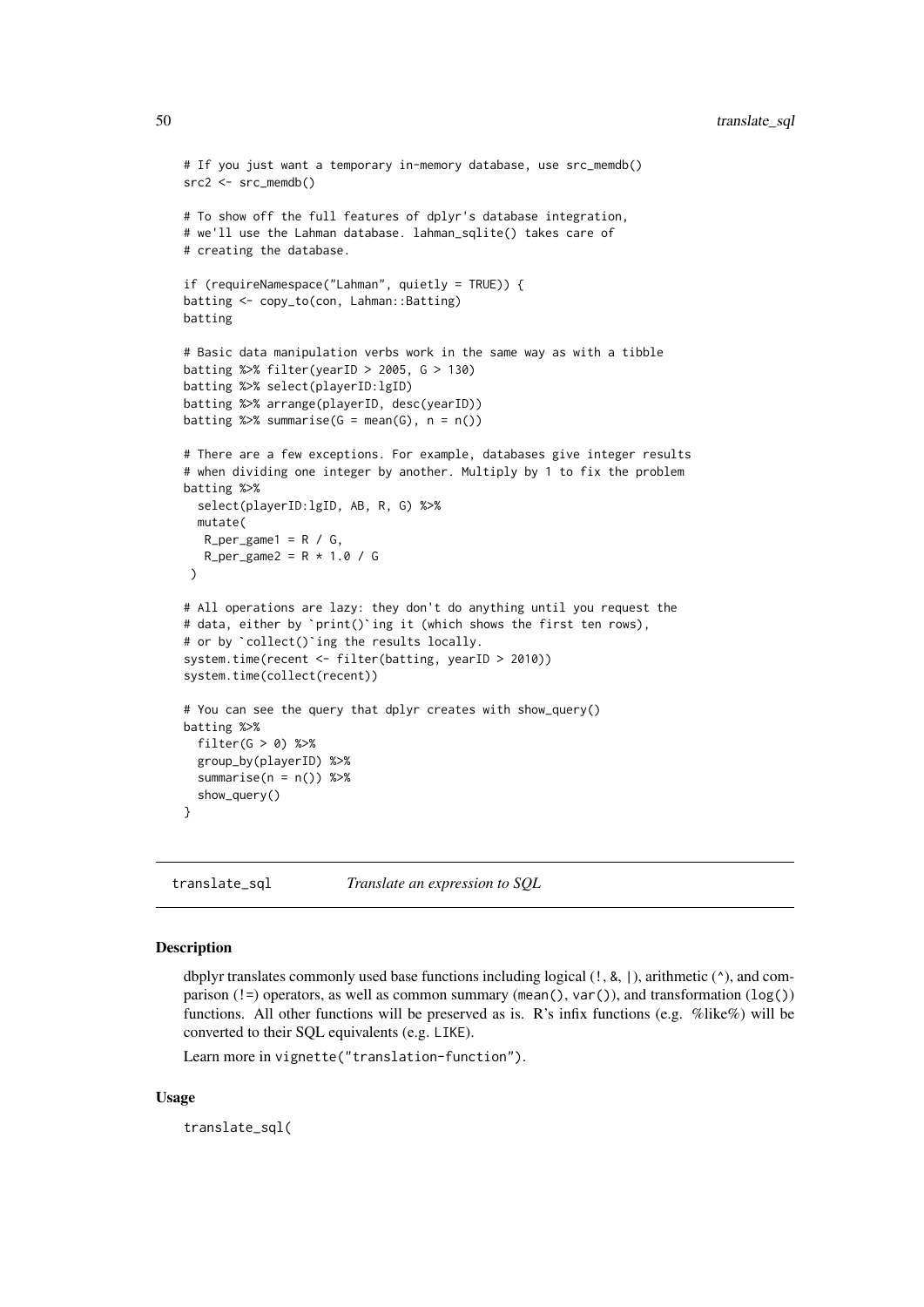## <span id="page-50-0"></span>translate\_sql 51

```
...,
  con = NULL,vars = character(),
  vars_group = NULL,
  vars_order = NULL,
  vars_frame = NULL,
  window = TRUE
\lambdatranslate_sql_(
  dots,
  con = NULL,vars_group = NULL,
  vars_order = NULL,
  vars_frame = NULL,
  window = TRUE,context = list()\lambda
```
#### Arguments

| $\ldots$ , dots | Expressions to translate. translate_sql() automatically quotes them for you.<br>translate_sql_() expects a list of already quoted objects.                                |  |
|-----------------|---------------------------------------------------------------------------------------------------------------------------------------------------------------------------|--|
| con             | An optional database connection to control the details of the translation. The<br>default, NULL, generates ANSI SQL.                                                      |  |
| vars            | Deprecated. Now call partial_eval() directly.                                                                                                                             |  |
|                 | vars_group, vars_order, vars_frame                                                                                                                                        |  |
|                 | Parameters used in the OVER expression of windowed functions.                                                                                                             |  |
| window          | Use FALSE to suppress generation of the OVER statement used for window func-<br>tions. This is necessary when generating SQL for a grouped summary.                       |  |
| context         | Use to carry information for special translation cases. For example, MS SQL<br>needs a different conversion for is.na() in WHERE vs. SELECT clauses. Ex-<br>pects a list. |  |

```
# Regular maths is translated in a very straightforward way
translate_sql(x + 1)translate_sql(sin(x) + tan(y))# Note that all variable names are escaped
translate_sql(like == "x")
# In ANSI SQL: "" quotes variable _names_, '' quotes strings
# Logical operators are converted to their sql equivalents
translate_sql(x < 5 & !(y >= 5))
# xor() doesn't have a direct SQL equivalent
translate_sql(xor(x, y))
# If is translated into case when
translate_sql(if (x > 5) "big" else "small")
```

```
# Infix functions are passed onto SQL with % removed
```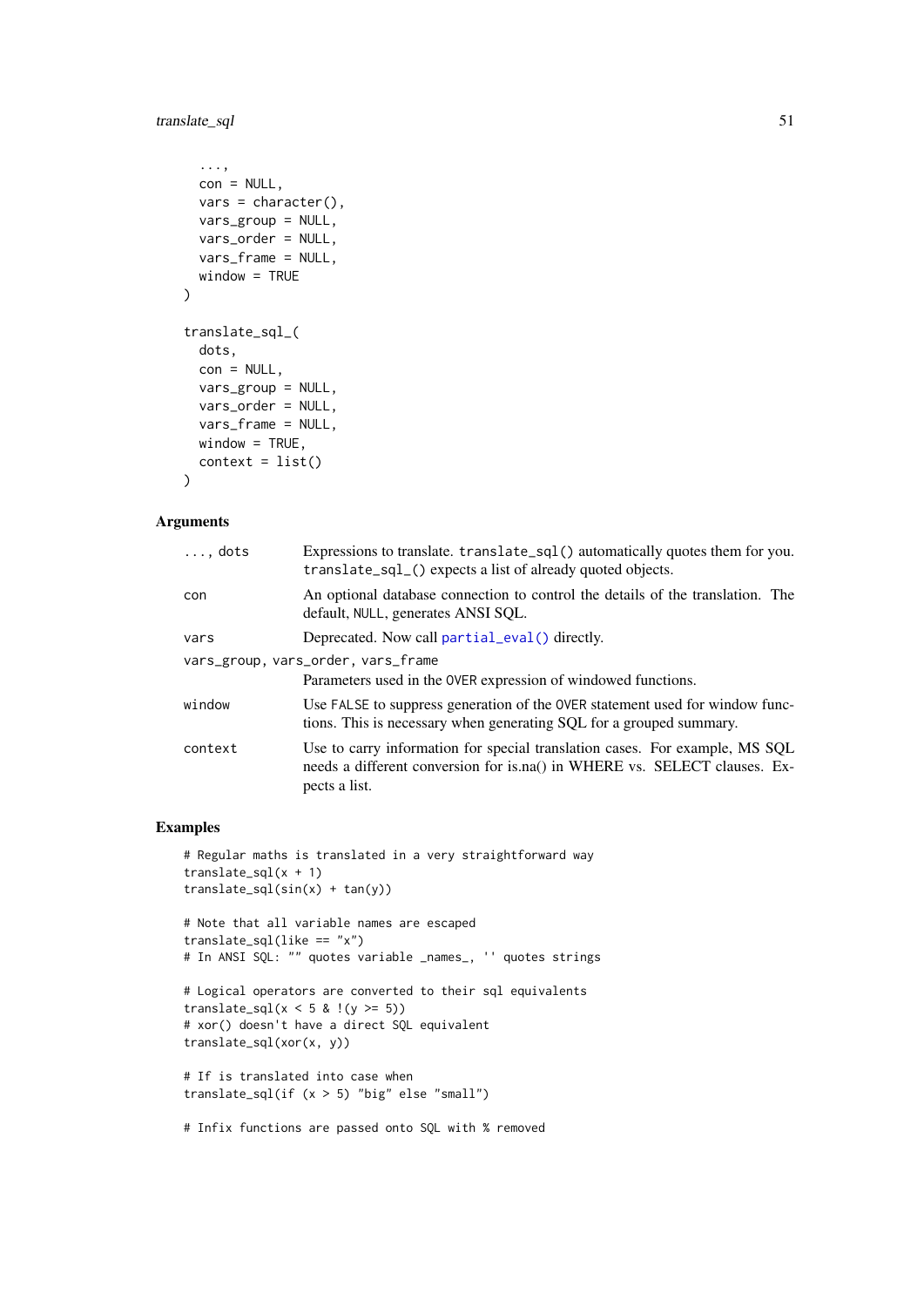```
translate_sql(first %like% "Had%")
translate_sql(first %is% NA)
translate_sql(first %in% c("John", "Roger", "Robert"))
# And be careful if you really want integers
translate_sql(x == 1)translate_sql(x == 1L)# If you have an already quoted object, use translate_sql_:
x \le - quote(y + 1 / sin(t))
translate_sql_{(list(x), con = simulate_dbi())}# Windowed translation --------------------------------------------
# Known window functions automatically get OVER()
translate_sql(mpg > mean(mpg))
# Suppress this with window = FALSE
translate_sql(mpg > mean(mpg), window = FALSE)
# vars_group controls partition:
translate_sql(mpg > mean(mpg), vars_group = "cyl")
# and vars_order controls ordering for those functions that need it
translate_sql(cumsum(mpg))
translate_sql(cumsum(mpg), vars_order = "mpg")
```
<span id="page-51-1"></span>window\_order *Override window order and frame*

#### Description

These allow you to override the PARTITION BY and ORDER BY clauses of window functions generated by grouped mutates.

#### Usage

```
window_order(.data, ...)
```
window\_frame(.data, from =  $-Inf$ , to =  $Inf$ )

## Arguments

| .data                   | A lazy data frame backed by a database query. |
|-------------------------|-----------------------------------------------|
| $\cdot$ $\cdot$ $\cdot$ | Variables to order by                         |
| from, to                | Bounds of the frame.                          |

```
library(dplyr, warn.conflicts = FALSE)
db \le memdb_frame(g = rep(1:2, each = 5), y = runif(10), z = 1:10)
db %>%
  window_order(y) %>%
```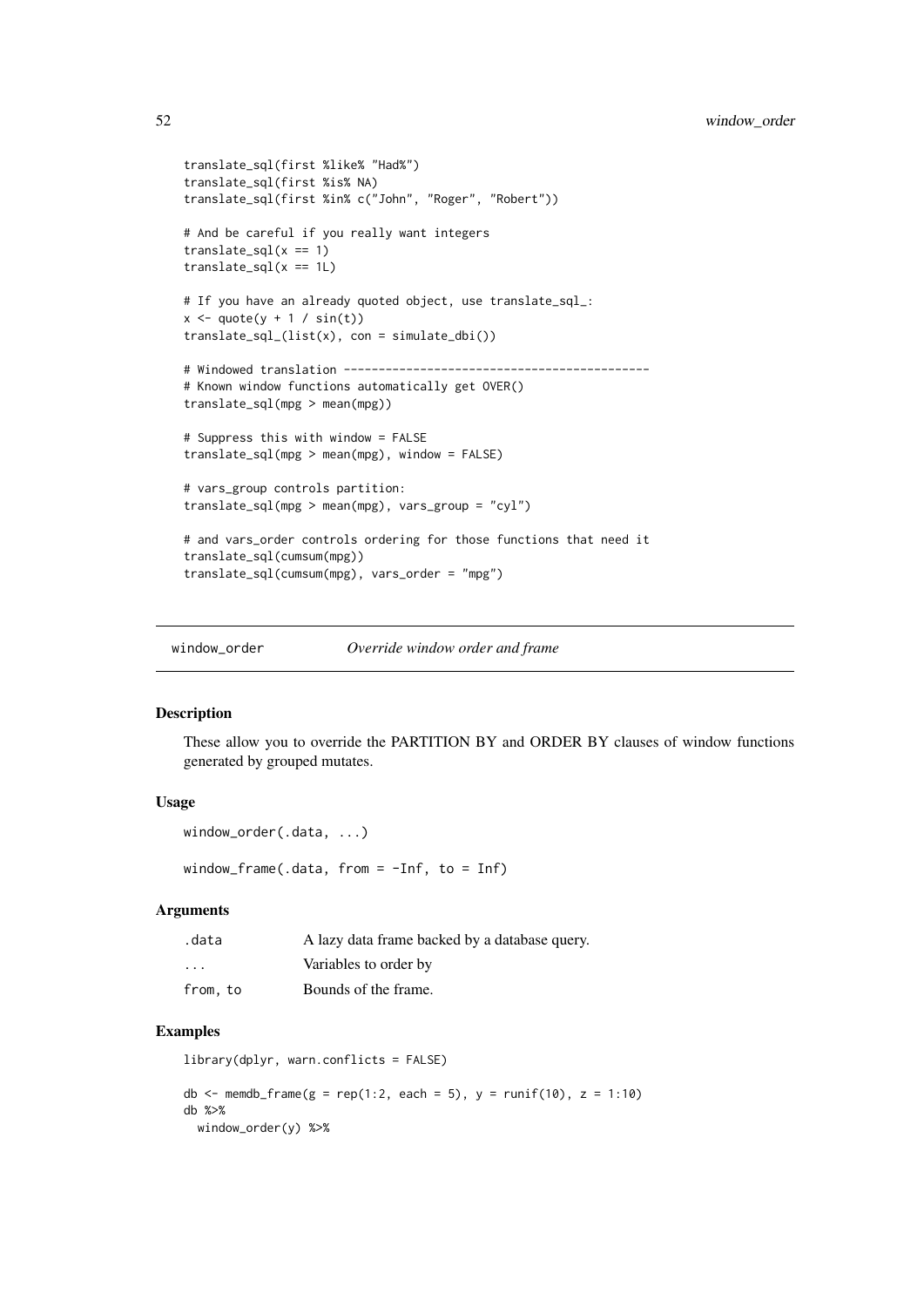## window\_order 53

```
mutate(z = cumsum(y)) %show_query()
db %>%
 group_by(g) %>%
  window_frame(-3, 0) %>%
  window_order(z) %>%
 mutate(z = sum(x)) %show_query()
```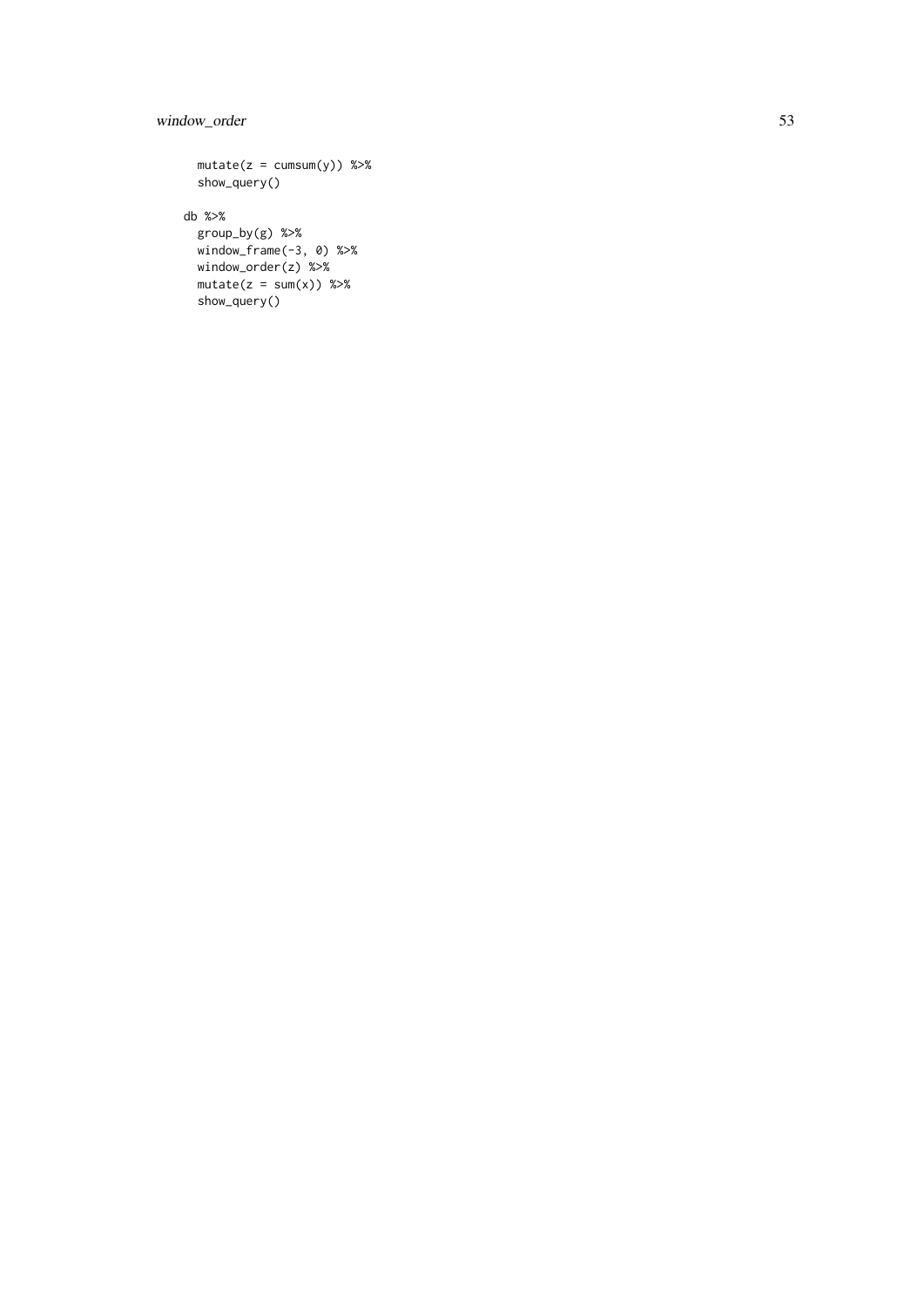# <span id="page-53-0"></span>Index

.data, *[33](#page-32-0)* .env, *[33](#page-32-0)* add\_count.tbl\_lazy *(*count.tbl\_lazy*)*, [17](#page-16-0) anti\_join.tbl\_lazy *(*join.tbl\_sql*)*, [29](#page-28-0) arrange(), *[5](#page-4-0)* arrange.tbl\_lazy, [5](#page-4-0) arrange.tbl\_lazy(), *[17](#page-16-0)* as.sql *(*sql*)*, [45](#page-44-0) backend-access, [6](#page-5-0) backend-hana, [6](#page-5-0) backend-hive, [7](#page-6-0) backend-impala, [7](#page-6-0) backend-mssql, [8](#page-7-0) backend-mysql, [9](#page-8-0) backend-odbc, [9](#page-8-0) backend-oracle, [10](#page-9-0) backend-postgres, [10](#page-9-0) backend-redshift, [11](#page-10-0) backend-snowflake, [11](#page-10-0) backend-sqlite, [12](#page-11-0) backend-teradata, [12](#page-11-0) collapse(), *[13](#page-12-0)* collapse.tbl sql, [13](#page-12-0) collect(), *[5](#page-4-0)*, *[13,](#page-12-0) [14](#page-13-0)*, *[16](#page-15-0)*, *[20](#page-19-0)*, *[22](#page-21-0)*, *[24](#page-23-0)*, *[27](#page-26-0)*, *[32](#page-31-0)*, *[34](#page-33-0)*, *[40](#page-39-0)*, *[48,](#page-47-0) [49](#page-48-0)* collect.tbl\_sql *(*collapse.tbl\_sql*)*, [13](#page-12-0) complete.tbl\_lazy, [14](#page-13-0) compute(), *[13](#page-12-0)*, *[42](#page-41-0)*, *[49](#page-48-0)* compute.tbl\_sql *(*collapse.tbl\_sql*)*, [13](#page-12-0) copy\_inline, [15](#page-14-0) copy\_inline(), *[16](#page-15-0)* copy\_to(), *[6](#page-5-0)*, *[15](#page-14-0)* copy\_to.src\_sql, [15](#page-14-0) count(), *[17](#page-16-0)* count.tbl\_lazy, [17](#page-16-0) DBI::dbWriteTable(), *[15](#page-14-0)* dbplyr-slice, [18](#page-17-0)

dbplyr\_uncount, [19](#page-18-0) desc(), *[5](#page-4-0)*, *[17](#page-16-0)*, *[20](#page-19-0)*, *[24](#page-23-0)*, *[26](#page-25-0)*, *[34](#page-33-0)*, *[44](#page-43-0)*, *[48](#page-47-0)* distinct(), *[20](#page-19-0)*

distinct.tbl\_lazy, [20](#page-19-0) do(), *[49](#page-48-0)* do.tbl\_sql, [20](#page-19-0) escape, [21](#page-20-0) escape\_ansi *(*escape*)*, [21](#page-20-0) expand(), *[37](#page-36-0)* expand.tbl\_lazy, [22](#page-21-0) explain(), *[49](#page-48-0)* fill.tbl\_lazy, [23](#page-22-0) filter(), *[18](#page-17-0)*, *[24](#page-23-0)* filter.tbl\_lazy, [24](#page-23-0) full\_join.tbl\_lazy *(*join.tbl\_sql*)*, [29](#page-28-0) get\_returned\_rows, [24](#page-23-0) get\_returned\_rows(), *[43](#page-42-0)* group\_by(), *[25](#page-24-0)* group\_by.tbl\_lazy, [25](#page-24-0) group\_by.tbl\_lazy(), *[17](#page-16-0)* has\_returned\_rows *(*get\_returned\_rows*)*, [24](#page-23-0) head(), *[26](#page-25-0)* head.tbl\_lazy, [26](#page-25-0) ident, [27](#page-26-0) in\_catalog *(*in\_schema*)*, [28](#page-27-0) in\_schema, [28](#page-27-0) in\_schema(), *[49](#page-48-0)* inner\_join.tbl\_lazy *(*join.tbl\_sql*)*, [29](#page-28-0) intersect.tbl\_lazy, [28](#page-27-0) is.ident *(*ident*)*, [27](#page-26-0) is.sql *(*sql*)*, [45](#page-44-0) join, *[29](#page-28-0)* join.tbl\_sql, [29](#page-28-0) left\_join.tbl\_lazy *(*join.tbl\_sql*)*, [29](#page-28-0) match(), *[32](#page-31-0)* memdb\_frame, [32](#page-31-0) merge(), *[32](#page-31-0)* mutate(), *[25](#page-24-0)*, *[33](#page-32-0)* mutate.tbl\_lazy, [33](#page-32-0)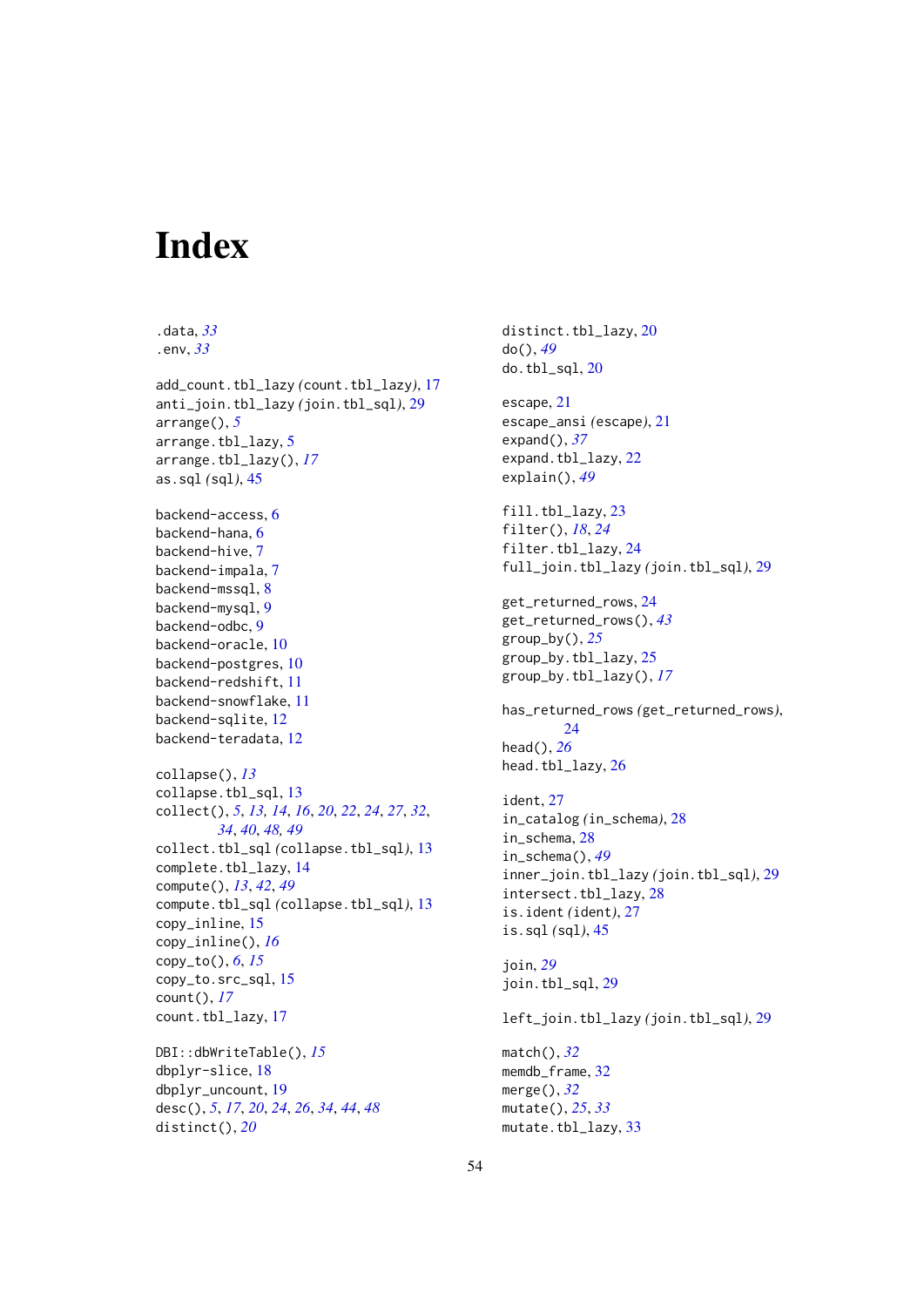#### INDEX 55

```
mutate.tbl_lazy(), 5
partial eval(), 51pivot_longer.tbl_lazy, 34
pivot_wider.tbl_lazy, 36
PostgreSQL backend, 11
pull(), 38
pull.tbl_sql, 38
quasiquotation, 39
relocate(), 34, 44
relocate.tbl_lazy (select.tbl_lazy), 44
remote_con (remote_name), 39
remote_name, 39
remote_name(), 42
remote_query (remote_name), 39
remote_query_plan (remote_name), 39
remote_src (remote_name), 39
rename(), 44
rename.tbl_lazy (select.tbl_lazy), 44
rename_with.tbl_lazy (select.tbl_lazy),
        44
replace_na.tbl_lazy, 40
right_join.tbl_lazy (join.tbl_sql), 29
rlang::as_function(), 22
rlang::quos(), 33
rows_append(), 24, 41
rows_append.tbl_lazy
        (rows_insert.tbl_lazy), 41
rows_delete(), 24, 41
rows_delete.tbl_lazy
        (rows_insert.tbl_lazy), 41
rows_insert(), 24, 41
rows_insert.tbl_lazy, 41
rows_patch(), 41
rows_patch.tbl_lazy
        (rows_insert.tbl_lazy), 41
rows_update(), 24, 41
rows_update.tbl_lazy
        (rows_insert.tbl_lazy), 41
rows_upsert(), 24, 41
rows_upsert.tbl_lazy
        (rows_insert.tbl_lazy), 41
select(), 44
select.tbl_lazy, 44
semi_join.tbl_lazy (join.tbl_sql), 29
setdiff.tbl_lazy (intersect.tbl_lazy),
        28
show_query(), 5, 14, 16, 20, 22, 24, 27, 32,
        34, 40, 48, 49
simulate_access (backend-access), 6
```
simulate\_hana *(*backend-hana*)*, [6](#page-5-0) simulate\_mysql *(*backend-mysql*)*, [9](#page-8-0) simulate\_odbc *(*backend-odbc*)*, [9](#page-8-0) simulate\_oracle *(*backend-oracle*)*, [10](#page-9-0) simulate\_postgres *(*backend-postgres*)*, [10](#page-9-0) simulate\_redshift *(*backend-redshift*)*, [11](#page-10-0) simulate\_snowflake *(*backend-snowflake*)*, [11](#page-10-0) simulate\_sqlite *(*backend-sqlite*)*, [12](#page-11-0) simulate\_teradata *(*backend-teradata*)*, [12](#page-11-0) slice\_max(), *[18](#page-17-0)* slice\_max.tbl\_lazy *(*dbplyr-slice*)*, [18](#page-17-0) slice\_min(), *[18](#page-17-0)* slice\_min.tbl\_lazy *(*dbplyr-slice*)*, [18](#page-17-0) slice\_sample(), *[18](#page-17-0)* slice\_sample.tbl\_lazy *(*dbplyr-slice*)*, [18](#page-17-0) sql, [45](#page-44-0) sql(), *[29](#page-28-0)*, *[49](#page-48-0)* sql\_query\_append *(*sql\_query\_insert*)*, [45](#page-44-0) sql\_query\_delete *(*sql\_query\_insert*)*, [45](#page-44-0) sql\_query\_insert, [45](#page-44-0) sql\_query\_update\_from *(*sql\_query\_insert*)*, [45](#page-44-0) sql\_query\_upsert *(*sql\_query\_insert*)*, [45](#page-44-0) sql\_vector *(*escape*)*, [21](#page-20-0) src\_memdb *(*memdb\_frame*)*, [32](#page-31-0) src\_memdb(), *[32](#page-31-0)* summarise(), *[25](#page-24-0)*, *[48](#page-47-0)* summarise.tbl\_lazy, [48](#page-47-0) summarise.tbl\_lazy(), *[17](#page-16-0)* tally(), *[17](#page-16-0)* tally.tbl\_lazy *(*count.tbl\_lazy*)*, [17](#page-16-0) tbl(), *[28](#page-27-0)*, *[42](#page-41-0)* tbl.src\_dbi, [49](#page-48-0) tbl\_dbi *(*tbl.src\_dbi*)*, [49](#page-48-0) tbl\_memdb *(*memdb\_frame*)*, [32](#page-31-0) tbl\_sql, *[39](#page-38-0)* tbl\_sql(), *[49](#page-48-0)* tibble::tibble(), *[32](#page-31-0)* tidyr::complete(), *[14](#page-13-0)* tidyr::expand, *[14](#page-13-0)*, *[22](#page-21-0)* tidyr::replace\_na(), *[40](#page-39-0)* translate\_sql, [50](#page-49-0) translate\_sql\_ *(*translate\_sql*)*, [50](#page-49-0) transmute(), *[33](#page-32-0)* union.tbl\_lazy *(*intersect.tbl\_lazy*)*, [28](#page-27-0) union\_all.tbl\_lazy *(*intersect.tbl\_lazy*)*, [28](#page-27-0) vctrs::vec\_as\_names(), *[22](#page-21-0)*

window\_frame *(*window\_order*)*, [52](#page-51-0)